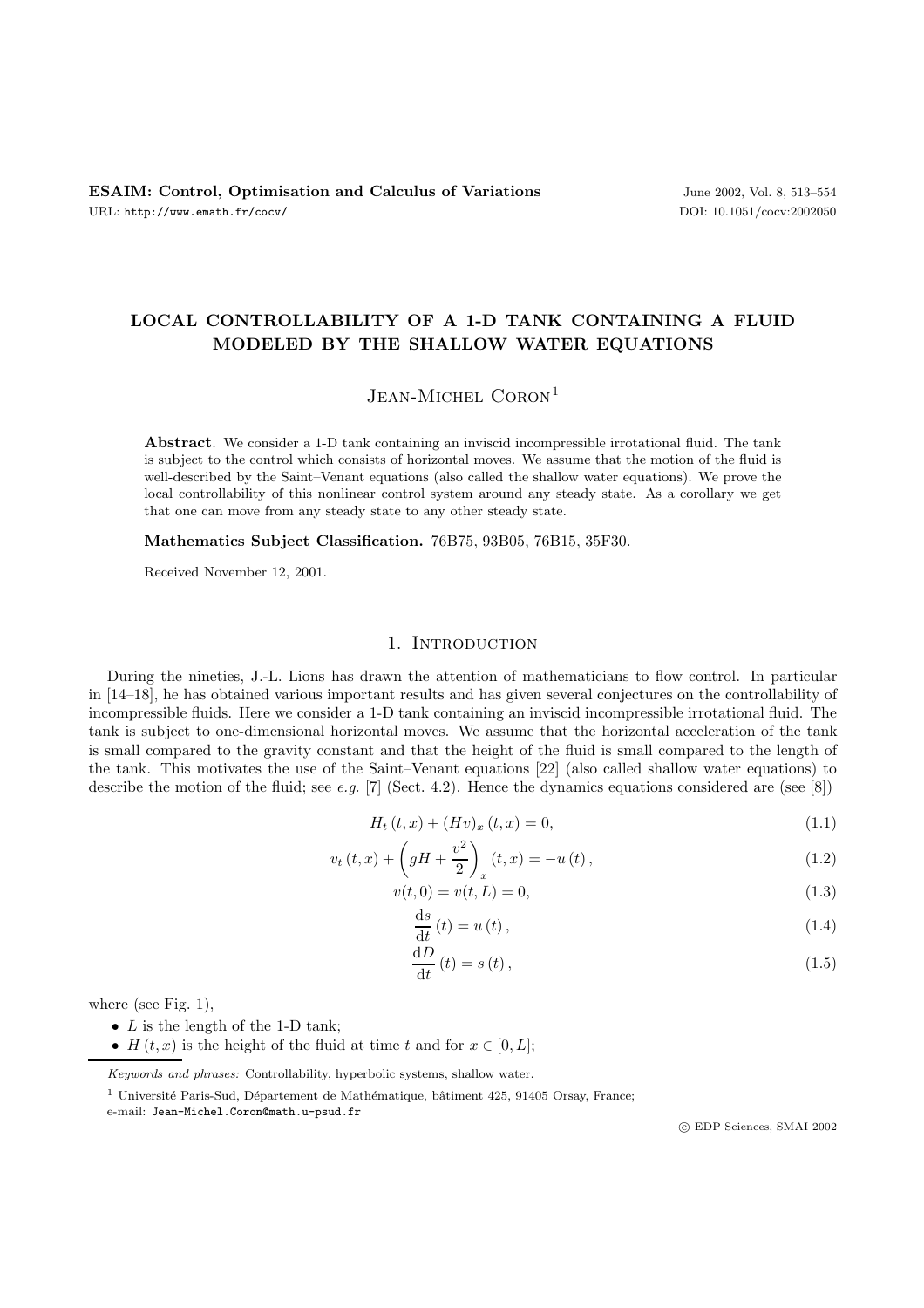- $v(t, x)$  is the horizontal water velocity of the fluid *in a referential attached to the tank* at time t and for  $x \in [0, L]$  (in the shallow water model, all the points on the same vertical have the same horizontal velocity);
- $u(t)$  is the horizontal acceleration of the tank in the absolute referential;
- $q$  is the gravity constant;
- $s$  is the horizontal velocity of the tank;
- $D$  is the horizontal displacement of the tank.



Figure 1. Fluid in the 1-D tank.

This is a control system, denoted  $\Sigma$ , where

- the state is  $Y = (H, v, s, D);$
- the control is  $u \in \mathbb{R}$ .

Our goal is to study the local controllability of this control system  $\Sigma$  around the equilibrium point

$$
(Y_e, u_e) := ((H_e, 0, 0, 0), 0).
$$

This problem has been raised in [8]. Of course, the total mass of the fluid is conserved so that, for every solution of (1.1) to (1.3),

$$
\frac{\mathrm{d}}{\mathrm{d}t} \int_0^L H(t, x) \, \mathrm{d}x = 0. \tag{1.6}
$$

(One gets  $(1.6)$  by integrating  $(1.1)$  on  $[0, L]$  and by using  $(1.3)$  together with an integration by parts.) Moreover, if H and v are of class  $C^1$ , it follows from  $(1.2)$  and  $(1.3)$  that

$$
H_x(t,0) = H_x(t,L) \ \ (= -u(t)/g). \tag{1.7}
$$

Therefore we introduce the vector space E of functions  $Y = (H, v, s, D) \in C^1([0, L]) \times C^1([0, L]) \times \mathbb{R} \times \mathbb{R}$  such that

$$
H_x(0) = H_x(L),
$$
\n(1.8)

$$
v(0) = v(L) = 0,\t\t(1.9)
$$

and consider the affine subspace  $\mathcal{Y} \subset E$  of  $Y = (H, v, s, D) \in E$  satisfying

$$
\int_0^L H(x)dx = LH_e.
$$
\n(1.10)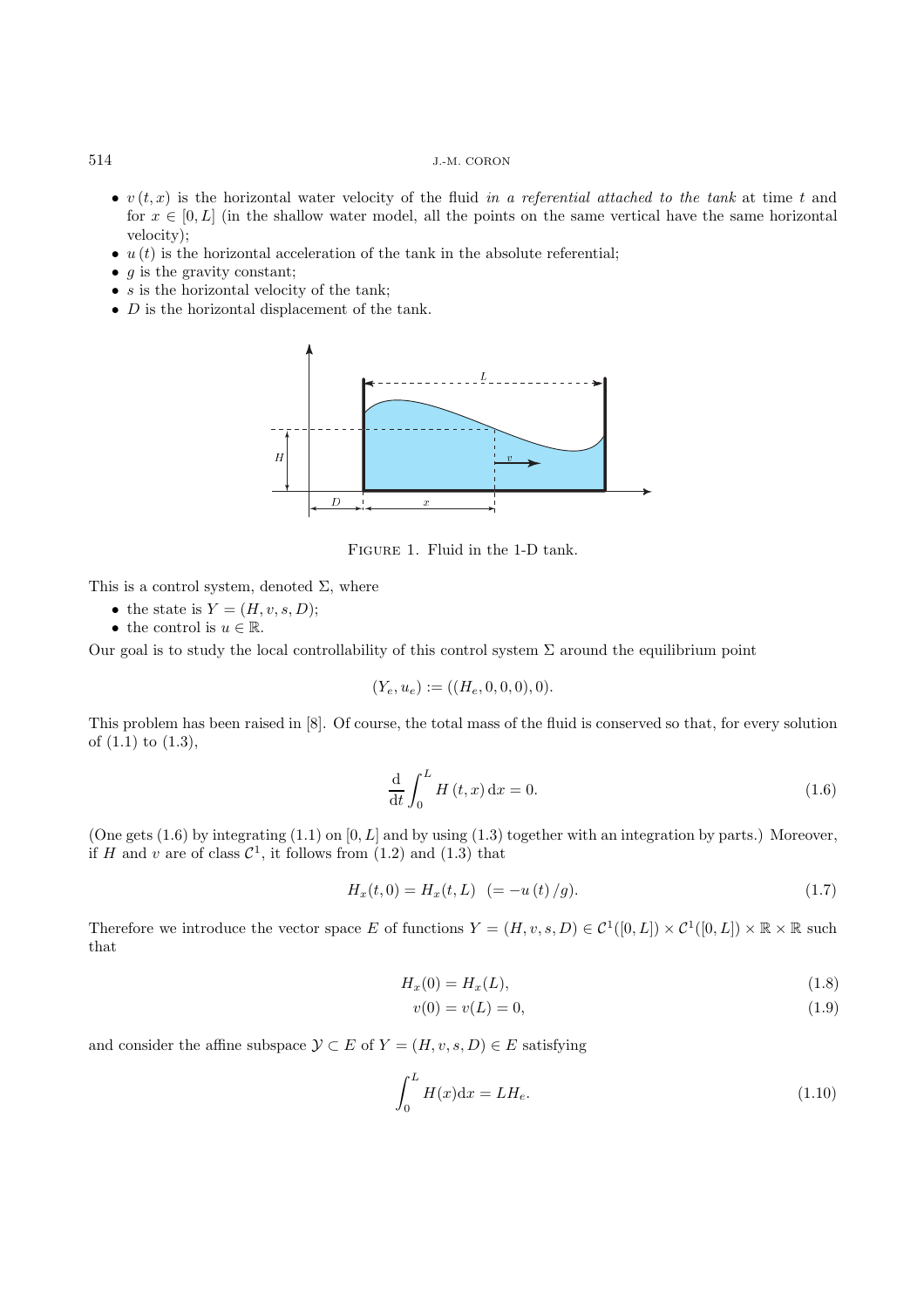The vector space  $E$  is equipped with the usual norm

$$
|Y| := |H|_1 + |v|_1 + |s| + |D|,
$$

where, for  $w \in C^1([0,L]),$ 

$$
|w|_1 := \text{Max}\{|w(x)| + |w_x(x)|; \ x \in [0, L]\}.
$$

With these notations, we can define a trajectory of the control system  $\Sigma$ .

**Definition 1.** Let  $T_1$  and  $T_2$  be two real numbers satisfying  $T_1 \leq T_2$ . A function  $(Y, u) = ((H, v, s, D), u)$ :  $[T_1, T_2] \to \mathcal{Y} \times \mathbb{R}$  is a trajectory of the control system  $\Sigma$  if

- (i) the functions H and v are of class  $C^1$  on  $[T_1, T_2] \times [0, L]$ ;
- (ii) the functions s and D are of class  $\mathcal{C}^1$  on  $[T_1, T_2]$  and the function u is continuous on  $[0, T]$ ;
- (iii) the equations (1.1) to (1.5) hold for every  $(t, x) \in [T_1, T_2] \times [0, L]$ .

Our main result states that the control system  $\Sigma$  is locally controllable around the equilibrium point  $(Y_e, u_e)$ . More precisely, one has the following theorem:

**Theorem 2.** *There exists*  $T > 0$ ,  $C_0 > 0$  *and*  $\eta > 0$  *such that, for every*  $Y_0 = (H_0, v_0, s_0, D_0) \in \mathcal{Y}$ *, and for every*  $Y_1 = (H_1, v_1, s_1, D_1) \in \mathcal{Y}$  *such that* 

$$
|H_0 - H_e|_1 + |v_0|_1 < \eta, \ |H_1 - H_e|_1 + |v_1|_1 < \eta, \ |s_1 - s_0| + |D_1 - s_0| - D_0| < \eta,
$$

*there exists a trajectory*  $(Y, u) : [0, T] \rightarrow \mathcal{Y} \times \mathbb{R}, t \mapsto ((H(t), v(t), s(t), D(t)), u(t))$  *of the control system*  $\Sigma$ *such that*

$$
Y(0) = Y_0 \text{ and } Y(T) = Y_1,\tag{1.11}
$$

*and, for every*  $t \in [0, T]$ *,* 

$$
|H(t) - H_e|_1 + |v(t)|_1 + |u(t)| < C_0 \left( \sqrt{|H_0 - H_e|_1 + |v_0|_1 + |H_1 - H_e|_1 + |v_1|_1} + |s_1 - s_0| + |D_1 - s_0| - D_0| \right). \tag{1.12}
$$

As a corollary of this theorem, any steady state  $Y_1 = (H_e, 0, 0, D_1)$  can be reached from any other steady state  $Y_0 = (H_e, 0, 0, D_0)$ . More precisely, one has the following corollary:

**Corollary 3.** Let T,  $C_0$  and  $\eta$  be as in Theorem 2. Let  $D_0$  and  $D_1$  be two real numbers and let k be a *positive integer such that*  $|D_1 - D_0| < k\eta$ . Then, there exists a trajectory  $(Y, u) : [0, kT] \rightarrow Y \times \mathbb{R}, t \mapsto$  $((H(t), v(t), s(t), D(t)), u(t))$  *of the control system*  $\Sigma$  *such that* 

$$
Y(0) = (H_e, 0, 0, D_0) \text{ and } Y(kT) = (H_e, 0, 0, D_1),
$$
\n(1.13)

$$
|H(t) - H_e|_1 + |v(t)|_1 + |u(t)| < C_0 \frac{|D_1 - D_0|}{k} \quad \forall t \in [0, k].
$$
\n(1.14)

Indeed, it suffices to apply Theorem 2 with  $Y_0 = (H_e, 0, 0, D_0 + (i/k)(D_1 - D_0))$  and  $Y_1 = (H_e, 0, 0, D_0)$ + $((i+1)/k)(D_1 - D_0)$  for  $i \in \{0, ..., k-1\}$ .

In Section 2 we give the steps of the proof of Theorem 2. This proof relies on two propositions (Props. 6 and 5), whose demonstration are given in Sections 3 and 4 respectively.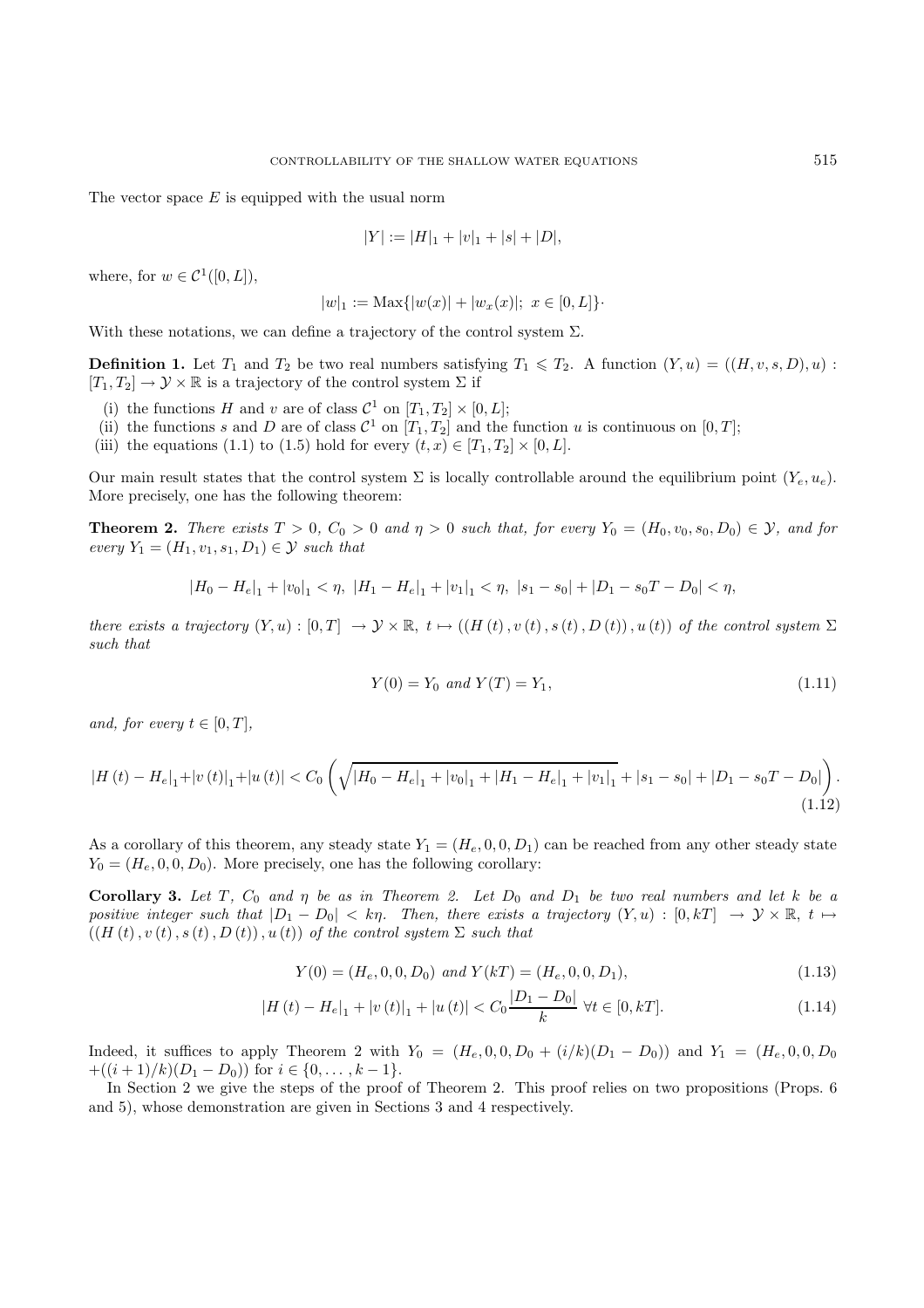### 2. Sketch of the proof of Theorem 2

Let us first point out that by scaling arguments one can assume without loss of generality that

$$
L = g = H_e = 1.
$$
\n(2.1)

Indeed, if we let

$$
H^*(t, x) := \frac{1}{H_e} H\left(\frac{Lt}{\sqrt{H_e g}}, Lx\right), \ v^*(t, x) := \frac{1}{\sqrt{H_e g}} v\left(\frac{Lt}{\sqrt{H_e g}}, Lx\right),
$$
  

$$
u^*(t) := \frac{L}{H_e g} u\left(\frac{Lt}{\sqrt{H_e g}}\right), \ s^*(t) := \frac{1}{\sqrt{H_e g}} s\left(\frac{Lt}{\sqrt{H_e g}}\right), \ D^*(t) := \frac{1}{L} D\left(\frac{Lt}{\sqrt{H_e g}}\right),
$$

with  $x \in [0, 1]$ , then equations (1.1) to (1.5) are equivalent to

$$
H_t^*(t, x) + (H^*v^*)_x (t, x) = 0,
$$
  

$$
v_t^*(t, x) + \left(H^* + \frac{v^{*2}}{2}\right)_x (t, x) = -u^*(t),
$$
  

$$
v^*(t, 0) = v^*(t, 1) = 0,
$$
  

$$
\frac{ds^*}{dt}(t) = u^*(t),
$$
  

$$
\frac{dD^*}{dt}(t) = s^*(t).
$$

From now on, we always assume that we have (2.1). Since  $(Y, u) = ((H, v, s, D), u)$  is a trajectory of the control system  $\Sigma$  if and only if  $((H, v, s - a, D - at - b), u)$  is a trajectory of the control system  $\Sigma$ , we may assume without loss of generality that  $s_0 = D_0 = 0$ .

The proof of Theorem 2 relies on the return method, a method introduced in [1] in order to solve a stabilization problem, and used in [2,3,5,9–11,24] for controllability problems. Roughly speaking, the return method consists in looking for a trajectory  $(\bar{Y}, \bar{u}) : [0, T] \to Y \times \mathbb{R}$  of the control system  $\Sigma$  satisfying

$$
\bar{Y}(0) = \bar{Y}(T) = Y_e,\tag{2.2}
$$

the linearized control system around  $(\bar{Y}, \bar{u})$  is controllable. (2.3)

If such a trajectory  $(\bar{Y}, \bar{u})$  exists, one can often (this is always the case for finite dimensional control system) prove that, for every  $Y_0$  and  $Y_1$  close to  $Y_e$ , there exists a trajectory  $(Y, u)$  close to  $(\bar{Y}, \bar{u})$  such that

$$
Y(0) = Y_0
$$
 and  $Y(T) = Y_1$ .

Let us point out that, as already noticed in [8], property (2.3) does not hold for the natural trajectory  $(\bar{Y}, \bar{u})$  $=(Y_e, u_e)$ . Indeed the linearized control system around  $(Y_e, u_e)$  is

$$
\sum\limits_{(b) \text{ s}} \begin{cases} h_t + v_x = 0, \\ v_t + h_x = -u(t), \\ v(t, 0) = v(t, 1) = 0, \\ \frac{ds}{dt}(t) = u(t), \\ \frac{dD}{dt}(t) = s(t), \end{cases} \tag{2.4}
$$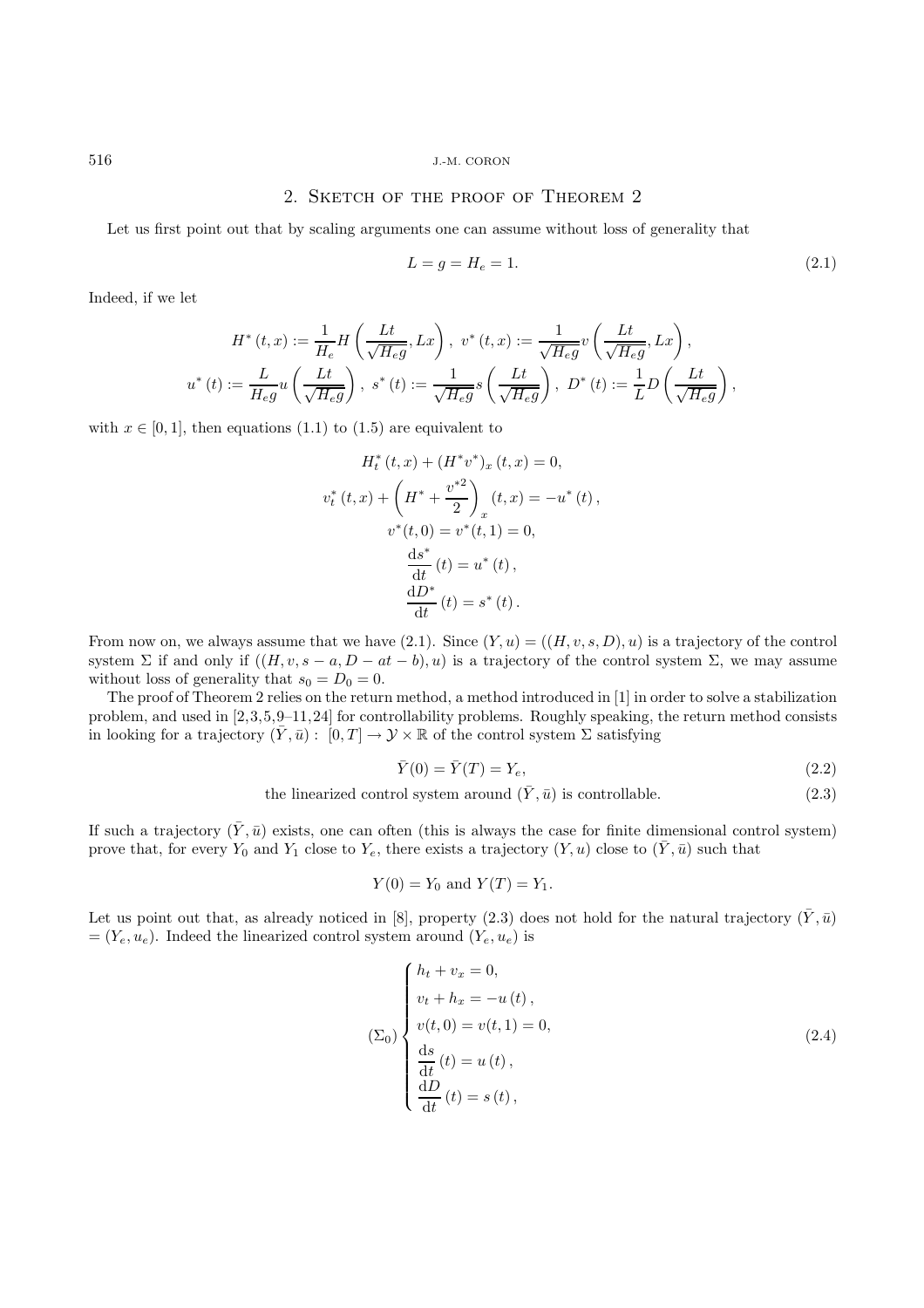where the state is  $(h, v, s, D) \in \mathcal{Y}_0$ , with

$$
\mathcal{Y}_0 := \left\{ (h, v, s, D) \in E; \int_0^L h \mathrm{d}x = 0 \right\},\
$$

and the control is  $u \in \mathbb{R}$ . But (2.4) implies that, if

$$
h(0, 1-x) = -h(0, x)
$$
 and  $v(0, 1-x) = v(0, x) \forall x \in [0, 1]$ ,

then

$$
h(t, 1-x) = -h(t, x)
$$
 and  $v(t, 1-x) = v(t, x) \forall x \in [0, 1], \forall t.$ 

**Remark 4.** Even if the control system  $(2.4)$  is not controllable, one can move, as it is proved in [8], from any steady state  $(h_0, v_0, s_0, D_0) := (0, 0, 0, D_0)$  to any steady state  $(h_1, v_1, s_1, D_1) := (0, 0, 0, D_1)$  for this control system (see also [21] when the tank has a non-straight bottom). This does not imply that the related property (move from  $(1, 0, 0, D_0)$  to  $(1, 0, 0, D_1)$ ) also holds for the nonlinear control system  $\Sigma$ , but it follows from Corollary 3, that this property indeed also holds for the nonlinear control system  $\Sigma$ . Moreover the fact that, for the control system (2.4), it is possible [8], to move from any steady state  $(h_0, v_0, s_0, D_0) := (0, 0, s_0, D_0)$ to any steady state  $(h_1, v_1, s_1, D_1) := (0, 0, s_1, D_1)$  explains why in the right hand side of  $(1.12)$  one has  $|s_1 - s_0| + |D_1 - s_0T - D_0|$  and not  $(|s_1 - s_0| + |D_1 - s_0T - D_0|)^{1/2}$ .

As in  $[1–3,5,9–11,24]$  one has to look for more complicated trajectories  $(\bar{Y}, \bar{u})$  in order to have (2.3). In fact, as in [4], one can require instead of (2.2), the weaker property

$$
\bar{Y}(0) = Y_e \text{ and } \bar{Y}(T) \text{ is close to } Y_e \tag{2.5}
$$

and hope that, as it happens in [4], the controllability around  $(\bar{Y}, \bar{u})$  will be strong enough to tackle the problem that  $\overline{Y}(T)$  is not  $Y_e$  but only close to  $Y_e$ . Moreover, since as it is proved in [8], one can move for the linear control system  $\Sigma_0$ , from  $y_e = (0, 0, 0, 0)$  to  $(0, 0, s_1, D_1)$ , it is natural to try not to "return" to  $Y_e$ , but requires instead (2.5) the property

$$
\bar{Y}(0) = Y_e
$$
 and  $\bar{Y}(T)$  is close to  $(1, 0, s_1, D_1)$ . (2.6)

In order to use this method, one first needs to have trajectories of the control system  $\Sigma$  such that the linearized control system around these trajectories are controllable. Let us give an example of a family of such trajectories. Let us fix a positive real number  $T^*$  in  $(2, +\infty)$ . For  $\gamma \in (0, 1]$  and  $(a, b) \in \mathbb{R}^2$ , let us define  $(Y^{\gamma, a, b}, u^{\gamma})$ :  $[0, T^*] \to \mathcal{Y} \times \mathbb{R}$  by

$$
Y^{\gamma,a,b}(t,x) := \left(1 + \gamma\left(\frac{1}{2} - x\right), 0, \gamma t + a, \gamma \frac{t^2}{2} + at + b\right) \,\,\forall t \in [0, T^*], \,\,\forall x \in [0, 1],\tag{2.7}
$$

$$
u^{\gamma}(t) := \gamma \,\forall t \in [0, T^*]. \tag{2.8}
$$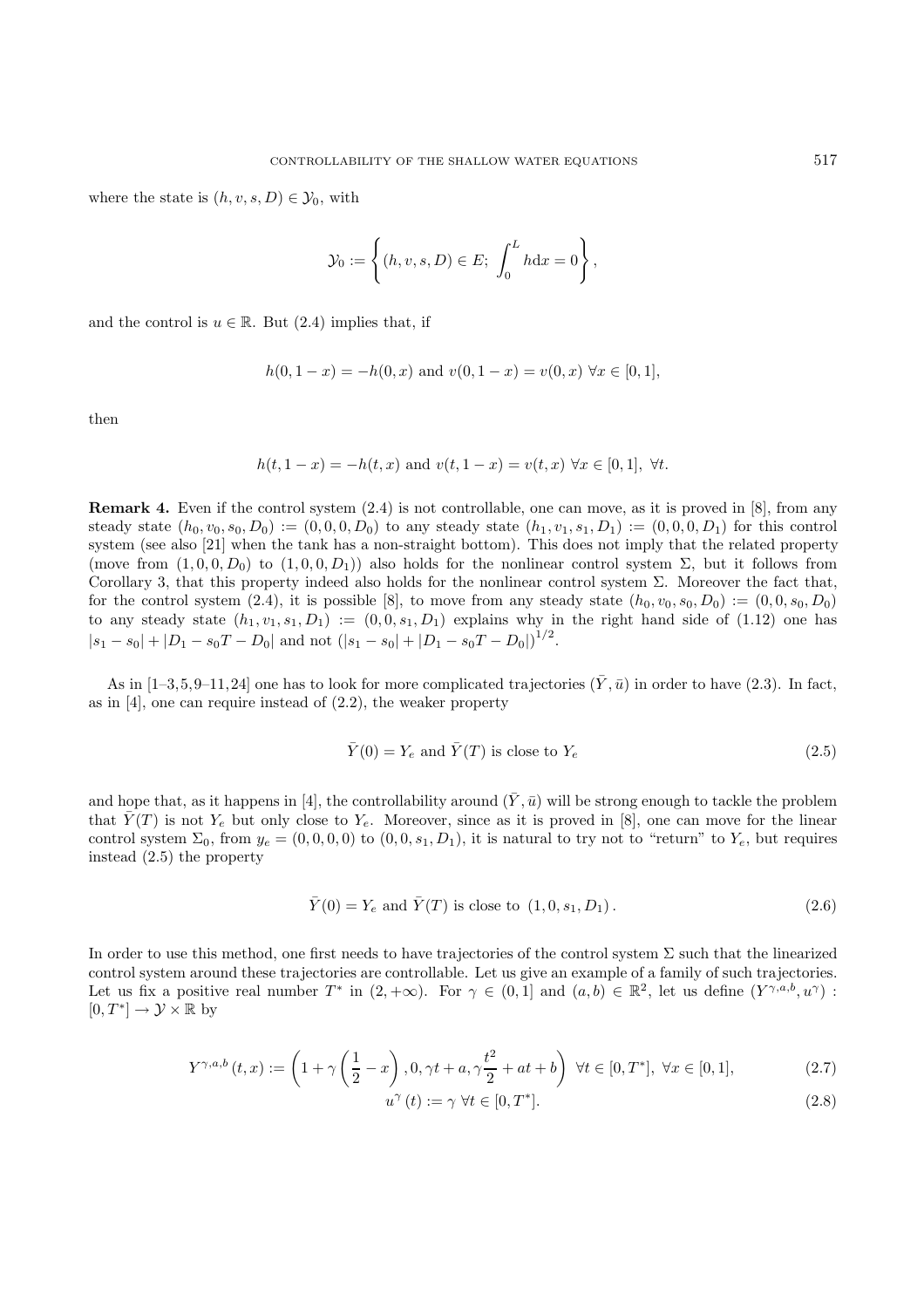Then,  $(Y^{\gamma,a,b}, u^{\gamma})$  is a trajectory of the control system  $\Sigma$ . The linearized control system around this trajectory is the following control system

$$
\sum_{v \in \mathcal{V}} \begin{cases} h_t + \left( \left( 1 + \gamma \left( \frac{1}{2} - x \right) \right) v \right)_x = 0, \\ v_t + h_x = -u(t), \\ v(t, 0) = v(t, 1) = 0, \\ v(t, 0) = v(t, 1) = 0, \\ \frac{ds}{dt}(t) = u(t), \\ \frac{dD}{dt}(t) = s(t) \end{cases}
$$
\n
$$
(2.9)
$$

where the state is  $(h, v, s, D) \in \mathcal{Y}_0$  and the control is  $u \in \mathbb{R}$ . As we shall see in Section 4 below, this linear control system  $\Sigma_{\gamma}$  is controllable if  $\gamma > 0$  is small enough. Unfortunately the controllability of  $\Sigma_{\gamma}$  does not seem to imply directly the local controllability of the control system  $\Sigma$  around the trajectory  $(Y^{\gamma,a,b}, u^{\gamma})$ . Indeed the map from  $\mathcal{Y} \times \mathcal{C}^0([0,T])$  into Y which associates to any initial data  $Y_0 = (H_0, v_0, s_0, D_0) \in \mathcal{Y}$  and to any  $u \in \mathcal{C}^0([0,T])$  such that

$$
H_{0x}(0) = H_{0x}(1) = -u(0)
$$

the state  $Y(T) \in \mathcal{Y}$ , where  $Y = (H, v, s, D) : [0, T] \to \mathcal{Y}$  satisfies (1.1) to (1.5) and  $Y(0) = Y_0$  is well-defined and continuous on a small open neighborhood of  $(Y_e, 0)$  (see *e.g.* [19]) but is not of class  $\mathcal{C}^1$  on this neighborhood. So one cannot use the classical inverse function theorem to get the desired local controllability. To take care of this problem, one adapts the usual iterative scheme used to prove the existence of solutions to hyperbolic systems (see *e.g.* [6], pp. 476-478, [12], pp. 54-55, [19], pp. 96-107, [20], pp. 35-43 or [23], pp. 106-116) see also [2, 3, 5, 9–11] for the Euler and the Navier control system for incompressible fluids): one uses the following inductive procedure  $(h^n, v^n, s^n, D^n, u^n) \mapsto (h^{n+1}, v^{n+1}, s^{n+1}, D^{n+1}, u^{n+1})$  so that

$$
h_t^{n+1} + v^n h_x^{n+1} + \left(1 + \gamma \left(\frac{1}{2} - x\right) + h^n\right) v_x^{n+1} - \gamma v^{n+1} = 0 \tag{2.10}
$$

$$
v_t^{n+1} + h_x^{n+1} + v^n v_x^{n+1} = -u^{n+1}(t)
$$
\n(2.11)

$$
v^{n+1}(t,0) = v^{n+1}(t,L) = 0,
$$
\n(2.12)

$$
\frac{\mathrm{d}s^{n+1}}{\mathrm{d}t}(t) = u^{n+1}(t),\tag{2.13}
$$

$$
\frac{\mathrm{d}D^{n+1}}{\mathrm{d}t}(t) = s^{n+1}(t),\tag{2.14}
$$

and  $(h^{n+1}, v^{n+1}, s^{n+1}, D^{n+1}, u^{n+1})$  has the required value for  $t = 0$  and for  $t = T^*$ . Unfortunately we have only been able to prove that the control system  $(2.10, 2.14)$ , where the state is  $(h^{n+1}, v^{n+1}, s^{n+1}, D^{n+1})$  and the control is  $u^{n+1}$ , is controllable under a special assumption on  $(h^n, v^n)$ . (This assumption is that  $\theta$ , defined in (4.38), is 0 see Rem. 26 below.) Hence one has to insure that, at each iterative step,  $(h^n, v^n)$  satisfies this condition, which turns out to be possible. So one gets the following proposition, which is proved in Section 4.

**Proposition 5.** *There exist*  $C_1 > 0, \mu > 0$  *and*  $\gamma_0 \in (0, 1]$  *such that, for every*  $\gamma \in [0, \gamma_0]$ *, for every*  $(a, b) \in \mathbb{R}^2$ *and for every*  $(Y_0, Y_1) \in \mathcal{Y}^2$  *satisfying* 

$$
|Y_0-Y^{\gamma,a,b}(0)|\leqslant \mu\gamma^2\ \ and\ |Y_1-Y^{\gamma,a,b}(T^*)|\leqslant \mu\gamma^2,
$$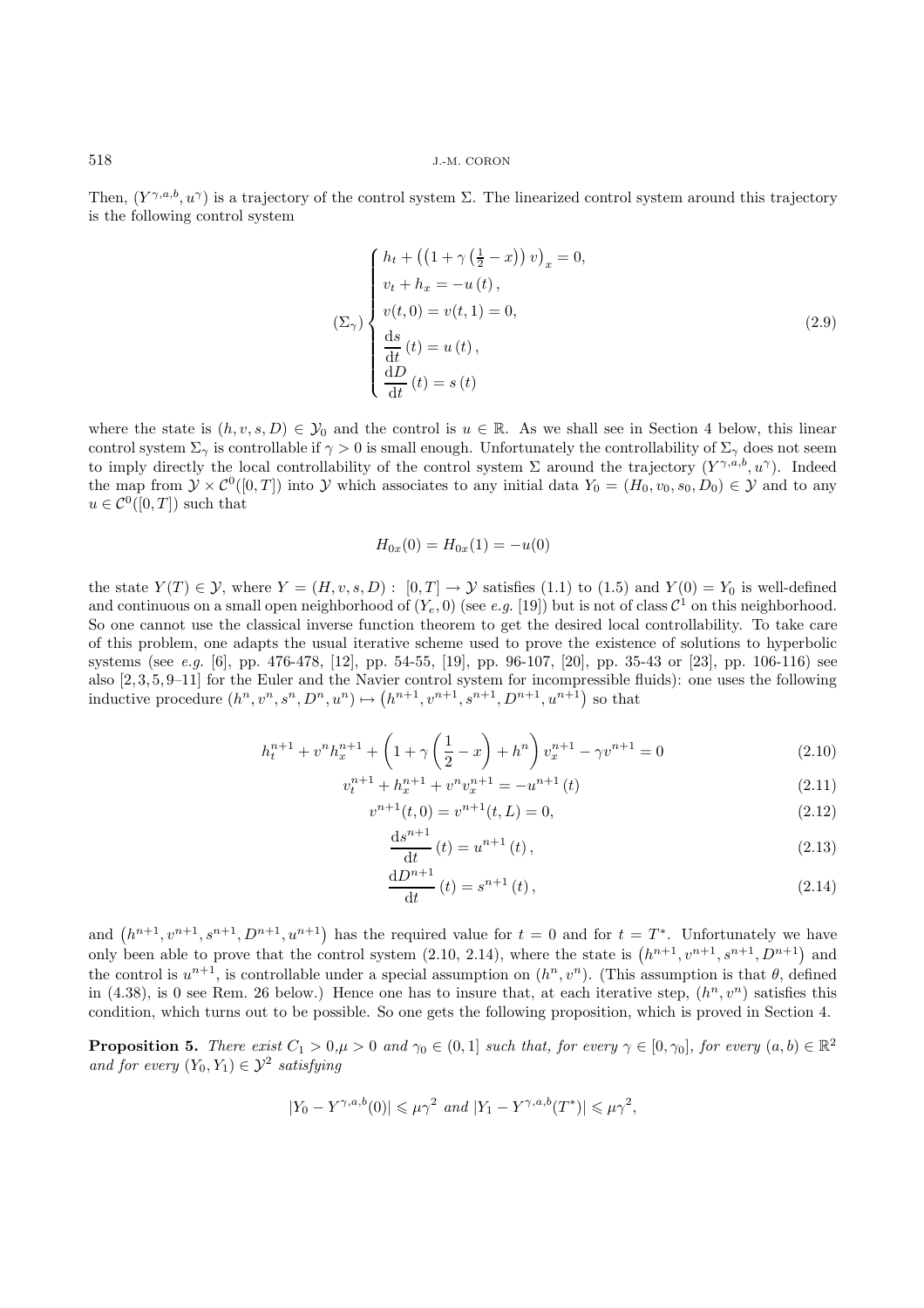*there exists a trajectory*  $(Y, u) : [0, T^*] \to Y \times \mathbb{R}$  *of the control system*  $\Sigma$  *such that* 

$$
Y(0) = Y_0 \text{ and } Y(T^*) = Y_1,
$$
  
\n
$$
|Y(t) - Y^{\gamma, a, b}(t)| + |u(t)| \le C_1 \gamma \ \forall t \in [0, T^*].
$$
\n(2.15)

One now needs to construct, for every given  $\gamma > 0$  small enough, trajectories  $(Y, u) : [0, T^0] \to Y \times \mathbb{R}$  of the control system  $\Sigma$  satisfying

$$
Y(0) = (1, 0, 0, 0) \text{ and } |Y(T^0) - Y^{\gamma, a, b}(0)| \le \mu \gamma^2,
$$
\n(2.16)

and trajectories  $(Y, u): [T^0 + T^*, T^0 + T^* + T^1] \to \mathcal{Y} \times \mathbb{R}$  of the control system  $\Sigma$  such that

$$
Y(T^{0} + T^{1} + T^{*}) = (1, 0, s_{1}, D_{1}) \text{ and } |Y(T^{0} + T^{*}) - Y^{\gamma, a, b}(T^{*})| \leq \mu \gamma^{2}, \qquad (2.17)
$$

for suitable choice of  $(a, b) \in \mathbb{R}^2$ ,  $T^0 > 0$ ,  $T^1 > 0$ . Let us first point out that it follows from [8] that one knows  $\text{explicit trajectories } (Y^l, u^l): [0, T^0] \to Y \times \mathbb{R} \text{ of the linearized control system around } (0, 0) \text{ satisfying } Y^l(0) = 0$ and  $Y^{l}(T^{0}) = Y^{\gamma,a,b}(0)$ . Then, the idea is that, if one moves "slowly", the same control  $u^{l}$  gives a trajectory  $(Y, u) : [0, T^0] \to Y \times \mathbb{R}$  of the control system  $\Sigma$  such that (2.16) holds. More precisely, let  $f_0 \in C^4([0, 4])$  be such that

$$
f_0 = 0 \text{ in } [0, 1/2] \cup [3, 4], \tag{2.18}
$$

$$
f_0(t) = s/2 \,\forall t \in [1, 3/2],\tag{2.19}
$$

$$
\int_0^4 f_0(t_1) \mathrm{d}t_1 = 0. \tag{2.20}
$$

Similarly, let  $f_1 \in C^4([0,4])$  and  $f_2 \in C^4([0,4])$  be such that

$$
f_1 = 0 \text{ in } [0, 1/2] \cup [1, 3/2] \text{ and } f_1 = 1/2 \text{ in } [3, 4], \tag{2.21}
$$

$$
\int_0^3 f_1(t_1) \mathrm{d}t_1 = 0,\tag{2.22}
$$

$$
f_2 = 0 \text{ in } [0, 1/2] \cup [1, 3/2] \cup [3, 4], \tag{2.23}
$$

$$
\int_0^4 f_2(t_1) \mathrm{d}t_1 = 1/2. \tag{2.24}
$$

Let

 $\mathbb{D} := \{ (\bar{s}, \bar{D}) \in \mathbb{R}^2; \ |\bar{s}| \leq 1, \ |\bar{D}| \leq 1 \}$ .

For  $(\bar{s}, \bar{D}) \in \mathbb{D}$ , let  $f_{\bar{s}, \bar{D}} \in \mathcal{C}^4([0, 4])$  be defined by

$$
f_{\bar{s},\bar{D}} := f_0 + \bar{s}f_1 + \bar{D}f_2. \tag{2.25}
$$

For  $\epsilon \in (0, 1/2]$  and for  $\gamma \in \mathbb{R}$ , let  $u_{\overline{s}, \overline{D}}^{\epsilon, \gamma} : [0, 3/\epsilon] \to \mathbb{R}$  be defined by

$$
u_{\bar{s},\bar{D}}^{\epsilon,\gamma}(t) := \gamma f_{\bar{s},\bar{D}}'(\epsilon t) + \gamma f_{\bar{s},\bar{D}}'(\epsilon(t+1)).
$$
\n(2.26)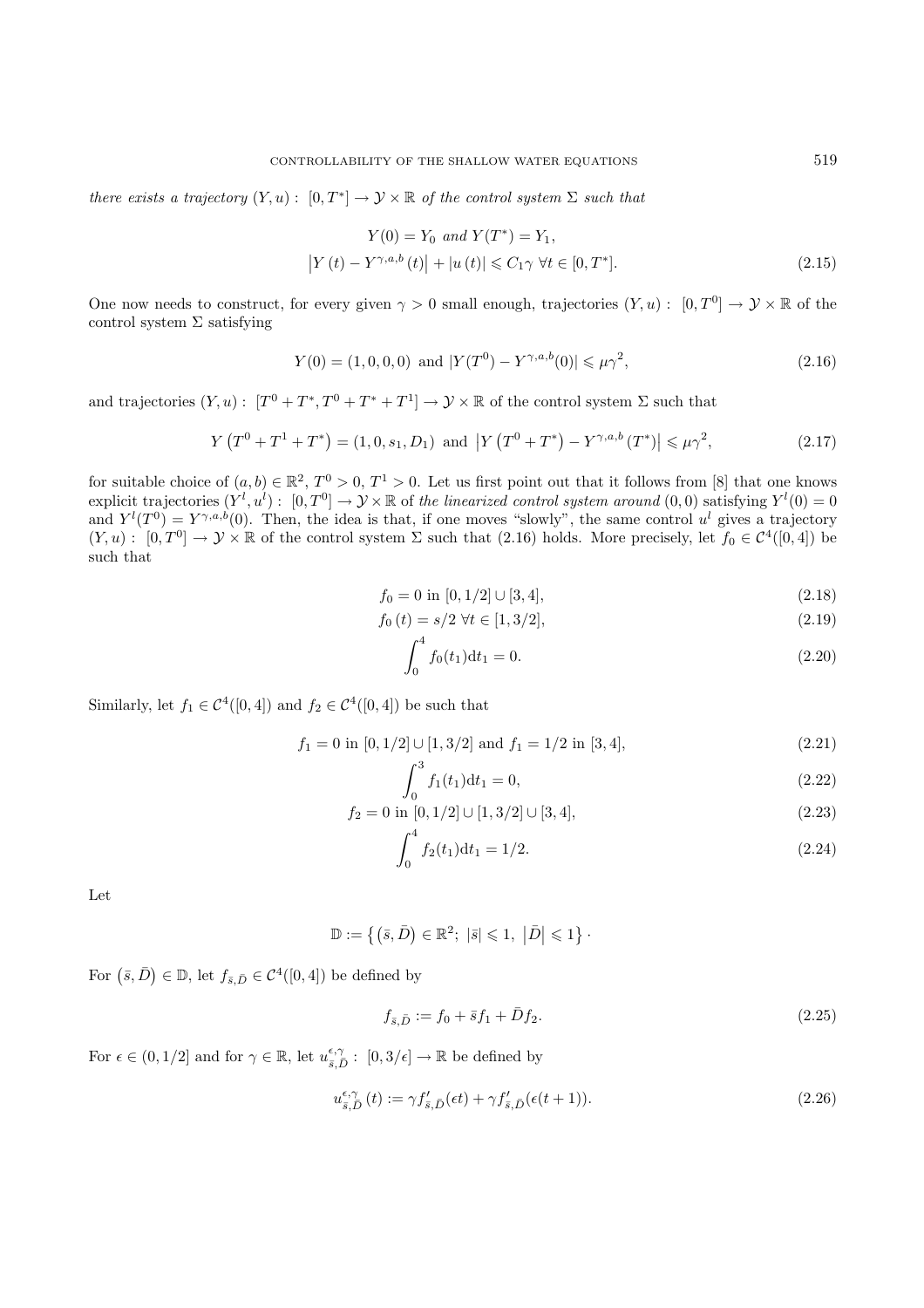Let  $\left(h_{\bar{s},\bar{D}}^{\epsilon,\gamma}, v_{\bar{s},\bar{D}}^{\epsilon,\gamma}, D_{\bar{s},\bar{D}}^{\epsilon,\gamma}\right): [0,3/\epsilon] \to C^1([0,1]) \times C^1([0,1]) \times \mathbb{R} \times \mathbb{R}$  be such that  $(2.4)$  holds for  $(h, v, s, D)$  $=\left(h_{\bar{s},\bar{D}}^{\epsilon,\gamma},v_{\bar{s},\bar{D}}^{\epsilon,\gamma},s_{\bar{s},\bar{D}}^{\epsilon,\gamma},D_{\bar{s},\bar{D}}^{\epsilon,\gamma}\right), u=u_{\bar{s},\bar{D}}^{\epsilon,\gamma}$  and

$$
\left(h_{\overline{s},\overline{D}}^{\epsilon,\gamma}(0,\cdot),v_{\overline{s},\overline{D}}^{\epsilon,\gamma}(0,\cdot),s_{\overline{s},\overline{D}}^{\epsilon,\gamma}(0),D_{\overline{s},\overline{D}}^{\epsilon,\gamma}(0)\right)=(0,0,0,0).
$$

From [8] one gets that

$$
h_{\bar{s},\bar{D}}^{\epsilon,\gamma}(t,x) = -\frac{\gamma}{\epsilon} f_{\bar{s},\bar{D}}(\epsilon(t+x)) + \frac{\gamma}{\epsilon} f_{\bar{s},\bar{D}}(\epsilon(t+1-x)),
$$
\n
$$
\gamma \qquad (2.27)
$$

$$
v_{\bar{s},\bar{D}}^{\epsilon,\gamma}(t,x) = \frac{\gamma}{\epsilon} f_{\bar{s},\bar{D}}(\epsilon(t+x)) + \frac{\gamma}{\epsilon} f_{\bar{s},\bar{D}}(\epsilon(t+1-x)) - \frac{\gamma}{\epsilon} f_{\bar{s},\bar{D}}(\epsilon t) - \frac{\gamma}{\epsilon} f_{\bar{s},\bar{D}}(\epsilon(t+1)),\tag{2.28}
$$

$$
s_{\bar{s},\bar{D}}^{\epsilon,\gamma}(t) = \frac{\gamma}{\epsilon} f_{\bar{s},\bar{D}}(\epsilon t) + \frac{\gamma}{\epsilon} f_{\bar{s},\bar{D}}(\epsilon(t+1)),
$$
\n(2.29)

$$
D_{\bar{s},\bar{D}}^{\epsilon,\gamma}(t) = \frac{\gamma}{\epsilon^2} F_{\bar{s},\bar{D}}(\epsilon t) + \frac{\gamma}{\epsilon^2} F_{\bar{s},\bar{D}}(\epsilon(t+1)),
$$
\n(2.30)

with

$$
F_{\bar{s},\bar{D}}(t) := \int_0^t f_{\bar{s},\bar{D}}(t_1) \mathrm{d}t_1.
$$

In particular, using also  $(2.18)$  to  $(2.24)$ , one gets

$$
h_{\bar{s},\bar{D}}^{\epsilon,\gamma}\left(\frac{1}{\epsilon}+t,x\right) = \gamma\left(\frac{1}{2}-x\right) \text{ and } v_{\bar{s},\bar{D}}^{\epsilon,\gamma}\left(\frac{1}{\epsilon}+t,x\right) = 0 \ \forall t \in \left[0,\frac{1-2\epsilon}{2\epsilon}\right], \ \forall x \in [0,1],\tag{2.31}
$$

$$
s_{\bar{s},\bar{D}}^{\epsilon,\gamma}\left(\frac{1}{\epsilon}+t\right) = \frac{\gamma}{\epsilon} + \frac{\gamma}{2} + \gamma t, \ D_{\bar{s},\bar{D}}^{\epsilon,\gamma}\left(\frac{1}{\epsilon}+t\right) = D_{\bar{s},\bar{D}}^{\epsilon,\gamma}\left(\frac{1}{\epsilon}\right) + \left(\frac{\gamma}{\epsilon} + \frac{\gamma}{2}\right)t + \frac{\gamma}{2}t^2 \ \forall t \in \left[0, \frac{1-2\epsilon}{2\epsilon}\right],\tag{2.32}
$$

$$
h_{\bar{s},\bar{D}}^{\epsilon,\gamma}\left(\frac{3}{\epsilon},x\right) = 0 \text{ and } v_{\bar{s},\bar{D}}^{\epsilon,\gamma}\left(\frac{3}{\epsilon},x\right) = 0 \,\forall x \in [0,1],\tag{2.33}
$$

$$
s_{\bar{s},\bar{D}}^{\epsilon,\gamma}\left(\frac{3}{\epsilon}\right) = \frac{\gamma}{\epsilon}\bar{s} \text{ and } D_{\bar{s},\bar{D}}^{\epsilon,\gamma}\left(\frac{3}{\epsilon}\right) = \frac{\gamma}{2\epsilon}\bar{s} + \frac{\gamma}{\epsilon^2}\bar{D}.\tag{2.34}
$$

Let  $H_{\bar{s},\bar{D}}^{\epsilon,\gamma} = 1 + h_{\bar{s},\bar{D}}^{\epsilon,\gamma}$  and  $Y_{\bar{s},\bar{D}}^{\epsilon,\gamma} = \left( H_{\bar{s},\bar{D}}^{\epsilon,\gamma}, v_{\bar{s},\bar{D}}^{\epsilon,\gamma}, s_{\bar{s},\bar{D}}^{\epsilon,\gamma}, D_{\bar{s},\bar{D}}^{\epsilon,\gamma} \right)$ . Consider

$$
a_{\epsilon,\gamma} := \frac{\gamma}{\epsilon} f_{\bar{s},\bar{D}}(1) + \frac{\gamma}{\epsilon} f_{\bar{s},\bar{D}}(1+\epsilon) = \frac{\gamma}{\epsilon} + \frac{\gamma}{2}, \ b^{\bar{s},\bar{D}}_{\epsilon,\gamma} := \frac{\gamma}{\epsilon^2} F_{\bar{s},\bar{D}}(1) + \frac{\gamma}{\epsilon^2} F_{\bar{s},\bar{D}}(1+\epsilon) = D^{\epsilon,\gamma}_{\bar{s},\bar{D}}\left(\frac{1}{\epsilon}\right).
$$

Using (2.7, 2.31) and (2.32), one has

$$
Y_{\bar{s},\bar{D}}^{\epsilon,\gamma}\left(\frac{1}{\epsilon}\right) = Y^{\gamma,a_{\epsilon,\gamma},b_{\epsilon,\gamma}^{\bar{s},\bar{D}}}(0,\cdot),\tag{2.35}
$$

and, if  $\epsilon \in (0, 1/(2(T^*+1))],$ 

$$
Y_{\bar{s},\bar{D}}^{\epsilon,\gamma}\left(\frac{1}{\epsilon}+T^*\right) = Y^{\gamma,a_{\epsilon,\gamma},b_{\epsilon,\gamma}^{\bar{s},\bar{D}}}(T^*). \tag{2.36}
$$

The next proposition shows that one can achieve (2.16) with  $u = u_{\bar{s},\bar{D}}^{\epsilon,\gamma}$  for suitable choices of  $T^0$ ,  $\epsilon$  and  $\gamma$ .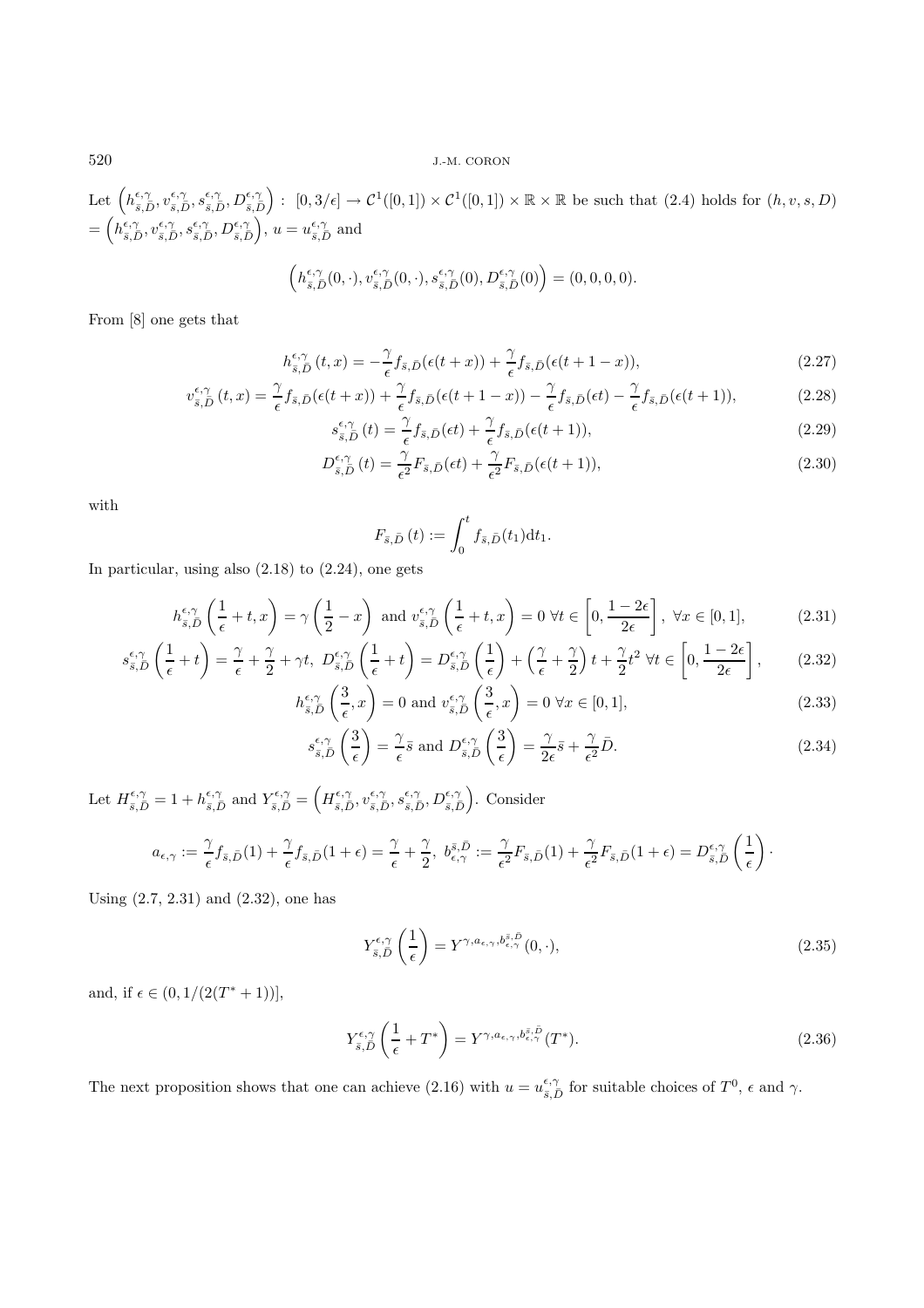**Proposition 6.** *There exists a constant*  $C_2 > 2$  *such that, for every*  $\epsilon \in (0, 1/C_2]$ *, for every*  $(\bar{s}, \bar{D}) \in \mathbb{D}$  *and for every*  $\gamma \in [0, \epsilon/C_2]$ , there exists one and only one map  $\tilde{Y}_{\bar{s},D}^{\epsilon,\gamma} : [0,1/\epsilon] \to \mathcal{Y}$  *satisfying the two following*<br>conditions *conditions*

$$
\left(\tilde{Y}_{\bar{s},\bar{D}}^{\epsilon,\gamma},u_{\bar{s},\bar{D}}^{\epsilon,\gamma}\right) \text{ is a trajectory of the control system } \Sigma \text{ (on } [0,1/\epsilon]),
$$
  

$$
\tilde{Y}_{\bar{s},\bar{D}}^{\epsilon,\gamma}(0) = (1,0,0,0),
$$

and this unique map  $\tilde{Y}_{\bar{s}, \bar{D}}^{\epsilon, \gamma}$  verifies

$$
\left| \tilde{Y}_{\bar{s},\bar{D}}^{\epsilon,\gamma}(t) - Y_{\bar{s},\bar{D}}^{\epsilon,\gamma}(t) \right| \leqslant C_2 \epsilon \gamma^2 \ \forall t \in [0,1/\epsilon]. \tag{2.37}
$$

*In particular, by (2.31),*

$$
\left| \tilde{v}_{\bar{s},\bar{D}}^{\epsilon,\gamma} \left( \frac{1}{\epsilon} \right) \right|_1 + \left| \tilde{h}_{\bar{s},\bar{D}}^{\epsilon,\gamma} \left( \frac{1}{\epsilon} \right) - \gamma \left( \frac{1}{2} - x \right) \right|_1 \leq C_2 \epsilon \gamma^2.
$$
 (2.38)

Similarly, one has the following proposition, which shows that (2.17) is achieved with  $u = u_{\bar{s},\bar{D}}^{\epsilon,\gamma}$  for suitable choices of  $T<sup>1</sup>$ , and so choices of  $T^1$ ,  $\epsilon$  and  $\gamma$ .

**Proposition 7.** *There exists a constant*  $C_3 > 2(T^*+1)$  *such that, for every*  $\epsilon \in (0, 1/C_3]$ *, for every*  $(\bar{s}, \bar{D}) \in \mathbb{D}$ *,* and for every  $\gamma \in [0, \epsilon/C_3]$ , there exists one and only one map  $\hat{Y}_{\bar{s}, \bar{D}}^{\epsilon, \gamma}$ :  $[(1/\epsilon) + T^*, 3/\epsilon] \to Y$  *satisfying the two*<br>following conditions *following conditions*

$$
\left(\hat{Y}_{\bar{s},\bar{D}}^{\epsilon,\gamma},u_{\bar{s},\bar{D}}^{\epsilon,\gamma}\right) \text{ is a trajectory of the control system } \Sigma \text{ (on } [(1/\epsilon)+T^*,3/\epsilon]),
$$
\n
$$
\hat{Y}_{\bar{s},\bar{D}}^{\epsilon,\gamma}\left(\frac{3}{\epsilon}\right) = \left(1,0,\frac{\gamma}{\epsilon}\bar{s},\frac{\gamma}{2\epsilon}\bar{s} + \frac{\gamma}{\epsilon^2}\bar{D}\right) = Y_{\bar{s},\bar{D}}^{\epsilon,\gamma}\left(\frac{3}{\epsilon}\right),
$$

*and this unique map*  $\hat{Y}^{\epsilon,\gamma}$  *verifies* 

$$
\left| \hat{Y}_{\bar{s},\bar{D}}^{\epsilon,\gamma}(t) - Y_{\bar{s},\bar{D}}^{\epsilon,\gamma}(t) \right| \leq C_3 \epsilon \gamma^2 \ \forall t \in [(1/\epsilon) + T^*, 3/\epsilon]. \tag{2.39}
$$

*In particular, by (2.31),*

$$
\left| \hat{v}_{\bar{s},D}^{\epsilon,\gamma} \left( \frac{1}{\epsilon} \right) \right|_1 + \left| \hat{h}_{\bar{s},D}^{\epsilon,\gamma} \left( \frac{1}{\epsilon} \right) - \gamma \left( \frac{1}{2} - x \right) \right|_1 \leqslant C_2 \epsilon \gamma^2. \tag{2.40}
$$

Let us choose

$$
\epsilon := \min\left(\frac{1}{C_2}, \frac{1}{C_3}, \frac{\mu}{2C_2}, \frac{\mu}{2C_3}\right) \leq \frac{1}{2} \,. \tag{2.41}
$$

Let us point out that there exists  $C_4 > 0$  such that, for every  $(\bar{s}, \bar{D}) \in \mathbb{D}$  and for every  $\gamma \in [-\epsilon, \epsilon],$ 

$$
\left| H_{\overline{s},\overline{D}}^{\epsilon,\gamma} \right|_{\mathcal{C}^2([0,3/\epsilon]\times[0,1])} + \left| v_{\overline{s},\overline{D}}^{\epsilon,\gamma} \right|_{\mathcal{C}^2([0,3/\epsilon]\times[0,1])} \leqslant C_4,
$$
\n(2.42)

which, with straightforward estimates, leads to the next proposition, whose proof is omitted.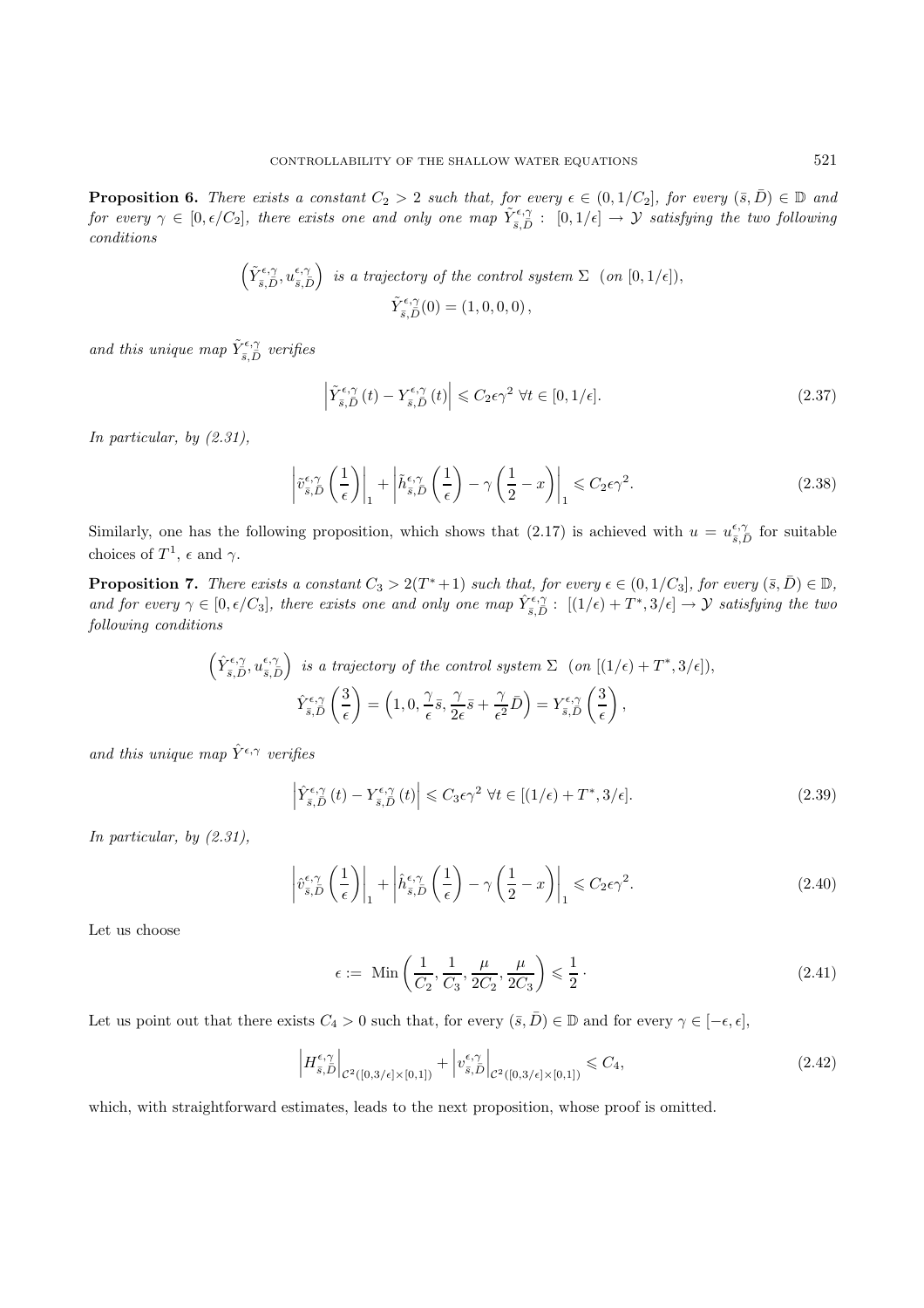**Proposition 8.** *There exists*  $C_5 > 0$  *such that, for every*  $(\bar{s}, \bar{D}) \in \mathbb{D}$ *, for every*  $Y_0 = (H_0, v_0, s_0, D_0) \in \mathcal{Y}$  *with* 

$$
|Y_0 - Y_e| \leq \frac{1}{C_5}, \ s_0 = 0, \ D_0 = 0
$$

*and for every*  $\gamma \in [0, \epsilon/C_2]$ , there exists one and only one Y :  $[0, 1/\epsilon] \rightarrow Y$  *such that* 

$$
\left(Y, u_{\bar{s}, \bar{D}}^{\varepsilon, \gamma} - H_{0x}(0)\right) \text{ is a trajectory of the control system } \Sigma,
$$
  

$$
Y(0) = Y_0,
$$

*and this unique map* Y *satisfies*

$$
\left| Y(t) - \tilde{Y}_{\bar{s},\bar{D}}^{\varepsilon,\gamma}(t) \right| \leqslant C_5 |Y_0 - Y_e|, \ \forall t \in [0,1/\epsilon].
$$

Similarly, equation (2.42) leads to the following proposition:

**Proposition 9.** *There exists*  $C_6 > 0$  *such that, for every*  $(\bar{s}, \bar{D}) \in \mathbb{D}$ *, for every*  $\gamma \in [0, \epsilon/C_3]$ *, and for every*  $Y_1 = (H_1, v_1, s_1, D_1) \in \mathcal{Y}$  *such that* 

$$
\left| Y_1 - \left( 1, 0, \frac{\gamma}{\epsilon} \bar{s}, \frac{\gamma}{2\epsilon} \bar{s} + \frac{\gamma}{\epsilon^2} \bar{D} \right) \right| \leq \frac{1}{C_6}, \ s_1 = \frac{\gamma}{\epsilon} \bar{s}, \ D_1 = \frac{\gamma}{2\epsilon} \bar{s} + \frac{\gamma}{\epsilon^2} \bar{D}
$$

*there exists one and only one*  $Y: [(1/\epsilon) + T^*, 3/\epsilon] \rightarrow \mathcal{Y}$  *such that* 

$$
\left(Y, u_{\bar{s}, \bar{D}}^{\varepsilon, \gamma} - H_{1x}(0)\right) \text{ is a trajectory of the control system } \Sigma
$$

$$
Y(3/\epsilon) = Y_1,
$$

*and this unique map* Y *satisfies*

$$
\left| Y(t) - \hat{Y}_{\bar{s},\bar{D}}^{\varepsilon,\gamma}(t) \right| \leqslant C_6 \left| Y_1 - Y_{\bar{s},\bar{D}}^{\varepsilon,\gamma}(3/\epsilon) \right|, \ \forall t \in [(1/\epsilon) + T^*, 3/\epsilon].
$$

 ${\cal T}$ 

Finally define

$$
:= \frac{3}{\epsilon},\tag{2.43}
$$

$$
\eta := \text{Min}\left(\frac{\epsilon^2 \mu}{2C_5(C_3^2 + C_2^2)}, \frac{\epsilon^2 \mu}{2C_6(C_3^2 + C_2^2)}, \frac{\epsilon}{C_2}, \frac{\epsilon}{C_3}, \frac{1}{C_5}, \frac{1}{C_6}, \frac{\gamma_0^2 \mu}{2C_5}, \frac{\gamma_0^2 \mu}{2C_6}, \gamma_0\right). \tag{2.44}
$$

We want to check that Theorem 2 holds with these constants for a large enough  $C_0$ . Let  $Y_0 = (H_0, v_0, 0, 0) \in \mathcal{Y}$ and  $Y_1 = (H_1, v_1, s_1, D_1) \in \mathcal{Y}$  be such that

$$
|H_0 - 1|_1 + |v_0|_1 \le \eta, |H_1 - 1|_1 + |v_1|_1 \le \eta, |s_1| + |D_1| \le \eta.
$$
\n(2.45)

Let

$$
\gamma := \text{Max}\left(\sqrt{\frac{2C_5}{\mu}}\sqrt{|H_0 - 1|_1 + |v_0|_1}, \sqrt{\frac{2C_6}{\mu}}\sqrt{|H_1 - 1|_1 + |v_1|_1}, |s_1| + |D_1|\right),\tag{2.46}
$$

$$
\bar{s} := \frac{\epsilon}{\gamma} s_1, \ \bar{D} := \frac{\epsilon^2}{\gamma} \left( D_1 - \frac{s_1}{2} \right), \tag{2.47}
$$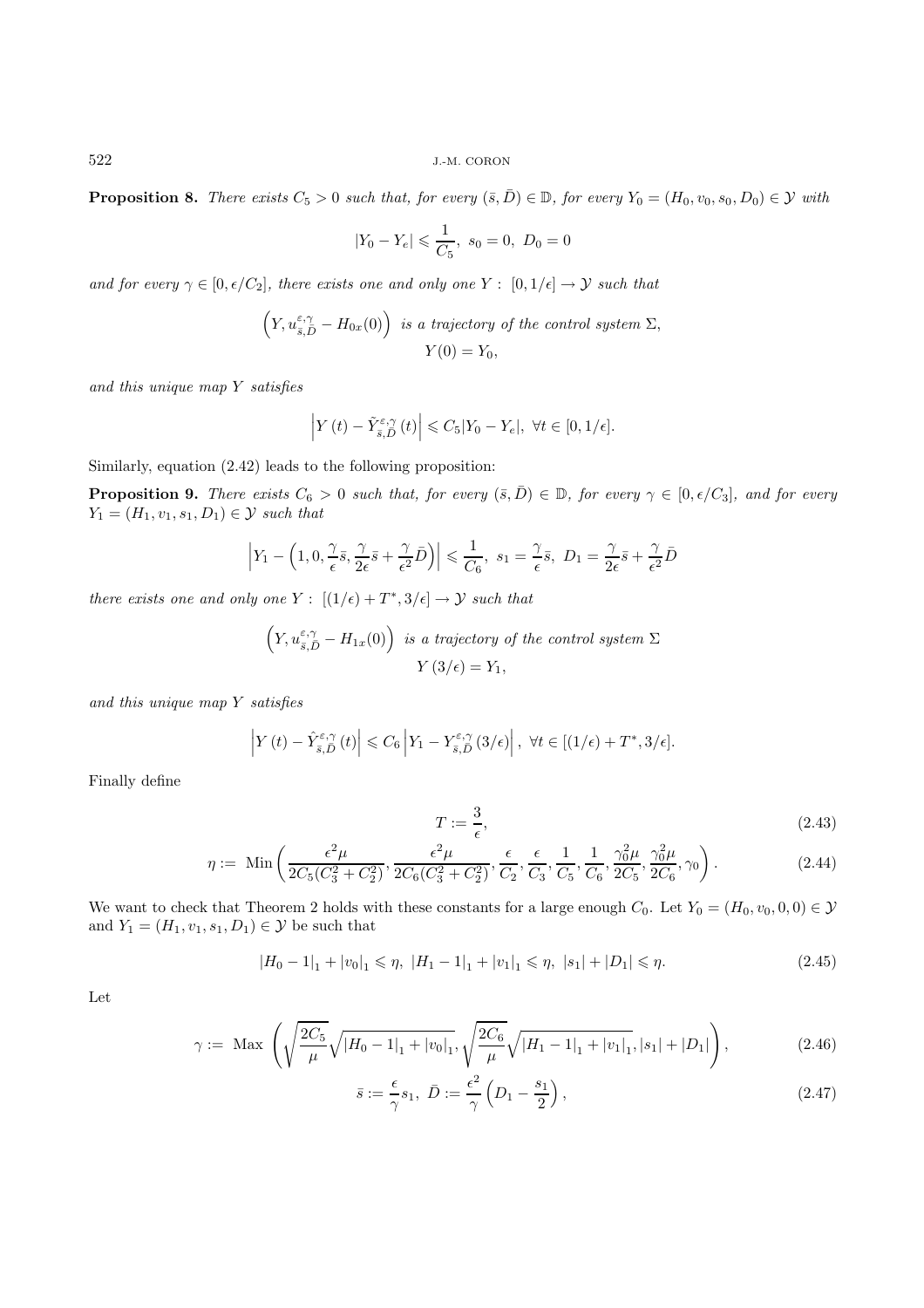so that, thanks to (2.34),

$$
s_{\bar{s},\bar{D}}^{\epsilon,\gamma} = s_1, \ D_{\bar{s},\bar{D}}^{\epsilon,\gamma} = D_1.
$$
 (2.48)

Note that, by (2.41, 2.45, 2.46) and (2.47),

$$
(\bar{s}, \bar{D}) \in \mathbb{D}.\tag{2.49}
$$

By (2.44, 2.45) and (2.46), we obtain that

$$
\gamma \in \left[0, \text{Min}\left(\frac{\epsilon}{C_2}, \frac{\epsilon}{C_3}\right)\right].\tag{2.50}
$$

Then, by Proposition 8, equations (2.44, 2.45) and (2.50), there exists a function  $Y^0 = (H^0, v^0, s^0, D^0)$ :  $[0, 1/\epsilon] \rightarrow \mathcal{Y}$  such that

$$
\left(Y^{0}, u_{\bar{s}, \bar{D}}^{\epsilon, \gamma} - H_{0x}(0)\right) \text{ is a trajectory of the control system } \Sigma \text{ on } [0, 1/\epsilon],\tag{2.51}
$$

$$
Y^0(0) = Y_0,\t\t(2.52)
$$

$$
\left| Y^{0}\left(t\right) - \tilde{Y}_{\bar{s},\bar{D}}^{\epsilon,\gamma}\left(t\right) \right| \leqslant C_{5}|Y_{0} - Y_{\epsilon}| \ \forall t \in [0,1/\epsilon]. \tag{2.53}
$$

By (2.46) and (2.53),

$$
\left| Y^{0} \left( \frac{1}{\epsilon} \right) - \tilde{Y}_{\bar{s}, \bar{D}}^{\epsilon, \gamma} \left( \frac{1}{\epsilon} \right) \right| \leq \frac{\mu \gamma^{2}}{2} . \tag{2.54}
$$

By Proposition 6, equations (2.41) and (2.50),

$$
\left|\tilde Y_{\bar s,\bar D}^{\epsilon,\gamma}\left(\frac{1}{\epsilon}\right)-Y^{\gamma,a_{\epsilon,\gamma},b_{\epsilon,\gamma}^{\bar s,\bar D}}(0)\right|\leqslant C_2\epsilon\gamma^2\leqslant\frac{\mu\gamma^2}{2},
$$

which, with (2.54), gives

$$
\left| Y^{0} \left( \frac{1}{\epsilon} \right) - Y^{\gamma, a_{\epsilon, \gamma}, b_{\epsilon, \gamma}^{s, \bar{D}}} \right| \leqslant \mu \gamma^{2}.
$$
\n(2.55)

Similarly, by Propositions 7 and 9, equations (2.41, 2.43–2.46, 2.48) and (2.50), there exists  $Y^1 = (H^1, v^1, s^1, D^1)$ :  $[(1/\epsilon) + T^*, T] \rightarrow \mathcal{Y}$  such that

$$
\left(Y^{1}, u_{\bar{s}, \bar{D}}^{\epsilon, \gamma} - H_{1x}(0)\right) \text{ is a trajectory of the control system } \Sigma \text{ on } [(1/\epsilon) + T^{*}, T],\tag{2.56}
$$

$$
Y^1(T) = Y_1,\t\t(2.57)
$$

$$
\left| Y^{1}(t) - \tilde{Y}_{\bar{s},\bar{D}}^{\epsilon,\gamma}(t) \right| \leq C_{6} \left| Y_{1} - (1,0,s_{1},D_{1}) \right| \ \forall t \in [(1/\epsilon) + T^{*},T], \tag{2.58}
$$

$$
\left| Y^1 \left( \frac{1}{\epsilon} + T^* \right) - Y^{\gamma, a_{\epsilon, \gamma}, b_{\epsilon, \gamma}^{\bar{s}, \bar{D}}}(T^*) \right| \leqslant \mu \gamma^2. \tag{2.59}
$$

By (2.44, 2.45) and (2.46),

$$
\gamma \leqslant \gamma_0. \tag{2.60}
$$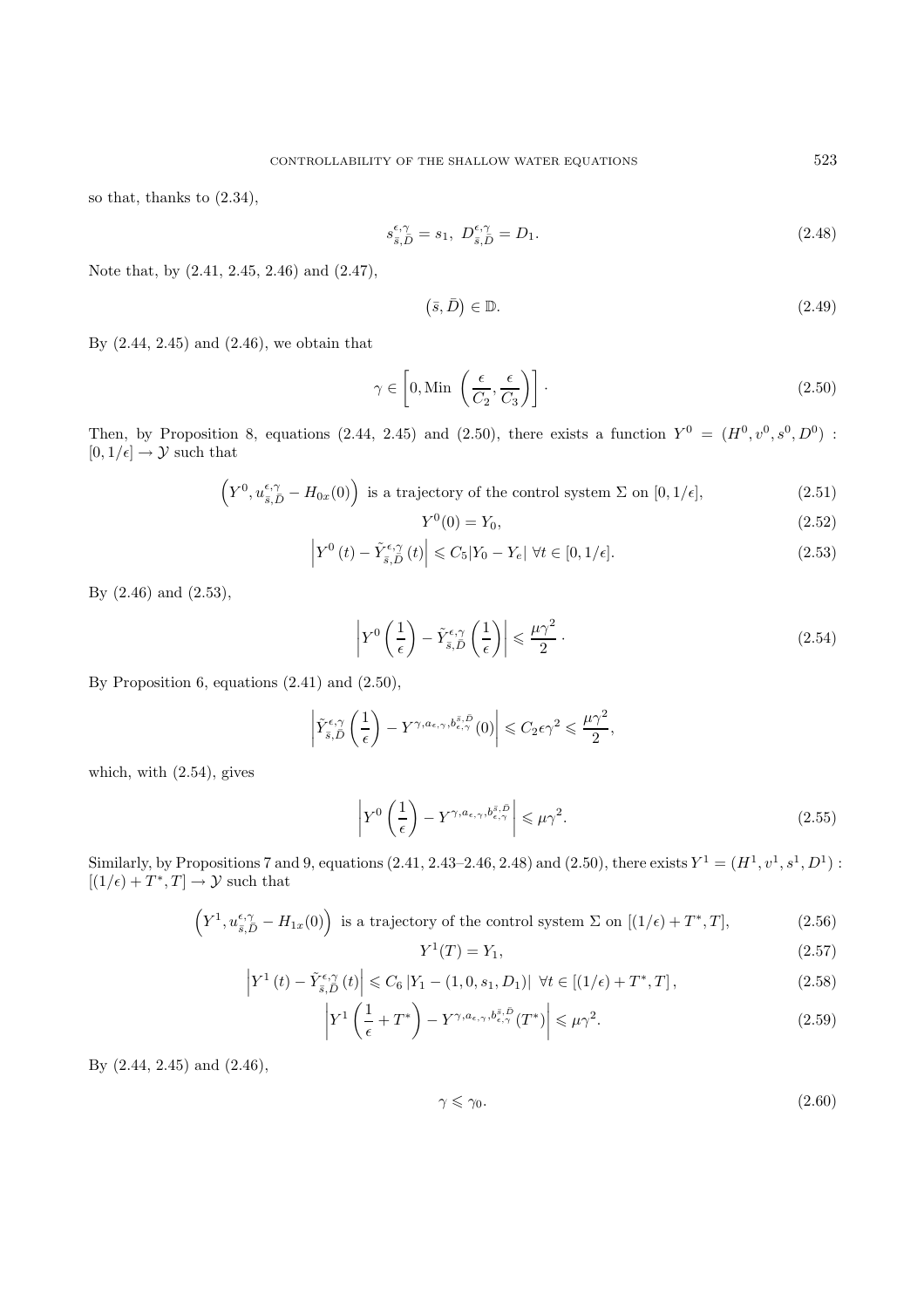From Proposition 5, equations (2.55, 2.59) and (2.60), there exists a trajectory  $(Y^*, u^*)$ :  $[0, T^*] \to \mathcal{Y}$  of the control system  $\Sigma$  satisfying

$$
Y^*(0) = Y^0 \left(\frac{1}{\epsilon}\right),\tag{2.61}
$$

$$
\left| Y^*(t) - Y^{\gamma, a_{\epsilon,\gamma}, b_{\epsilon,\gamma}^{\bar{s}, \bar{D}}}(t) \right| \leqslant C_1 \mu \gamma \ \forall t \in [0, T^*],\tag{2.62}
$$

$$
Y^*(T^*) = Y^1 \left(\frac{1}{\epsilon} + T^*\right). \tag{2.63}
$$

The map  $(Y, u) : [0, T] \to Y$  defined by

$$
(Y(t), u(t)) = (Y^0(t), u^{\epsilon,\gamma}_{\bar{s},\bar{D}}(t) - H_{0x}(0)) \ \forall t \in [0, 1/\epsilon],
$$
  

$$
(Y(t), u(t)) = (Y^*(t - (1/\epsilon)), u^*(t - (1/\epsilon))) \ \forall t \in [1/\epsilon, (1/\epsilon) + T^*],
$$
  

$$
(Y(t), u(t)) = (Y^1(t), u^{\epsilon,\gamma}_{\bar{s},\bar{D}}(t) - H_{1x}(0)) \ \forall t \in [(1/\epsilon) + T^*, T],
$$

is a trajectory of the control system  $\Sigma$  which, by (2.52) and (2.57), satisfies (1.11). Finally the existence of  $C_0 > 0$  such that (1.12) holds follows from the construction of  $(Y, u)$ , equations (1.7, 2.15, 2.27) to (2.30, 2.37, 2.39, 2.45, 2.46, 2.53, 2.58) and (2.62).

It remains to prove Proposition 5 and Proposition 6. We do it in Section 4 and Section 3 respectively.

## 3. Proof of Proposition 6

In this section we prove Proposition 6. Let  $(\bar{s}, \bar{D}) \in \mathbb{D}$ . Let  $\tilde{Y}_{\bar{s}, \bar{D}}^{\epsilon, \gamma} = (\tilde{H}_{\bar{s}, \bar{D}}^{\epsilon, \gamma}, \tilde{v}_{\bar{s}, \bar{D}}^{\epsilon, \gamma}, \tilde{S}_{\bar{s}, \bar{D}}^{\epsilon, \gamma}, \tilde{D}_{\bar{s}, \bar{D}}^{\epsilon, \gamma}) \in \mathcal{C}^0(\tilde{I}_{\bar{s}, \bar{D}}^{\epsilon, \gamma}; \mathcal{Y})$ be the (maximal) solution of

$$
\left(\tilde{H}_{\bar{s},\bar{D}}^{\epsilon,\gamma}\right)_t + \left(\tilde{H}_{\bar{s},\bar{D}}^{\epsilon,\gamma}\tilde{v}_{\bar{s},\bar{D}}^{\epsilon,\gamma}\right)_x = 0,\tag{3.1}
$$

$$
\left(\tilde{v}_{\bar{s},\bar{D}}^{\epsilon,\gamma}\right)_t(t,x) + \left(\tilde{H}_{\bar{s},\bar{D}}^{\epsilon,\gamma} + \frac{\left(\tilde{v}_{\bar{s},\bar{D}}^{\epsilon,\gamma}\right)^2}{2}\right)_{x}(t,x) = -u_{\bar{s},\bar{D}}^{\epsilon,\gamma}(t),\tag{3.2}
$$

$$
\tilde{v}_{\bar{s},\bar{D}}^{\epsilon,\gamma}(t,0) = \tilde{v}_{\bar{s},\bar{D}}^{\epsilon,\gamma}(t,1) = 0,\tag{3.3}
$$

$$
\tilde{H}_{\bar{s},\bar{D}}^{\epsilon,\gamma}(0,x) = 1, \quad \tilde{v}_{\bar{s},\bar{D}}^{\epsilon,\gamma}(0,x) = 0,\tag{3.4}
$$

$$
\frac{\mathrm{d}\tilde{s}_{\bar{s},\bar{D}}^{\epsilon,\gamma}}{\mathrm{d}t}(t) = u_{\bar{s},\bar{D}}^{\epsilon,\gamma}(t),\tag{3.5}
$$

$$
\frac{\mathrm{d}\tilde{D}_{\bar{s},\bar{D}}^{\epsilon,\gamma}}{\mathrm{d}t}(t) = \tilde{s}_{\bar{s},\bar{D}}^{\epsilon,\gamma}(t),\tag{3.6}
$$

$$
\tilde{s}_{\bar{s},\bar{D}}^{\epsilon,\gamma}(0) = 0, \ \tilde{D}_{\bar{s},\bar{D}}^{\epsilon,\gamma}(0) = 0. \tag{3.7}
$$

We consider solutions for positive time, so  $\tilde{I}_{\varepsilon,\tilde{D}}^{\varepsilon,\gamma}$  is a subinterval of  $[0,1/\epsilon]$  containing 0. The system  $(1.1, 1.2)$  is a strictly hypotholic if  $H > 0$  and the boundary condition (1.2) atisfies the L strictly hyperbolic if  $H > 0$  and the boundary condition (1.3) satisfies the Lopatinski condition (see *e.g.* [23], Vol. II, pp. 235-236) if  $v^2 < H$  for  $x = 0$  and  $x = 1$ . Let  $C_7 > 0$  be such that

$$
(|H - 1| + |v| \le 1/C_7) \Rightarrow (v^2 < H).
$$

For  $w \in C^{0}(K)$ , where K is a compact subset of  $\mathbb{R}^{n}$ , let

$$
|w|_0 := \text{Max}\{|w(x)|; x \in K\}.
$$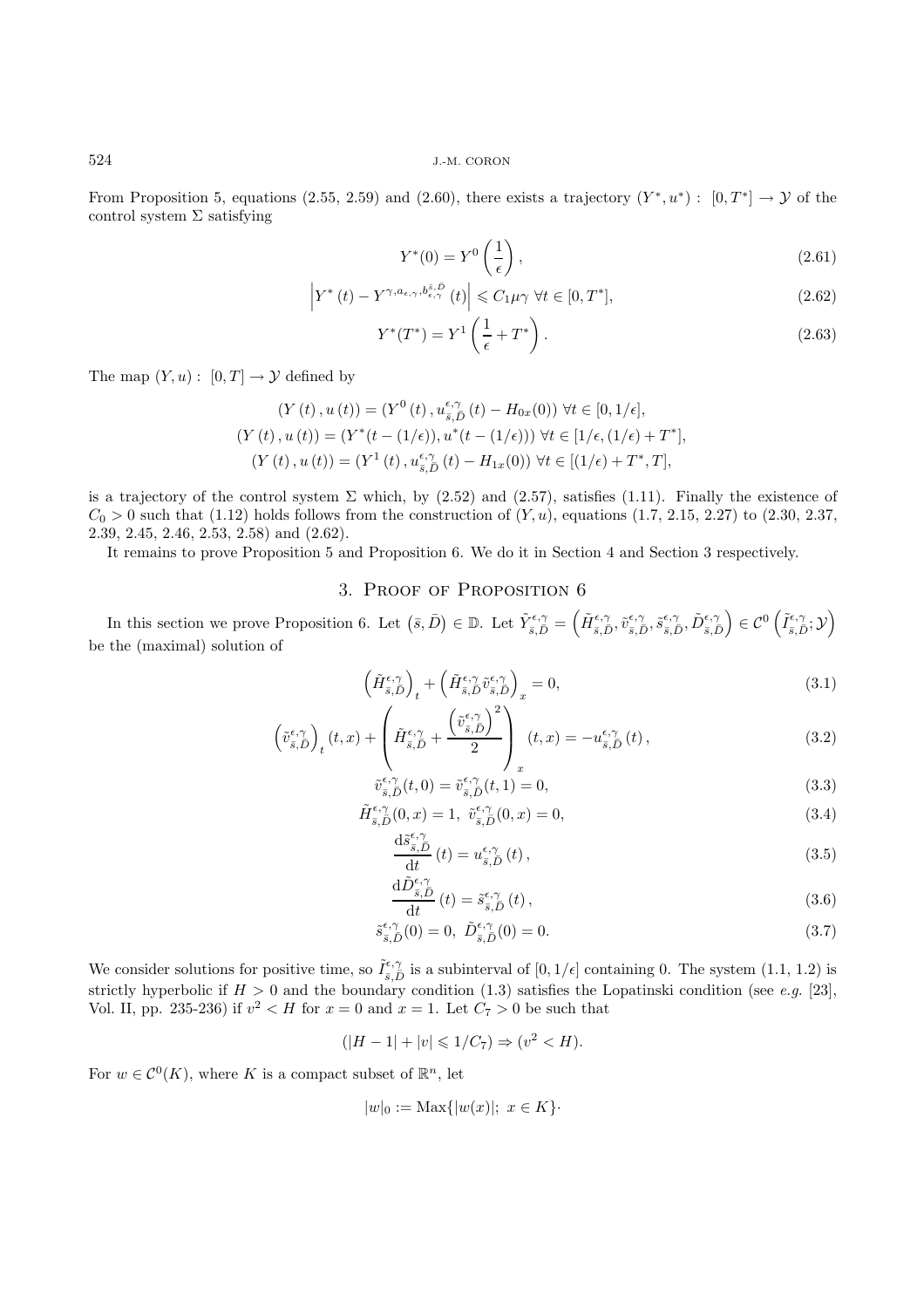For  $w = (w_1, \ldots, w_m) \in C^0(K; \mathbb{R}^m)$ , where K is a compact subset of  $\mathbb{R}^n$ , let

$$
|w|_0 := \sum_{i=1}^{i=m} |w_i|_0.
$$
 (3.8)

Then [19] (Th. 4.2, pp. 96) gives

$$
\left( \left| \tilde{H}_{\bar{s},\bar{D}}^{\epsilon,\gamma}(t) - 1 \right|_0 + \left| \tilde{v}_{\bar{s},\bar{D}}^{\epsilon,\gamma}(t) \right|_0 \leqslant 1/C_7 \ \forall t \in \tilde{I}_{\bar{s},\bar{D}}^{\epsilon,\gamma} \right) \Rightarrow \tilde{I}_{\bar{s},\bar{D}}^{\epsilon,\gamma} = [0,1/\epsilon]. \tag{3.9}
$$

(Moreover the left hand side of (3.9) for one solution implies the uniqueness of the solutions.) So, in order to prove Proposition 6, it suffices to prove the existence of  $C_8 > 2$  such that, for every  $(\bar{s}, \bar{D}) \in \mathbb{D}$ , for every  $\epsilon \in (0, 1/C_8)$ , and for every  $\gamma \in [0, \epsilon/C_8]$ , we have

$$
\left| \tilde{Y}_{\bar{s},\bar{D}}^{\epsilon,\gamma}(t) - Y_{\bar{s},\bar{D}}^{\epsilon,\gamma}(t) \right| \leq C_8 \epsilon \gamma^2 \ \forall t \in \tilde{I}_{\bar{s},\bar{D}}^{\epsilon,\gamma}.
$$
\n(3.10)

By construction,

$$
\tilde{s}_{\bar{s},\bar{D}}^{\epsilon,\gamma} = s_{\bar{s},\bar{D}}^{\epsilon,\gamma}, \ \tilde{D}_{\bar{s},\bar{D}}^{\epsilon,\gamma} = D_{\bar{s},\bar{D}}^{\epsilon,\gamma}.
$$
\n(3.11)

In order to simplify the notations, we omit the indices  $\bar{s}$ ,  $\bar{D}$ ,  $\epsilon$ ,  $\gamma$ . (We write H instead of  $H_{\bar{s},\bar{D}}^{\epsilon,\gamma}$ ,  $\tilde{H}$  instead of  $\tilde{H}_{s,\overline{D}}^{\epsilon,\gamma}$  and so on.) Let us first put the hyperbolic system  $(3.1, 3.2)$  in a characteristic form by using the Riemann  $\sum_{s,D}$  and so only not as mot put the hyperbolic system (3.1, 3.2) in a sharedeement form sy asing the recent minimizarities. Let us recall that the Riemann invariants of the hyperbolic system (2.54, 2.55) are  $-v+2\sqrt{H}$ the speed of propagation  $v - \sqrt{H}$ , and  $v + 2\sqrt{H}$ , with the speed of propagation  $v + \sqrt{H}$  (see *e.g.* [7], pp. 146). Throughout this section only, let

$$
R^{1} := -\tilde{v} + 2\sqrt{\tilde{H}} + v - 2\sqrt{1 + h} - hv,
$$
\n(3.12)

$$
R^2 := \tilde{v} + 2\sqrt{\tilde{H}} - v - 2\sqrt{1 + h} + hv,
$$
\n(3.13)

$$
\lambda_1 := -\frac{3R^1}{4} + \frac{R^2}{4} + v - \sqrt{1+h} - hv,\tag{3.14}
$$

$$
\lambda_2 := -\frac{R^1}{4} + \frac{3R^2}{4} + v + \sqrt{1+h} - hv,\tag{3.15}
$$

with

$$
h := H - 1.\tag{3.16}
$$

Then, equations (3.1) to (3.4) are equivalent, at least if the  $L^{\infty}$  norm of h,  $R^1$  and  $R^2$  are small enough, to

$$
R_t^1 + \lambda_1 R_x^1 = A_{11}R^1 + A_{12}R^2 + G^1,\tag{3.17}
$$

$$
R_t^2 + \lambda_2 R_x^2 = A_{21}R^1 + A_{22}R^2 + G^2,
$$
\n(3.18)

$$
R^{1}(t,0) = R^{2}(t,0), R^{1}(t,1) = R^{2}(t,1) \,\forall t \in \tilde{I},
$$
\n(3.19)

$$
R^{1}(0,x) = R^{2}(0,x) = 0 \,\forall x \in [0,1],
$$
\n(3.20)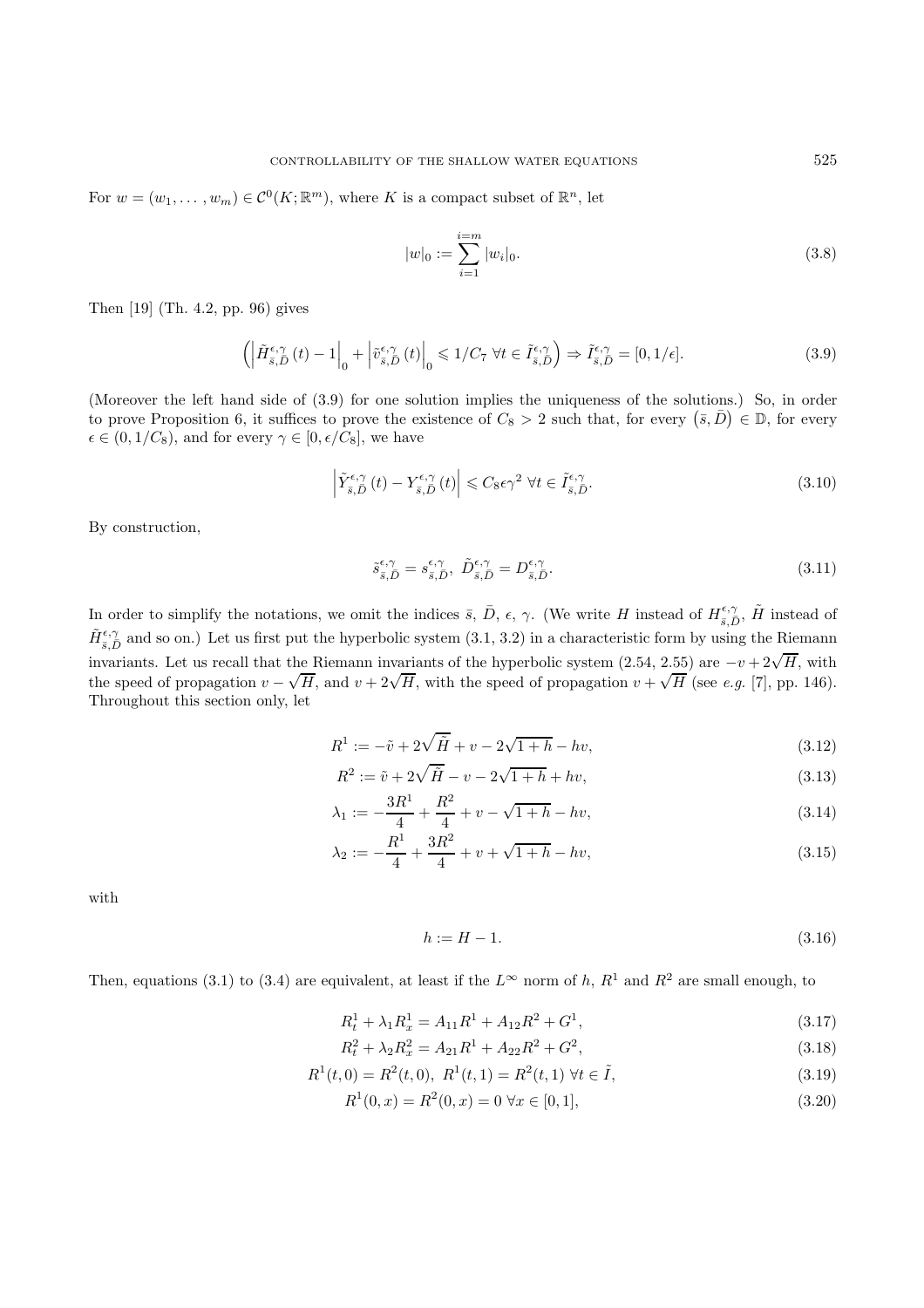with

$$
A_{11} := -\frac{3}{4} \left( v_{0x} - \frac{h_{0x}}{\sqrt{1+h}} - (hv)_x \right),
$$
  
\n
$$
A_{12} := \frac{1}{4} \left( v_{0x} - \frac{h_{0x}}{\sqrt{1+h}} - (hv)_x \right),
$$
  
\n
$$
A_{21} := \frac{1}{4} \left( v_{0x} + \frac{h_{0x}}{\sqrt{1+h}} - (hv)_x \right),
$$
  
\n
$$
A_{22} := -\frac{3}{4} \left( v_{0x} + \frac{h_{0x}}{\sqrt{1+h}} - (hv)_x \right),
$$
  
\n
$$
G^1 := -(hv)_t + v_{0x} \left( v - 2hv + \frac{h^2}{\sqrt{1+h}} + h^2v \right) + h_{0x} \left( -v^2 + \frac{2hv}{\sqrt{1+h}} + hv^2 \right),
$$
  
\n
$$
G^2 := (hv)_t + v_{0x} \left( -v + 2hv + \frac{h^2}{\sqrt{1+h}} - h^2v \right) + h_{0x} \left( v^2 + \frac{2hv}{\sqrt{1+h}} - hv^2 \right).
$$

Our first step is an estimate on  $|R^1(t)|_0 + |R^2(t)|_0$ , which is given in the following lemma:

**Lemma 10.** *There exists of*  $C_9 > 2$  *such that, for every*  $(\bar{s}, \bar{D}) \in \mathbb{D}$ *, for every*  $\epsilon \in (0, 1/C_9]$ *, for every*  $\gamma \in$  $[0, \epsilon/C_9]$  *and for every*  $t \in \tilde{I}$ ,

$$
|R^1(t)|_0 \leqslant C_9 \epsilon \gamma^2, \ |R^2(t)|_0 \leqslant C_9 \epsilon \gamma^2. \tag{3.21}
$$

*Proof.* Let us first point out that from  $(2.27)$  and  $(2.28)$ , one gets the existence of  $C_{10} > 0$  such that, for every  $(\overline{s}, \overline{D}) \in \mathbb{D}$ , for every  $\epsilon \in (0, 1/2]$  for every  $\gamma \in [0, +\infty)$  and for every  $t \in [0, 1/\epsilon]$ ,

$$
|v(t)|_1 \leqslant C_{10}\epsilon\gamma,\tag{3.22}
$$

$$
|v_{0t}(t)|_0 \leqslant C_{10} \epsilon^2 \gamma,
$$
\n(3.23)

$$
|h(t)|_1 \leqslant C_{10}\gamma,\tag{3.24}
$$

$$
|h_{0t}(t)|_0 \leqslant C_{10}\epsilon \gamma. \tag{3.25}
$$

Using these inequalities one gets the existence of  $C_{11} > 0$  such that, for every  $(\bar{s}, \bar{D}) \in \mathbb{D}$ , for every  $\epsilon \in (0, 1/C_{11}]$ for every  $\gamma \in [0, \epsilon]$  and for every  $t \in [0, 1/\epsilon]$ ,

$$
|G^{1}(t)|_{0} \leq C_{11} \epsilon^{2} \gamma^{2}, \ |G^{2}(t)|_{0} \leq C_{11} \epsilon^{2} \gamma^{2}, \tag{3.26}
$$

$$
|A_{11}(t)|_0 + |A_{12}(t)|_0 \le C_{11}\gamma, \ |A_{21}(t)|_0 + |A_{22}(t)|_0 \le C_{11}\gamma.
$$
 (3.27)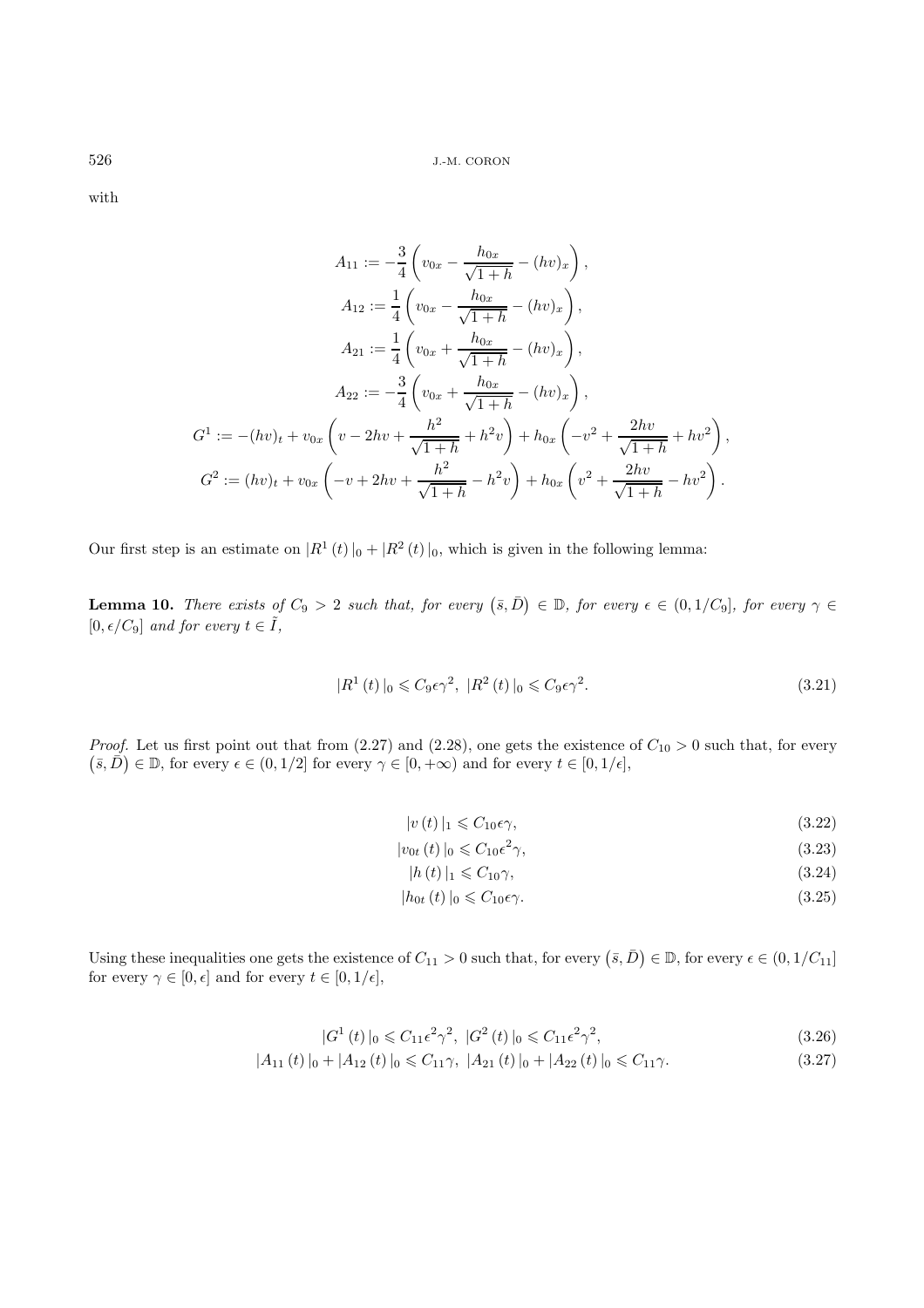Let us now prove the following lemma:

**Lemma 11.** Let  $\epsilon > 0$ ,  $T \in [0, 1/\epsilon]$ ,  $\lambda_1$  and  $\lambda_2$  in  $\mathcal{C}^1([0, T] \times [0, 1])$ ,  $r^1$ ,  $r^2$ ,  $f^1$ ,  $f^2$  in  $\mathcal{C}^0([0, T] \times [0, 1])$  be such *that*

$$
\lambda_1(t, x) < 0 \ \forall \, (t, x) \in [0, T] \times [0, 1],\tag{3.28}
$$

$$
\lambda_2(t, x) > 0 \ \forall (t, x) \in [0, T] \times [0, 1], \tag{3.29}
$$

$$
r_t^1 + \lambda_1 r_x^1 = f^1,\tag{3.30}
$$

$$
r_t^2 + \lambda_2 r_x^2 = f^2,
$$
\n(3.31)  
\n
$$
r^1(t, 0) = r^2(t, 0), \ r^1(t, 1) = r^2(t, 1) \ \forall t \in [0, T],
$$
\n(3.32)

$$
x^2(t,0) = r^2(t,0), \ r^2(t,1) = r^2(t,1) \ \forall t \in [0,1],
$$
\n
$$
r^1(0,x) = r^2(0,x) = 0 \ \forall x \in [0,1].
$$
\n(3.33)

$$
r^{\mu}(0, x) = r^{\mu}(0, x) = 0 \,\forall x \in [0, 1],\tag{3.33}
$$

$$
|f^{1}(t)|_{0} \leqslant \epsilon \ and \ |f^{2}(t)|_{0} \leqslant \epsilon \ \forall t \in [0, T]. \tag{3.34}
$$

*Then, for every*  $t \in [0, T]$ *,* 

$$
|r^1(t)|_0 \leq 1 \text{ and } |r^2(t)|_0 \leq 1. \tag{3.35}
$$

**Remark 12.** Of course, with  $r^1$  and  $r^2$  just continuous, equations (3.30) and (3.31) have to be understood by using the corresponding system of integrals along the characteristics, that is, if  $\xi_1$ (resp.  $\xi_2$ ): [t\_, t<sub>+</sub>] ⊂ [0, T]  $\rightarrow$  [0, 1] is a solution of

$$
\dot{x} = \lambda_1 \left( t, x \right), \tag{3.36}
$$

$$
(\text{resp. } \dot{x} = \lambda_2(t, x)),\tag{3.37}
$$

then

$$
r_1(t,\xi_1(t)) = r_1(t_-, \xi_1(t_-)) + \int_{t_-}^t f_1(s,\xi_1(s))ds \ \forall t \in [t_-, t_+],
$$
\n(3.38)

$$
(\text{ resp. } r_2(t, \xi_2(t)) = r_2(t_-, \xi_1(t_-)) + \int_{t_-}^t f_2(s, \xi_2(s))ds \ \forall t \in [t_-, t_+]).
$$
\n(3.39)

We use this convention until the end of this paper. To prove Lemma 10 from Lemma 11 one could assume in Lemma 11 that  $r^1$  and  $r^2$  are of class  $\mathcal{C}^1$ . But one needs to consider the case where  $r^1$  and  $r^2$  are just continuous for the proof of Lemma 14.

The proof of Lemma 11 readily follows by looking at the evolution of  $r^1$  and  $r^2$  along the characteristics (see (3.38) and (3.39)). Indeed, let  $a \in (0,1)$  and  $\tau \in [0,T]$ . Let  $\xi \in \mathcal{C}^0([0,\tau];[0,1])$  be such that there exist  $k \in \mathbb{N} \setminus \{0\}$  and  $0 = \tau_k < \tau_{k-1} < \ldots < \tau_1 < \tau_0 = \tau$  satisfying

$$
\xi \in C^1([0, \tau] \setminus \{\tau_0, \dots, \tau_k\}),
$$
  
\n
$$
\xi = \lambda_1(t, \xi) \text{ on } (\tau_j, \tau_{j-1}) \ \forall j \text{ odd } \in \{1, \dots, k\},
$$
  
\n
$$
\xi = \lambda_2(t, \xi) \text{ on } (\tau_j, \tau_{j-1}) \ \forall j \text{ even } \in \{1, \dots, k\}
$$
  
\n
$$
\xi(\tau) = a.
$$

The existence (and uniqueness of such a  $\xi$ ) follows from (3.28) and (3.29). Then, by (3.32, 3.33, 3.38) and (3.39),

$$
r_1(\tau, a) = \sum_{j \text{ odd } \in \{1, \dots, k\}} \int_{\tau_j}^{\tau_{j-1}} f_1(s, \xi(s)) ds + \sum_{j \text{ even } \in \{1, \dots, k\}} \int_{\tau_j}^{\tau_{j-1}} f_2(s, \xi(s)) ds,
$$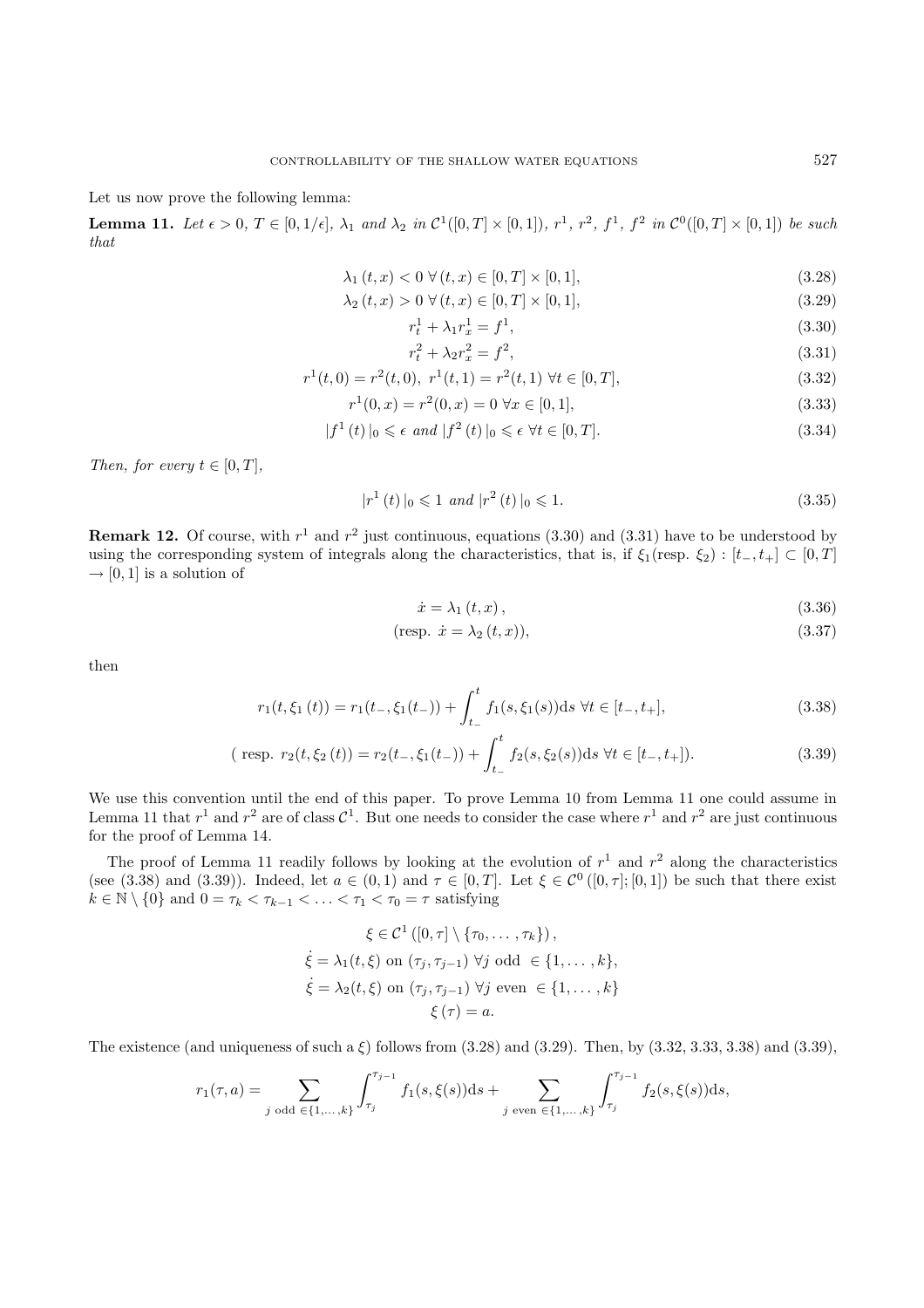which, with (3.34), gives

Similarly one gets

 $|r^2(\tau, a)| \leqslant \epsilon \tau,$ 

 $|r^1(\tau, a)| \leqslant \epsilon \tau.$ 

which ends the proof of Lemma 11.

Let  $C_{12} > 2$  be such that, for every  $(\bar{s}, \bar{D}) \in \mathbb{D}$ , for every  $\epsilon \in (0, 1/C_{12}]$ , for every  $\gamma \in [0, 1/C_{12}]$ , for every  $R^1 \in [-1/C_{12}, 1/C_{12}]$  and for every  $R^2 \in [-1/C_{12}, 1/C_{12}]$ ,  $\lambda_1$  defined by (3.14) and  $\lambda_2$  defined by (3.15) satisfy

$$
\lambda_1 < 0 < \lambda_2. \tag{3.40}
$$

Let  $C_{13}$  and  $C_9$  be such that

$$
C_{13} := \text{Max } (C_{12}, 2C_{11}), \tag{3.41}
$$

$$
C_9 > C_{13}.\tag{3.42}
$$

We claim that, with such a  $C_9$ , Lemma 10 holds. Indeed, if this is not the case, there exist  $\epsilon \in (0, 1/C_9]$ ,  $\gamma \in (0, \epsilon/C_9]$  and  $T \in \tilde{I}$  satisfying

$$
|R^1(t)|_0 \leqslant C_9 \epsilon \gamma^2, \ |R^2(t)|_0 \leqslant C_9 \epsilon \gamma^2 \ \forall t \in [0, T], \tag{3.43}
$$

$$
|R^1(T)|_0 = C_9 \epsilon \gamma^2 \text{ or } |R^2(T)|_0 = C_9 \epsilon \gamma^2. \tag{3.44}
$$

From (3.26, 3.27) and (3.43), one gets

$$
|(A_{11}R^1 + A_{12}R^2 + G^1)(t)|_0 \le C_{11}\left(C_9\frac{\gamma}{\epsilon} + 1\right)\epsilon^2\gamma^2 \le 2C_{11}\epsilon^2\gamma^2 \ \forall t \in [0, T].\tag{3.45}
$$

Similarly

$$
|(A_{21}R^1 + A_{22}R^2 + G^1)(t)|_0 \leq 2C_{11}\epsilon^2\gamma^2 \ \forall t \in [0, T].
$$
\n(3.46)

From (3.41, 3.42) and (3.43),

$$
|R^{1}(t)|_{0} \leq \frac{1}{C_{9}^{4}} \leq \frac{1}{C_{12}} \ \forall t \in [0, T].
$$
\n(3.47)

Similarly

$$
|R^{2}(t)|_{0} \leq \frac{1}{C_{12}} \,\forall t \in [0, T].
$$
\n(3.48)

From the definition of  $C_{12}$ , equations  $(3.41, 3.42, 3.47)$  and  $(3.48)$ , one gets

$$
\lambda_1 < 0 < \lambda_2 \text{ on } [0, T] \times [0, 1].\tag{3.49}
$$

From Lemma 11, equations (3.17) to (3.20, 3.41, 3.45, 3.46) and (3.49), we have

$$
|R^1(t)|_0 \leq 2C_{11}\epsilon\gamma^2 \leq C_{13}\epsilon\gamma^2 \ \forall t \in [0,T].
$$
\n(3.50)

Similarly

$$
|R^2(t)|_0 \leqslant C_{13}\epsilon\gamma^2 \ \forall t \in [0, T].\tag{3.51}
$$

But (3.42, 3.44, 3.50) and (3.51) are in contradiction. This ends the proof of Lemma 10.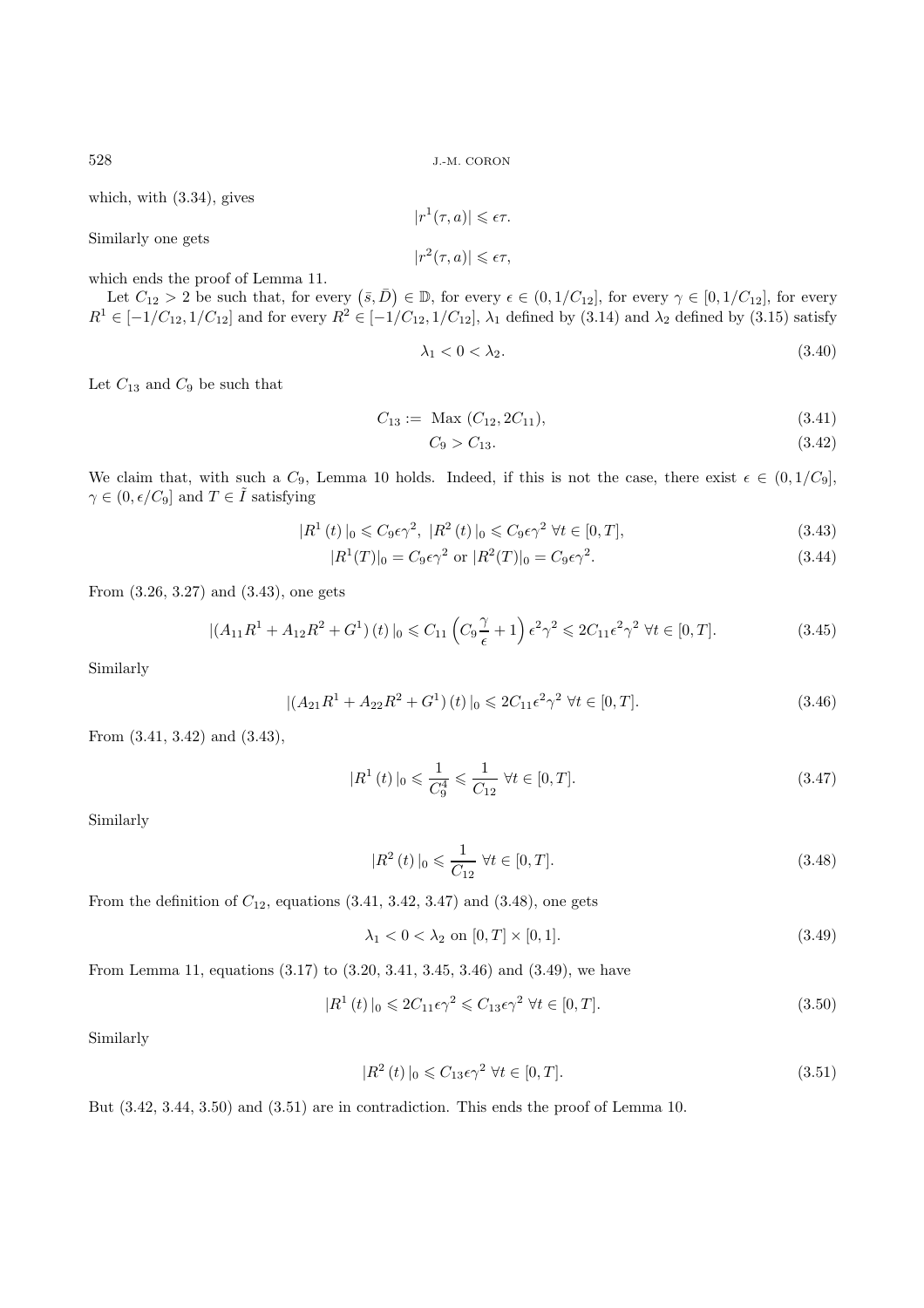**Remark 13.** The term hv in the definition (3.12) to (3.15) of  $R^1$ ,  $R^2$ ,  $\lambda_1$  and  $\lambda_2$  is important even if it is of order  $0(\epsilon \gamma^2)$ . Indeed if one omits this term in (3.12) to (3.15), one gets, instead of (3.26), the weaker estimates

$$
|G^{1}\left(t\right)|_{0} \leqslant C_{11}\epsilon\gamma^{2},\ |G^{2}\left(t\right)|_{0} \leqslant C_{11}\epsilon\gamma^{2},
$$

which are not enough to get Lemma 10.

In view of (3.17) and (3.18), in order to have  $\mathcal{C}^0$ -estimates on  $R_x^1(t)$  and  $R_x^2(t)$ , it suffices to have  $\mathcal{C}^0$ -estimates  $\bar{R}^1(t) \sim R^1(t)$  and  $\bar{R}^2(t) \sim R^2(t)$ . Taking the derivative with respect to t of on  $\bar{R}^1(t) := R_t^1(t)$  and  $\bar{R}^2(t) := R_t^2(t)$ . Taking the derivative with respect to t of (3.17, 3.18) and (3.19), one gets, using  $(3.14, 3.15, 3.17)$  and  $(3.18)$  to eliminate  $R_x^1$  and  $R_x^2$ ,

$$
\bar{R}_t^1 + \lambda_1 \bar{R}_x^1 = -\frac{3}{4\lambda_1} (\bar{R}^1)^2 + \frac{1}{4\lambda_1} \bar{R}^1 \bar{R}^2 + \bar{A}_{11} \bar{R}^1 + \bar{A}_{12} \bar{R}^2 + \bar{G}^1,\tag{3.52}
$$

$$
\bar{R}_t^2 + \lambda_2 \bar{R}_x^2 = \frac{3}{4\lambda_2} (\bar{R}^2)^2 - \frac{1}{4\lambda_1} \bar{R}^1 \bar{R}^2 + \bar{A}_{21} \bar{R}^1 + \bar{A}_{22} \bar{R}^2 + \bar{G}^2, \tag{3.53}
$$

$$
\bar{R}^{1}(t,0) = \bar{R}^{2}(t,0), \ \bar{R}^{1}(t,1) = \bar{R}^{2}(t,1) \ \forall t \in \tilde{I}, \tag{3.54}
$$

with

$$
\bar{A}_{11} := A_{11} + \frac{3}{4\lambda_1}(A_{11}R^1 + A_{12}R^2 + G^1) + \frac{1}{\lambda_1}(v - \sqrt{1+h} - hv)_t,
$$
  

$$
\bar{A}_{12} := A_{12} - \frac{1}{4\lambda_1}(A_{11}R^1 + A_{12}R^2 + G^1),
$$
  

$$
\bar{G}^1 := A_{11t}R^1 + A_{12t}R^2 + G_t^1 - \frac{1}{\lambda_1}(A_{11}R^1 + A_{12}R^2 + G^1)(v - \sqrt{1+h} - hv)_t,
$$
  

$$
\bar{A}_{21} := A_{21} + \frac{1}{4\lambda_2}(A_{21}R^1 + A_{22}R^2 + G^2),
$$
  

$$
\bar{A}_{22} := A_{22} - \frac{3}{4\lambda_2}(A_{21}R^1 + A_{22}R^2 + G^2) + \frac{1}{\lambda_2}(v + \sqrt{1+h} - hv)_t,
$$
  

$$
\bar{G}^2 := A_{21t}R^1 + A_{22t}R^2 + G_t^2 - \frac{1}{\lambda_2}(A_{21}R^1 + A_{22}R^2 + G^2)(v + \sqrt{1+h} - hv)_t.
$$

From (3.17, 3.18) and (3.20), one gets

$$
\bar{R}^1(0, x) = \bar{R}^2(0, x) \,\forall x \in [0, 1].
$$

Let us first point out that from  $(2.27)$  and  $(2.28)$ , one gets the existence of  $C_{14} > 0$  such that, for every  $(\bar{s}, \bar{D}) \in \mathbb{D}$ , for every  $\epsilon \in (0, 1/2]$  for every  $\gamma \in [0, +\infty)$  and for every  $t \in [0, 1/\epsilon]$ ,

$$
|v_{0t}(t)|_1 \leqslant C_{14} \epsilon^2 \gamma,
$$
\n(3.55)

$$
|v_{0tt}(t)|_0 \leqslant C_{14} \epsilon^3 \gamma,\tag{3.56}
$$

$$
|h_{0t}(t)|_1 \leqslant C_{14}\epsilon\gamma,\tag{3.57}
$$

$$
|h_{0tt}(t)|_0 \leqslant C_{14} \epsilon^2 \gamma. \tag{3.58}
$$

Hence, using also  $(3.22, 3.24)$  and Lemma 10, one gets the existence of  $C_{15} > 0$  such that, for every  $(\bar{s}, \bar{D}) \in \mathbb{D}$ , for every  $\epsilon \in (0, 1/C_{15}]$  for every  $\gamma \in [0, \epsilon/C_{15}]$  and for every  $t \in \tilde{I},$ 

$$
|\bar{G}^{1}(t)|_{0} \leq C_{15} \epsilon^{3} \gamma^{2}, \quad |\bar{G}^{2}(t)|_{0} \leq C_{15} \epsilon^{3} \gamma^{2},
$$
  

$$
|\bar{A}_{11}(t)|_{0} + |\bar{A}_{12}(t)|_{0} \leq C_{15} \gamma, \quad |\bar{A}_{21}(t)|_{0} + |\bar{A}_{22}(t)|_{0} \leq C_{15} \gamma.
$$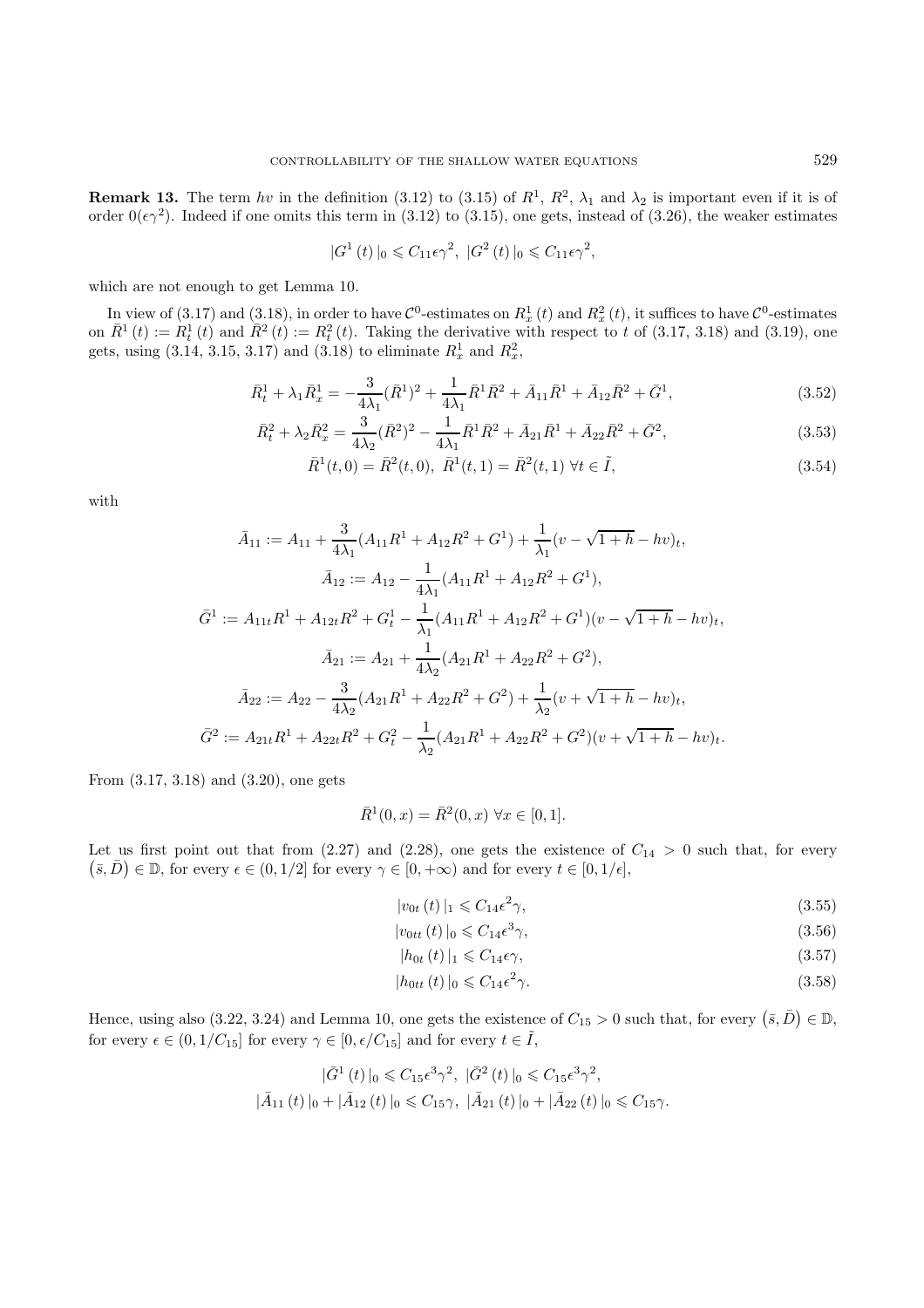Again, proceeding as in the proof of Lemma 10 (one easily sees that the quadratic terms in  $\bar{R}^1$ ,  $\bar{R}^2$  in the right hand sides of  $(3.52)$  and  $(3.53)$  do not create any problem), one gets the following lemma:

**Lemma 14.** *There exists*  $C_{16} > 0$  *such that, for every*  $(\bar{s}, \bar{D}) \in \mathbb{D}$ , *for every*  $\epsilon \in (0, 1/C_{16}]$  *for every*  $\gamma \in$  $[0, \epsilon/C_{16}]$  *and for every*  $t \in \tilde{I}$ ,

$$
|\bar{R}^{1}(t)|_{0} \leq C_{16} \epsilon^{2} \gamma^{2}, \ |\bar{R}^{2}(t)|_{0} \leq C_{16} \epsilon^{2} \gamma^{2},
$$

This lemma, together with (3.14, 3.15, 3.17, 3.18), Lemma 10, equations (3.26) and (3.27) gives: **Lemma 15.** *There exists*  $C_{17} > 0$  *such that, for every*  $(\bar{s}, \bar{D}) \in \mathbb{D}$ , *for every*  $\epsilon \in (0, 1/C_{17}]$  *for every*  $\gamma \in$  $[0, \epsilon/C_{17}]$  *and for every*  $t \in \tilde{I}$ ,

$$
|R^1(t)|_1 \leq C_{17} \epsilon \gamma^2
$$
,  $|R^2(t)|_1 \leq C_{17} \epsilon \gamma^2$ .

But, by (3.12) and (3.13),

$$
\tilde{v} - v = \frac{R_2 - R_1}{2} - hv,\tag{3.59}
$$

$$
\tilde{H} - H = \left(\frac{R_1 + R_2}{4}\right)^2 + \frac{\sqrt{1 + h}}{2} (R_1 + R_2).
$$
\n(3.60)

Hence, using Lemma 15, equations (3.11, 3.22, 3.24) one gets (3.10) for every  $(\bar{s}, \bar{D}) \in \mathbb{D}$ , for every  $\epsilon \in (0, 1/C_8]$ , for every  $\gamma \in [0, \epsilon/C_8]$  and for every  $t \in \tilde{I}$  provided that  $C_8$  is large enough. This ends the proof of Proposition 6.

## 4. Proof of Proposition 5

In this section, we prove Proposition 5. Since  $(Y, u) = ((H, v, s, D), u)$  is a trajectory of the control system  $\Sigma$ if and only if  $((H, v, s - a, D - at - b), u)$  is a trajectory of the control system  $\Sigma$ , we may assume without loss of generality that  $a = b = 0$ . For simplicity we also omit the indices  $a (= 0)$  and  $b (= 0)$ . Let us first put the hyperbolic system (1.1, 1.2) in a characteristic form by letting

$$
R^{1} := -v + 2\sqrt{H} - 2\sqrt{H^{\gamma}} - \sigma,
$$
\n
$$
R^{2} := -v + 2\sqrt{H} - 2\sqrt{H^{\gamma}} - \sigma,
$$
\n
$$
R^{3} := -v + 2\sqrt{H} - 2\sqrt{H^{\gamma}} - \sigma,
$$
\n
$$
R^{4} := -v + 2\sqrt{H} - 2\sqrt{H^{\gamma}} - \sigma,
$$
\n
$$
R^{4} := -v + 2\sqrt{H} - 2\sqrt{H^{\gamma}} - \sigma,
$$
\n
$$
R^{4} := -v + 2\sqrt{H} - 2\sqrt{H^{\gamma}} - \sigma,
$$
\n
$$
R^{4} := -v + 2\sqrt{H} - 2\sqrt{H^{\gamma}} - \sigma,
$$
\n
$$
R^{4} := -v + 2\sqrt{H} - 2\sqrt{H^{\gamma}} - \sigma,
$$
\n
$$
R^{4} := -v + 2\sqrt{H} - 2\sqrt{H^{\gamma}} - \sigma,
$$
\n
$$
R^{4} := -v + 2\sqrt{H} - 2\sqrt{H^{\gamma}} - \sigma,
$$
\n
$$
R^{4} := -v + 2\sqrt{H} - 2\sqrt{H^{\gamma}} - \sigma,
$$
\n
$$
R^{4} := -v + 2\sqrt{H} - 2\sqrt{H^{\gamma}} - \sigma,
$$
\n
$$
R^{4} := -v + 2\sqrt{H} - 2\sqrt{H^{\gamma}} - \sigma,
$$
\n
$$
R^{4} := -v + 2\sqrt{H} - 2\sqrt{H^{\gamma}} - \sigma,
$$
\n
$$
R^{4} := -v + 2\sqrt{H} - 2\sqrt{H^{\gamma}} - \sigma,
$$
\n
$$
R^{4} := -v + 2\sqrt{H} - 2\sqrt{H^{\gamma}} - \sigma,
$$
\n
$$
R^{4} := -v + 2\sqrt{H} - 2\sqrt{H^{\gamma}} - \sigma,
$$
\n
$$
R^{4} := -v + 2\sqrt{H} - 2\sqrt{H^{\gamma}} - \sigma,
$$
\n
$$
R^{4} := -v + 2\sqrt{H} - 2\sqrt{H^{\gamma}} - \sigma,
$$
\n
$$
R^{4} := -v + 2\sqrt{H} - 2
$$

$$
R^2 := v + 2\sqrt{H} - 2\sqrt{H^{\gamma}} + \sigma,\tag{4.2}
$$

$$
\lambda_1 := -\frac{3R^1}{4} + \frac{R^2}{4} - \sqrt{H^{\gamma}} - \sigma,\tag{4.3}
$$

$$
\lambda_2 := -\frac{R^1}{4} + \frac{3R^2}{4} + \sqrt{H^{\gamma}} - \sigma,\tag{4.4}
$$

with

$$
\sigma := s - \gamma t. \tag{4.5}
$$

Then, at least if  $\gamma$  and the  $L^{\infty}$ -norm of  $R^1$  and  $R^2$  are small enough, equations (1.1) to (1.5) are equivalent to

$$
R_t^{\text{tr}} + \Lambda R_x^{\text{tr}} = M_1 R^{\text{tr}} + \sigma M_2, \tag{4.6}
$$

$$
R^{2}(t,0) - R^{1}(t,0) = R^{2}(t,1) - R^{1}(t,1) = 2\sigma(t),
$$
\n(4.7)

$$
\frac{\mathrm{d}\sigma}{\mathrm{d}t}(t) = w(t),\tag{4.8}
$$

$$
\frac{\mathrm{d}\delta}{\mathrm{d}t}(t) = \sigma(t),\tag{4.9}
$$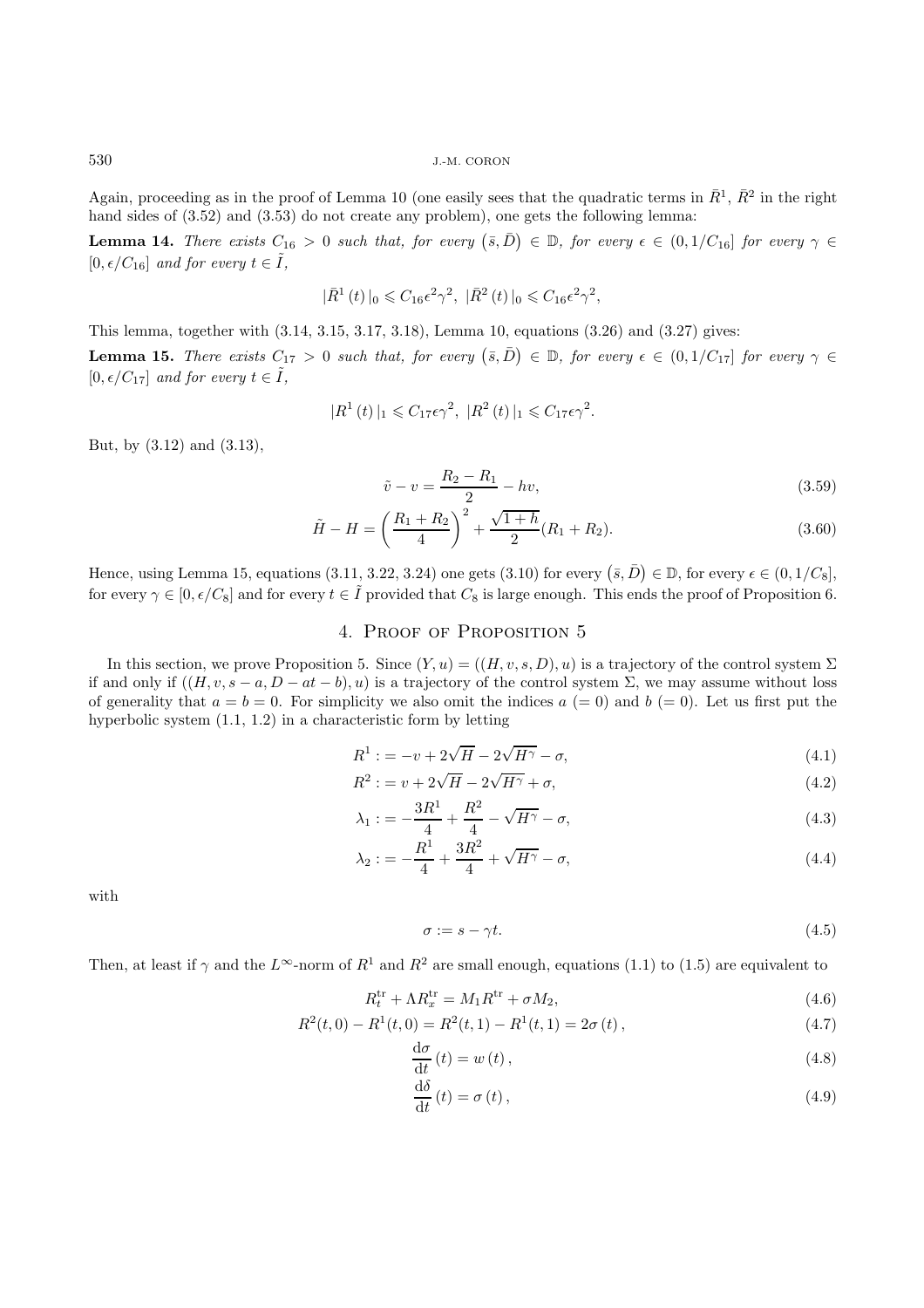with

$$
w := u - \gamma, \delta := D - \frac{\gamma t^2}{2},\tag{4.10}
$$

$$
R := (R^1, R^2), \ \Lambda := \begin{pmatrix} \lambda_1 & 0 \\ 0 & \lambda_2 \end{pmatrix}, \tag{4.11}
$$

$$
M_1 := \begin{pmatrix} -\frac{3\gamma}{4\sqrt{H^{\gamma}}} & \frac{\gamma}{4\sqrt{H^{\gamma}}} \\ -\frac{\gamma}{4\sqrt{H^{\gamma}}} & \frac{3\gamma}{4\sqrt{H^{\gamma}}} \end{pmatrix}, \ M_2 := \begin{pmatrix} -\frac{\gamma}{\sqrt{H^{\gamma}}} \\ -\frac{\gamma}{\sqrt{H^{\gamma}}} \end{pmatrix}, \tag{4.12}
$$

and where, for a matrix  $M, M<sup>tr</sup>$  denotes the transpose of M. Note that (1.10) is equivalent to

$$
\int_0^1 (R^1 + R^2) \sqrt{H^{\gamma}} + \frac{(R^1 + R^2)^2}{18} dx = 0.
$$
 (4.13)

Let  $Z = (Z^1, Z^2)$  be defined by

$$
Z^{\text{tr}} := M_3 R_x^{\text{tr}} - M_4 R^{\text{tr}},\tag{4.14}
$$

with

$$
M_3 := \begin{pmatrix} 1 - \frac{5\gamma}{4}x & 0\\ 0 & -1 + \frac{5\gamma}{4}x \end{pmatrix}, \ M_4 := \begin{pmatrix} \frac{5\gamma}{8} & -\frac{\gamma}{8} \\ \frac{\gamma}{8} & -\frac{5\gamma}{8} \end{pmatrix}.
$$
 (4.15)

From (4.6, 4.11, 4.12) and (4.14) to (4.15), one gets

$$
Z_t^{\text{tr}} + \Lambda Z_x^{\text{tr}} = F,\tag{4.16}
$$

with  $F = F(x, \gamma, \sigma, R, R_x)$  defined by

$$
F := (F_1, F_2)^{\text{tr}} := (M_3 M_1 - M_3 \Lambda_x + \Lambda M_{3x} + M_4 \Lambda - \Lambda M_4) R_x^{\text{tr}} + (M_3 M_{1x} - M_4 M_1) R^{\text{tr}} + \sigma (M_3 M_{2x} - M_4 M_2).
$$
 (4.17)

From (4.6) to (4.8, 4.11, 4.12) and (4.14) to (4.15), one gets

$$
2w(t) = \left(1 + \frac{\gamma}{4}\right) \left(Z^2(t,0) - Z^1(t,0)\right) + B_0 = \left(1 + \gamma\right) \left(Z^2(t,1) - Z^1(t,1)\right) + B_1,\tag{4.18}
$$

with  $B_0 = B_0 (\gamma, R(t, 0), R_x(t, 0))$  defined by

$$
B_0 := \left(-\frac{R^1(t,0) + R^2(t,0)}{4} + \frac{\gamma^2}{16 + 4\gamma + 16\sqrt{1 + \frac{\gamma}{2}}}\right) \left(R_x^1(t,0) + R_x^2(t,0)\right) + \frac{\gamma}{2} \left(\frac{1}{\sqrt{1 + \frac{\gamma}{2}}} - 1 - \frac{\gamma}{4}\right) \left(R^1(t,0) + R^2(t,0)\right)
$$
\n(4.19)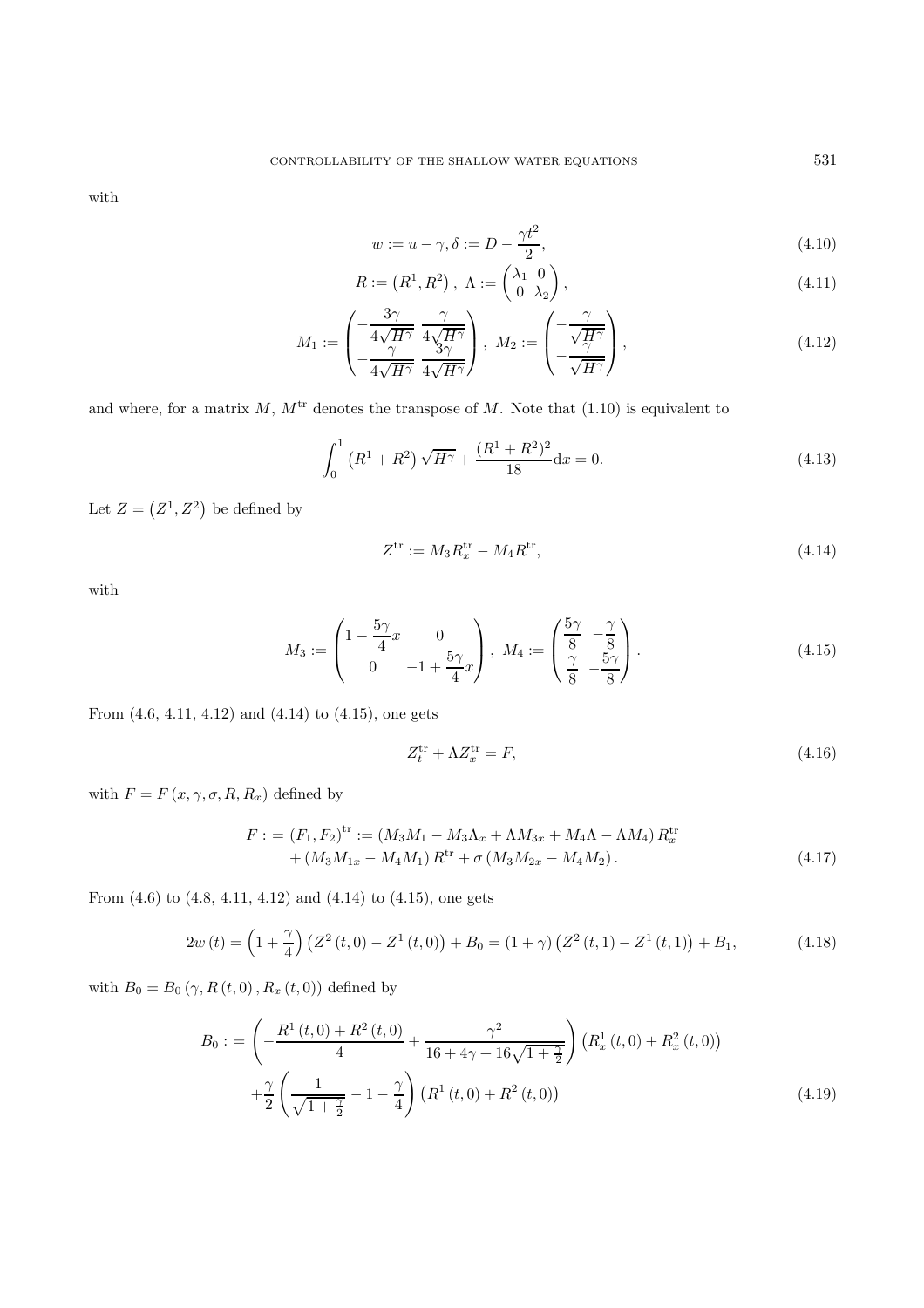and  $B_1 = B_1 (\gamma, R(t, 1), R_x (t, 1))$  defined by

$$
B_1 := \left(-\frac{R^1(t,1) + R^2(t,1)}{4} + \frac{\gamma^2}{16 - 4\gamma + 16\sqrt{1 - \frac{\gamma}{2}}} - \frac{5\gamma^2}{4}\right) \left(R_x^1(t,1) + R_x^2(t,1)\right) + \frac{\gamma}{2} \left(\frac{1}{\sqrt{1 - \frac{\gamma}{2}}} - 1 - \gamma\right) \left(R^1(t,1) + R^2(t,1)\right).
$$
\n(4.20)

Note that, for some  $C_{18} > 0$ , one has for every  $(\gamma, r, r_x) \in \mathbb{R} \times \mathbb{R}^2 \times \mathbb{R}^2$  with  $|\gamma| + |\sigma| + |r_x| \leq 1/2$ ,

$$
(|B_0| + |B_1|) (\gamma, r, r_x) \leq C_{18} (\gamma^2 |r| + \gamma^2 |r_x| + |r| |r_x|), \qquad (4.21)
$$

$$
(|B_{0r}| + |B_{1r}|)(\gamma, r, r_x) \leq C_{18}(\gamma^2 + |r_x|),\tag{4.22}
$$

$$
(|B_{0r_x}| + |B_{1r_x}|)(\gamma, r, r_x) \leq C_{18}(\gamma^2 + |r|). \tag{4.23}
$$

Similarly, using  $(4.3, 4.4, 4.12, 4.15, 4.17)$  and straightforward computations, one gets the existence of  $C_{19} > 0$ such that, for every  $(x, \gamma, \sigma, r, r_x) \in [0, 1] \times \mathbb{R} \times \mathbb{R} \times \mathbb{R}^2 \times \mathbb{R}^2$  with  $|\gamma| + |\sigma| + |r| + |r_x| \leq 1/2$ ,

$$
(|F|+|F_x|)(x,\gamma,\sigma,r,r_x)\leq C_{19}\left(\gamma^2\left(|\sigma|+|r|+|r_x|\right)+|r_x|(\gamma|\sigma|+\gamma|r|+|r_x|)\right),\tag{4.24}
$$

$$
|F_{\sigma}|(x,\gamma,\sigma,r,r_x) \leqslant C_{19} \left(\gamma^2 + \gamma |r_x|\right),\tag{4.25}
$$

$$
|F_r|(x,\gamma,\sigma,r,r_x) \leqslant C_{19} \left(\gamma^2 + \gamma |r_x|\right),\tag{4.26}
$$

$$
|F_{r_x}|(x,\gamma,\sigma,r,r_x) \leq C_{19} \left(\gamma^2 + |r_x| + \gamma |\sigma| + \gamma |r|\right). \tag{4.27}
$$

Let us point out that one can recover  $\sigma$  from Z. Indeed from (4.14) and (4.15), one gets

$$
Z^{1} + Z^{2} = \left(1 - \frac{5\gamma}{4}x\right)\left(R_{x}^{1} - R_{x}^{2}\right) - \frac{3\gamma}{4}\left(R^{1} - R^{2}\right). \tag{4.28}
$$

Multiplying (4.28) by  $(1 - (5\gamma x/4))^{-2/5}$ , integrating the obtained equality and using an integration by parts together with (4.7), one obtains

$$
\sigma(t) = \frac{1}{2\left(1 - \left(1 - \frac{5\gamma}{4}\right)^{3/5}\right)} \int_0^1 \frac{1}{\left(1 - \frac{5\gamma}{4}x\right)^{2/5}} \left(Z^1 + Z^2\right)(t, x) \, \mathrm{d}x. \tag{4.29}
$$

From  $(4.29)$  one easily sees than one can also recover R from Z. More precisely, straightforward computations (together with (4.29)) give the following lemma, whose proof is omitted:

**Lemma 16.** *There exists*  $\gamma_5 \in (0, 1/2]$  *and*  $C_{20} > 0$  *such that, for every*  $\gamma \in [-\gamma_5, \gamma_5] \setminus \{0\}$ *, the two following properties hold.*

*(i)* For every  $Z = (Z^1, Z^2) \in C^0([0, 1])^2$  with

$$
\frac{1}{\gamma} \left| \int_0^1 Z^1 + Z^2 dx \right| + |Z|_0 \le \gamma_5,
$$
\n(4.30)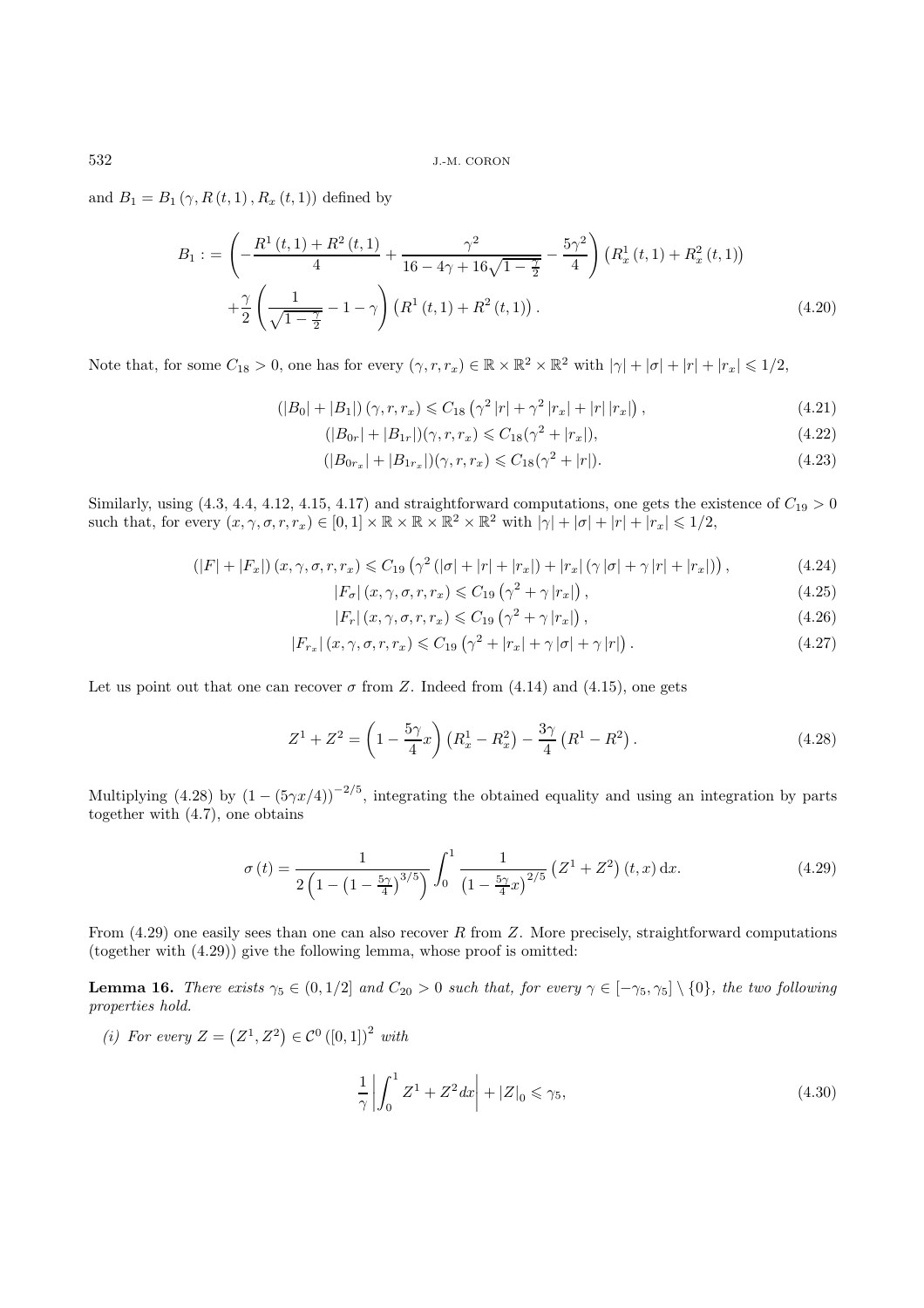*there exists one and only one*  $(\mathbb{R}^{\gamma}(Z), \mathbb{S}^{\gamma}(Z)) \in C^{1}([0,1])^{2} \times \mathbb{R}$  *such that, with*  $\mathbb{R}^{\gamma}(Z) = (R^{1}, R^{2}),$ 

$$
Z^{tr} = M_3 R_x^{tr} - M_4 R^{tr},
$$
  
\n
$$
R^2 (0) - R^1 (0) = R^2 (1) - R^1 (1) = 2\mathbf{S}^\gamma (Z),
$$
  
\n
$$
\int_0^1 \frac{R^1 + R^2}{2} \sqrt{H^\gamma} + \frac{(R^1 + R^2)^2}{16} dx = 0.
$$

*One has*

$$
\mathbf{S}^{\gamma}(Z) = \frac{1}{2\left(1 - \left(1 - \frac{5\gamma}{4}\right)^{3/5}\right)} \int_0^1 \frac{1}{\left(1 - \frac{5\gamma}{4}x\right)^{2/5}} \left(Z^1 + Z^2\right)(x) \, \mathrm{d}x.
$$

(*ii*) For every  $Z = (Z^1, Z^2) \in C^0([0, 1])^2$  and for every  $\overline{Z} = (\overline{Z}^1, \overline{Z}^2) \in C^0([0, 1])^2$  such that

$$
\frac{1}{\gamma} \left| \int_0^1 Z^1 + Z^2 dx \right| + |Z|_0 \le \gamma_5, \ \frac{1}{\gamma} \left| \int_0^1 Z^1 + Z^2 dx \right| + |Z|_0 \le \gamma_5,
$$

*one has*

$$
\begin{split} \left| \mathbf{R}^\gamma \left( Z \right) \right|_0 + \left| \mathbf{S}^\gamma \left( Z \right) \right| &\leqslant C_{20} \left( \frac{1}{\gamma} \left| \int_0^1 Z^1 + Z^2 \mathrm{d}x \right| + \left| Z \right|_0 \right), \\ \left| \mathbf{R}^\gamma \left( Z \right)_{x} \right|_0 &\leqslant C_{20} \left| Z \right|_0, \\ \left| \mathbf{R}^\gamma \left( \bar{Z} \right) - \mathbf{R}^\gamma \left( Z \right) \right|_0 + \left| \mathbf{S}^\gamma \left( \bar{Z} \right) - \mathbf{S}^\gamma \left( Z \right) \right| &\leqslant C_{20} \left( \frac{1}{\gamma} \left| \int_0^1 \bar{Z}^1 + \bar{Z}^2 - Z^1 - Z^2 \mathrm{d}x \right| + \left| \bar{Z} - Z \right|_0 \right), \\ \left| \mathbf{R}^\gamma \left( \bar{Z} \right)_x - \mathbf{R}^\gamma \left( Z \right)_x \right|_0 &\leqslant C_{20} \left| \bar{Z} - Z \right|_0. \end{split}
$$

For  $Z = (Z^1, Z^2) \in C^0([0, T^*] \times [0, 1])^2$  with

$$
\frac{1}{\gamma} \left| \int_0^1 (Z^1 + Z^2) (\cdot, x) dx \right|_0^1 + |Z|_0 \le \gamma_5,
$$

and  $\gamma \in [-\gamma_5, \gamma_5] \setminus \{0\}$  let us define  $\mathbb{R}^\gamma(Z)$  in  $\mathcal{C}^0([0,T^*]; \mathcal{C}^1([0,T^*]))^2$  and  $\mathbb{S}^\gamma(Z)$  in  $\mathcal{C}^0([0,T^*])$  by

$$
\mathbf{R}^{\gamma}\left(Z\right)\left(t,\cdot\right):=\mathbf{R}^{\gamma}\left(Z\left(t,\cdot\right)\right),\ \mathbf{S}^{\gamma}\left(Z\right)\left(t\right):=\mathbf{S}^{\gamma}\left(Z\left(t,\cdot\right)\right).
$$

Let  $(\lambda_1, \lambda_2)$  in  $\mathcal{C}^0([0,T^*]; \mathcal{C}^1[0,1])^2$  be such that

$$
\lambda_1(t, x) < 0, \ \lambda_2(t, x) > 0 \ \forall (t, x) \in [0, T^*] \times [0, 1]. \tag{4.31}
$$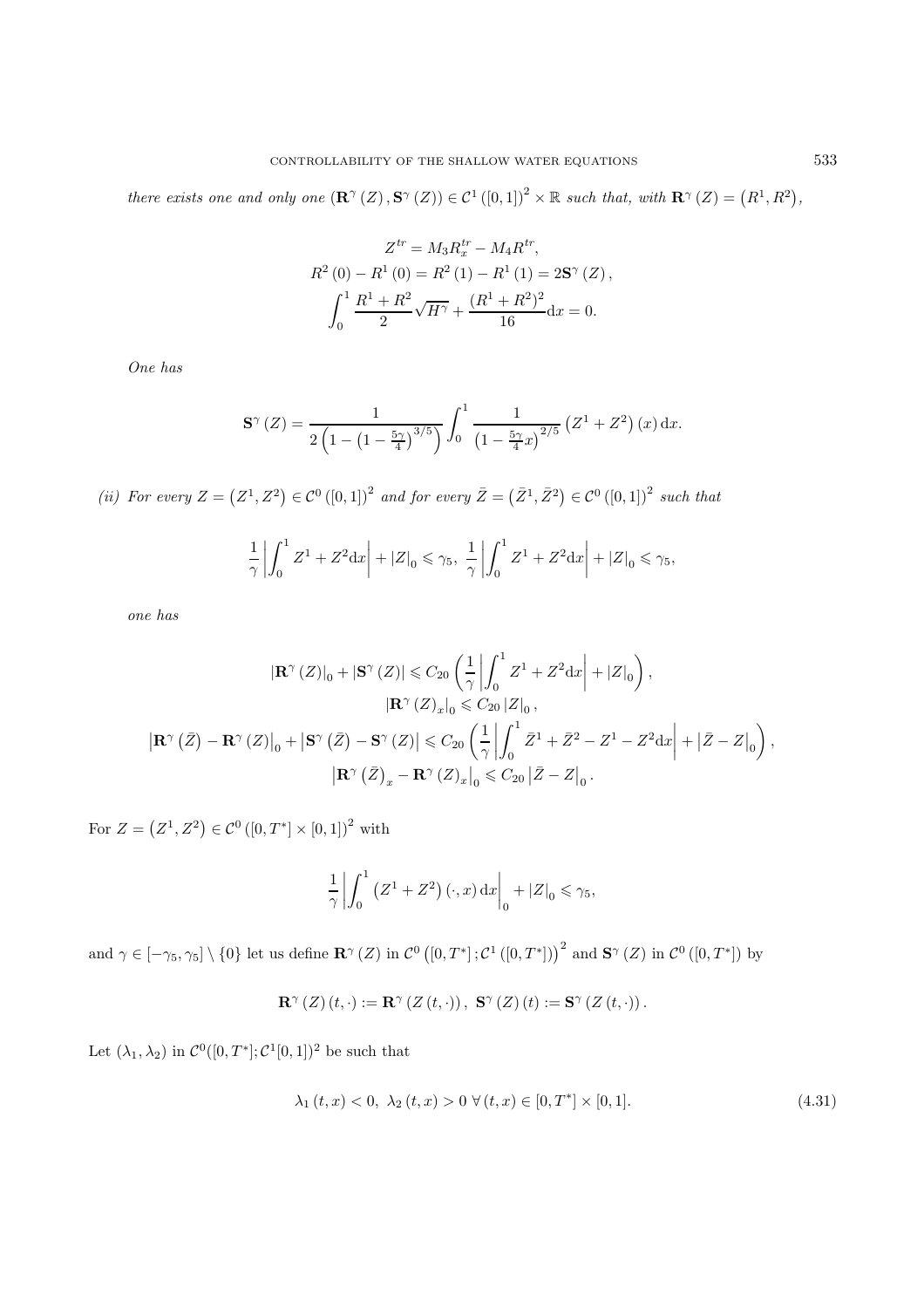Let  $(\tau_0, \tau_1^{\lambda}, \tau_2^{\lambda}, \tau_3^{\lambda}, \tau_4^{\lambda}) \in [0, T^*]^5$  be such that

$$
\tau_0 = \frac{T^*}{2} - 1,\tag{4.32}
$$

$$
\left(\dot{\xi} = \lambda_2(t,\xi) \text{ and } \xi(\tau_0) = 0\right) \Rightarrow \left(\xi\left(\tau_1^{\lambda}\right) = 1\right),\tag{4.33}
$$

$$
\left(\dot{\xi} = \lambda_1(t,\xi) \text{ and } \xi\left(\tau_1^{\lambda}\right) = 1\right) \Rightarrow \left(\xi\left(\tau_2^{\lambda}\right) = 0\right),\tag{4.34}
$$

$$
\left(\dot{\xi} = \lambda_1(t,\xi) \text{ and } \xi(\tau_0) = 1\right) \Rightarrow \left(\xi(\tau_3^{\lambda}) = 0\right),\tag{4.35}
$$

$$
\left(\dot{\xi} = \lambda_2(t,\xi) \text{ and } \xi\left(\tau_3^{\lambda}\right) = 0\right) \Rightarrow \left(\xi\left(\tau_4^{\lambda}\right) = 1\right). \tag{4.36}
$$

Note that, by (4.31), if such a  $(\tau_1^{\lambda}, \tau_2^{\lambda}, \tau_3^{\lambda}, \tau_4^{\lambda})$  exists, it is unique. Moreover  $(\tau_1^{\lambda}, \tau_2^{\lambda}, \tau_3^{\lambda}, \tau_4^{\lambda})$  indeed exists if

$$
|\lambda_1 + 1|_{\mathcal{C}^0([0,T^*];\mathcal{C}^1[0,1])} + |\lambda_2 - 1|_{\mathcal{C}^0([0,T^*];\mathcal{C}^1[0,1])}
$$

is small enough and the map

$$
\mathcal{C}^0([0,T^*];\mathcal{C}^1[0,1])^2 \to \mathbb{R}^4
$$
  

$$
\lambda = (\lambda_1, \lambda_2) \mapsto (\tau_1^{\lambda}, \tau_2^{\lambda}, \tau_3^{\lambda}, \tau_4^{\lambda})
$$
 (4.37)

is of class  $\mathcal{C}^1$  on an open neighborhood of  $(-1,1) \in \mathcal{C}^0([0,T^*];\mathcal{C}^1[0,1])^2$  (for the usual topology on the Banach space  $\mathcal{C}^0([0,T^*];\mathcal{C}^1[0,1])^2$ . This can be proved by using classical estimates for ordinary differential equations (mainly Gronwall's lemma) together with the implicit function theorem. Let  $\theta : C^0([0,T^*]; C^1[0,1])^2 \to \mathbb{R}^2$  be defined by

$$
\theta(\lambda_1, \lambda_2) := (\tau_3^{\lambda} - \tau_1^{\lambda}, \tau_4^{\lambda} - \tau_2^{\lambda}). \tag{4.38}
$$

One easily sees that  $\theta'(-1,1)$   $(\mathcal{C}^0([0,T^*];\mathcal{C}^1[0,1])^2)) = \mathbb{R}^2$  (by the way this property follows from (4.79) and (4.80) below). Hence there exists a map  $\Pi : \mathcal{C}^0([0,T^*]; \mathcal{C}^1[0,1])^2 \to \mathcal{C}^0([0,T^*]; \mathcal{C}^1[0,1])^2$  defined and of class  $\mathcal{C}^1$  on a neighborhood  $\mathcal O$  of  $(-1,1) \in \mathcal{C}^0([0,T^*];\mathcal{C}^1[0,1])^2$  satisfying

$$
\theta \circ \Pi = 0,\tag{4.39}
$$

$$
((\theta(\lambda) = 0) \Rightarrow (\Pi(\lambda) = \lambda)) \forall \lambda \in \mathcal{O}.
$$
\n(4.40)

Let us point out that, at least for  $\gamma$  small enough,

$$
\theta(-\sqrt{H^{\gamma}}, \sqrt{H^{\gamma}}) = 0. \tag{4.41}
$$

Indeed, for  $|\gamma|$  small enough and for  $(\lambda_1, \lambda_2) = (-$ √  $H^{\gamma},$ √  $H^{\gamma}$ ) :=  $\lambda^{\gamma}$ , (4.31) clearly holds and, as one easily checks,

$$
\tau_1^{\lambda^{\gamma}} = \tau_3^{\lambda^{\gamma}} = \tau_0 + \frac{2}{\sqrt{1 + (\gamma/2)} + \sqrt{1 - (\gamma/2)}},
$$
  

$$
\tau_2^{\lambda^{\gamma}} = \tau_4^{\lambda^{\gamma}} = \tau_0 + \frac{4}{\sqrt{1 + (\gamma/2)} + \sqrt{1 - (\gamma/2)}}.
$$

For  $\nu > 0$  and  $\gamma \in (0, 1/2]$ , let  $\mathcal{L}_{\nu, \gamma}$  be the set of  $\lambda = (\lambda_1, \lambda_2) \in C^0([0, T^*]; C^1[0, 1])^2$  satisfying

$$
|\lambda_1 + \sqrt{H^{\gamma}}|_{\mathcal{C}^0([0,T^*];\mathcal{C}^1[0,1])} + |\lambda_2 - \sqrt{H^{\gamma}}|_{\mathcal{C}^0([0,T^*];\mathcal{C}^1[0,1])} \leq \nu.
$$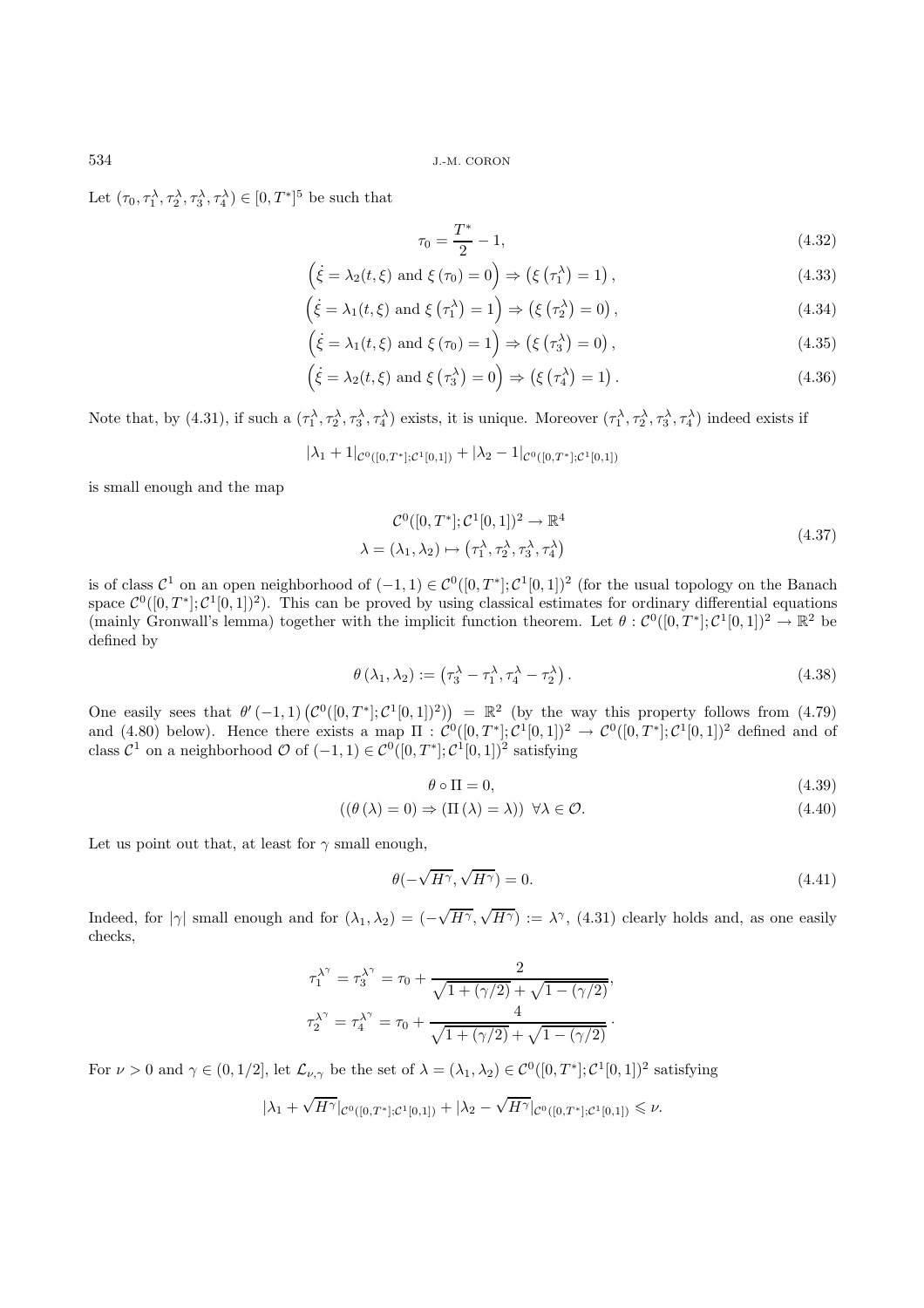Let  $\mathcal{L}^0_{\nu,\gamma}$  be the set of  $\lambda = (\lambda_1, \lambda_2) \in \mathcal{L}_{\nu,\gamma}$  such that  $\theta(\lambda) = 0$ . By (4.39, 4.40) and (4.41), one gets, since  $\theta$  is of class  $\mathcal{C}^1$ , the existence of  $\gamma_6 \in (0,1)$  and of  $C_{21} > 0$  such that, fo

$$
\Pi\left(\mathcal{L}_{\nu,\gamma}\right) \subset \mathcal{L}^0_{C_{21}\nu,\gamma}.\tag{4.42}
$$

For  $\nu > 0$  and  $\gamma > 0$  both small enough, let  $\mathcal{H}_{\nu,\gamma}$  be the set of  $(\lambda, \alpha, \beta, b, f)$  satisfying

$$
\lambda = (\lambda_1, \lambda_2) \in \mathcal{L}^0_{\nu, \gamma},\tag{4.43}
$$

$$
\alpha = (\alpha^1, \alpha^2) \in \mathcal{C}^0([0, 1])^2, \ \beta = (\beta^1, \beta^2) \in \mathcal{C}^0([0, 1])^2,
$$
\n(4.44)

$$
b = (b_0, b_1) \in \mathcal{C}^0([0, T^*])^2, \ f = (f_1, f_2) \in \mathcal{C}^0([0, T^*] \times [0, 1])^2,
$$
\n(4.45)

$$
\left(1+\frac{\gamma}{4}\right)\left(\alpha^2\left(0\right)-\alpha^1\left(0\right)\right)+b_0\left(0\right)=\left(1+\gamma\right)\left(\alpha^2\left(1\right)-\alpha^1\left(1\right)\right)+b_1\left(0\right),\tag{4.46}
$$

$$
\left(1+\frac{\gamma}{4}\right)\left(\beta^2(0)-\beta^1(0)\right)+b_0(T^*)=(1+\gamma)\left(\beta^2(1)-\beta^1(1)\right)+b_1(T^*).
$$
\n(4.47)

This set  $\mathcal{H}_{\nu,\gamma}$  is equipped with the topology defined by the usual norm on  $\mathcal{C}^0([0,T^*];\mathcal{C}^1[0,T^*])^2 \times \mathcal{C}^0([0,1])^4$  $\times \mathcal{C}^0 ([0,T^*])^2 \times \mathcal{C}^0 ([0,T^*] \times [0,1])^2.$ 

For every compact subset K of  $\mathbb{R}^n$ , for every continuous maps  $f: K \to \mathbb{R}$ ,  $g = (g_1, \ldots, g_m) : K \to \mathbb{R}^m$  and for every real number  $\rho \geqslant 0$ , let

$$
\omega_{\rho}(f) := \text{Max } \{|f(z) - f(z')|; \ z \in K, \ z' \in K, \ |z - z'| \leq \rho\},\tag{4.48}
$$

$$
\omega_{\rho}(g) := \sum_{i=1}^{m} \omega_{\rho}(g_i). \tag{4.49}
$$

Let us assume that the following lemma, whose proof is postponed to Appendix A, holds.

**Lemma 17.** *There exists*  $C_{22} > 2$  *and*  $\gamma_7 \in (0, \gamma_5]$  *such that, for every*  $\gamma \in (0, \gamma_7]$ *, there exists a continuous map*  $\mathbf{W}_{\gamma}$ 

$$
\mathcal{H}_{\gamma\tau\gamma,\gamma} \to \mathcal{C}^0([0,T^*])
$$
  

$$
(\lambda,\alpha,\beta,b,f) \mapsto w = \mathbf{W}_{\gamma}(\lambda,\alpha,\beta,b,f),
$$

*such that the three following properties hold.*

*(i) One has*

$$
2w(0) = \left(1 + \frac{\gamma}{4}\right)\left(\alpha^2(0) - \alpha^1(0)\right) + b_0(0) = \left(1 + \gamma\right)\left(\alpha^2(1) - \alpha^1(1)\right) + b_1(0). \tag{4.50}
$$

(*ii*) The unique solution  $Z = (Z^1, Z^2) \in C^0([0, T^*] \times [0, T^*])^2$  (which exists by the compatibility condi*tion (4.50)) of*

$$
Z_t^1 + \lambda_1 Z_x^1 = f_1, \ Z_t^2 + \lambda_2 Z_x^2 = f_2,\tag{4.51}
$$

$$
\left(1+\frac{\gamma}{4}\right)\left(Z^2(t,0)-Z^1(t,0)\right)+b_0\left(t\right)=(1+\gamma)\left(Z^2(t,1)-Z^1(t,1)\right)+b_1\left(t\right)=2w\left(t\right),\tag{4.52}
$$

$$
Z(0,\cdot) = \alpha,\tag{4.53}
$$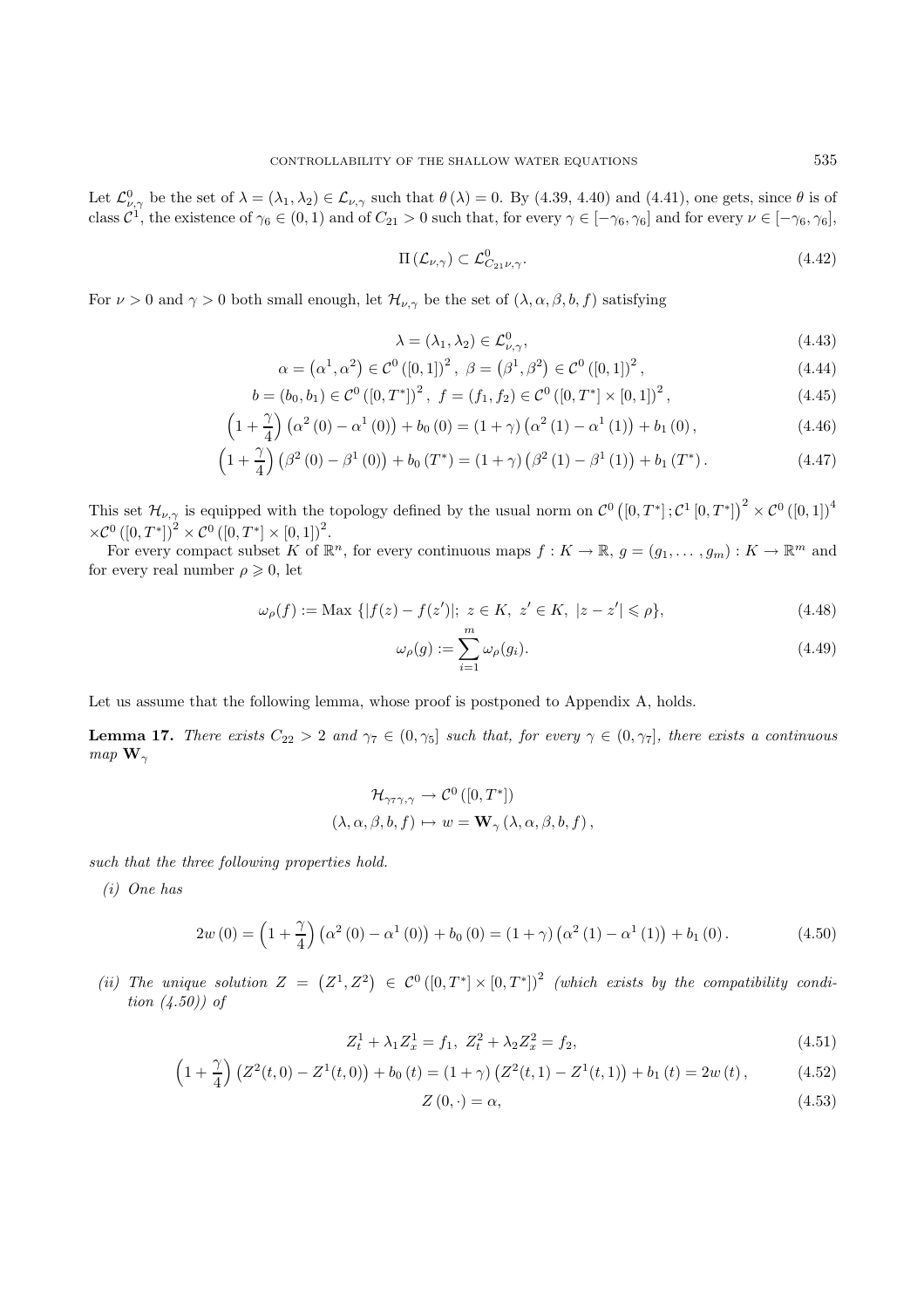*satisfies*

$$
Z(T^*, \cdot) = \beta,
$$
  
\n
$$
\frac{1}{\gamma} \left| \int_0^1 (Z^1 + Z^2) (\cdot, x) dx \right|_0 + |Z^1|_0 + |Z^2|_0 \leq \frac{C_{22}}{\gamma} (|\alpha|_0 + |\beta|_0 + |b|_0 + |f|_0),
$$
  
\n
$$
\frac{1}{\gamma} \omega_\rho \left( \int_0^1 (Z^1 + Z^2) (\cdot, x) dx \right) + \omega_\rho (Z^1, Z^2) \leq \frac{C_{22}}{\gamma} (\omega_\rho(\alpha, \beta, b, f) + \rho (|\alpha|_0 + |\beta|_0 + |b|_0 + |f|_0)) \ \forall \rho \in [0, +\infty).
$$

*(iii)* The map  $\mathbf{W}_{\gamma}(\lambda, \cdot)$  *is linear.* 

Let us recall that (see Rem. 12) the solutions of (4.51) have to be understood by using the corresponding system of integrals along the characteristics.

Lemma 17 is not sufficient to prove Proposition 5 by means of an iterative scheme: one has to deal with the fact that  $\theta = 0$  is required at each step and that one wants to steer  $\delta$  from  $\delta_0$  to  $\delta_1$ . We do it by considering special explicit  $(Z^1, \overline{Z}^2)$  which are "almost" (*i.e.* up to the order  $\gamma^2$ ) solutions of

$$
Z_t^1 + \lambda^1 Z_x = 0, \ Z_t^2 + \lambda^2 Z_x = 0,
$$
  
\n
$$
\left(1 + \frac{\gamma}{4}\right) \left(Z^2(t,0) - Z^1(t,0)\right) = \left(1 + \gamma\right) \left(Z^2(t,1) - Z^1(t,1)\right),
$$
  
\n
$$
Z^1(0,\cdot) = Z^2(0,\cdot) = Z^1(T^*,\cdot) = Z^2(T^*,\cdot) = 0.
$$

Let  $g \in \mathcal{C}^{\infty}(\mathbb{R})$  be such that

$$
g = 0 \in (-\infty, 1] \cup [T^* - 1, \infty). \tag{4.54}
$$

For  $\gamma \in [-1,1],$  let  $\zeta^{\gamma} = (\zeta^{\gamma,1}, \zeta^{\gamma,2}) \in \mathcal{C}^{\infty}([0,T*]\times[0,1])$  be defined by

$$
\zeta^{\gamma,1}(t,x) := \frac{2}{1+\frac{\gamma}{4}} g\left(t - 1 + x - \frac{\gamma}{4}\left(x - x^2\right)\right) - \frac{2}{1+\gamma} g\left(t + x - \frac{\gamma}{4}\left(x - x^2\right)\right),\tag{4.55}
$$

$$
\zeta^{\gamma,2}(t,x) := \frac{2}{1+\frac{\gamma}{4}} g\left(t+1-x+\frac{\gamma}{4}\left(x-x^2\right)\right) - \frac{2}{1+\gamma} g\left(t-x+\frac{\gamma}{4}\left(x-x^2\right)\right). \tag{4.56}
$$

Then, by (4.54),

$$
\zeta^{\gamma}\left(0,\cdot\right)=\zeta^{\gamma}\left(T^{*},\cdot\right)=0.\tag{4.57}
$$

Moreover,

$$
\zeta_t^{\gamma,1} - \frac{1}{1 - \frac{\gamma}{4} (1 - 2x)} \zeta_x^{\gamma,1} = 0,\tag{4.58}
$$

$$
\zeta_t^{\gamma,2} + \frac{1}{1 - \frac{\gamma}{4} (1 - 2x)} \zeta_x^{\gamma,2} = 0,\tag{4.59}
$$

$$
\left(1+\frac{\gamma}{4}\right)\left(\zeta^{\gamma,2}(t,0)-\zeta^{\gamma,1}(t,0)\right)=(1+\gamma)\left(\zeta^{\gamma,2}(t,1)-\zeta^{\gamma,1}(t,1)\right)=2\left(g\left(t+1\right)-g\left(t-1\right)\right).
$$
 (4.60)

Note that there exists  $C_{23} > 0$ , which does not depend on g and  $\gamma \in (-1, 1)$ , such that

$$
\left| \int_0^1 (\zeta^{\gamma,1} + \zeta^{\gamma,2}) (\cdot, x) dx \right|_0 \leq C_{23} \gamma |g|_{\mathcal{C}^1([1,T^*-1])}.
$$
\n(4.61)

Straightforward estimates, together with (4.57) to (4.60), give the following lemma, whose proof is omitted: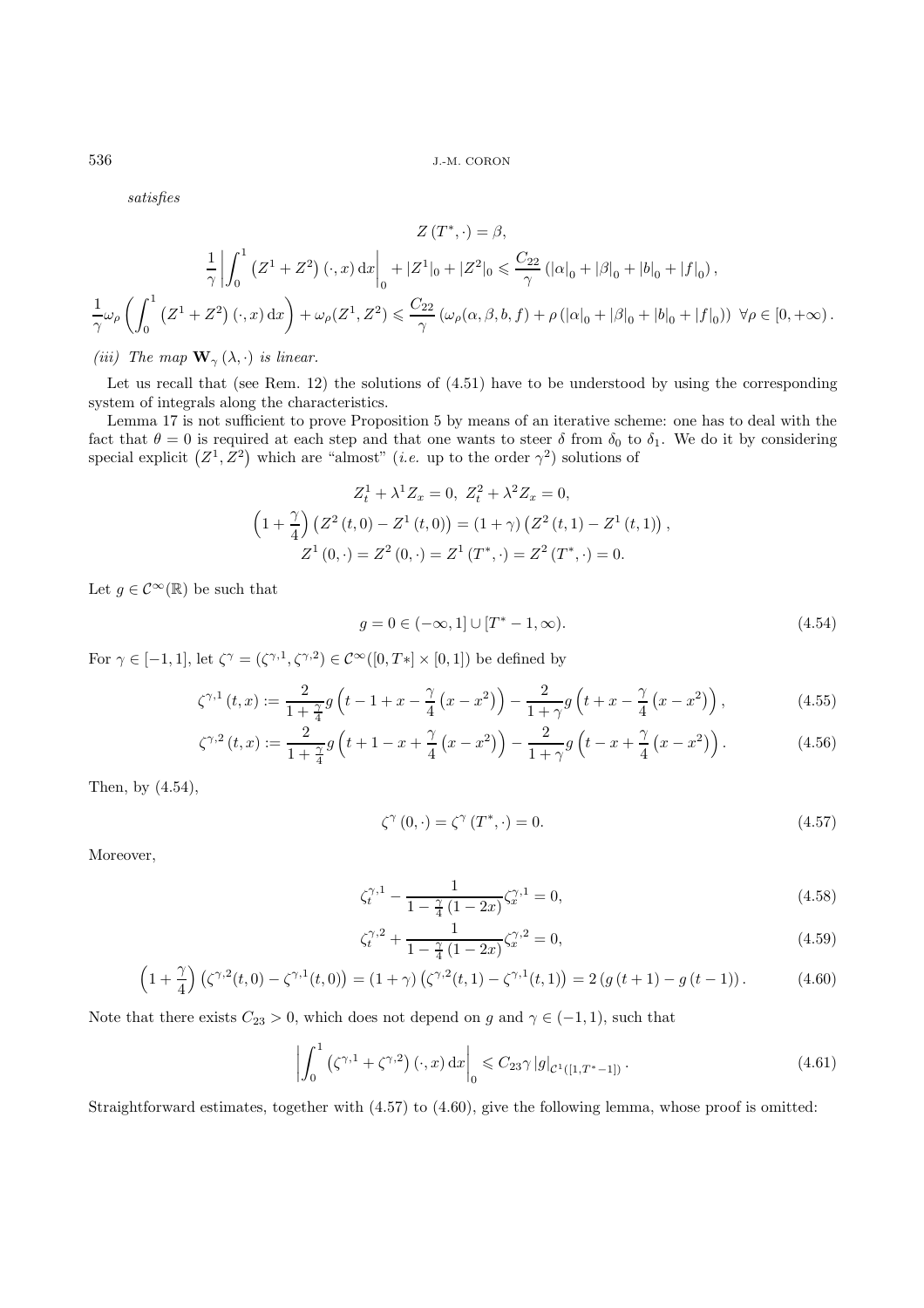**Lemma 18.** *There exists*  $\gamma_8 \in (0,1]$  *and*  $C_{24} > 0$  *such that, for every*  $\lambda \in \mathcal{L}_{\nu,\gamma}^0$ , with  $(\nu,\gamma) \in [0,\gamma_8]^2$  *and for* every  $\lambda \in \mathcal{L}_{\nu,\gamma}^0$ , with  $(\nu,\gamma) \in [0,\gamma_8]^2$  *and for every*  $g \in \mathcal{C}^{\infty}(\mathbb{R})$  *satisfying*  $(4.54)$ *, the solution*  $Z = (Z^1, Z^2) \in C^1([0, T^*] \times [0, 1])$  *of* 

$$
Z_t^1 + \lambda_1 Z_x^1 = Z_t^2 + \lambda_2 Z_x^2 = 0,
$$
  
\n
$$
\left(1 + \frac{\gamma}{4}\right) \left(Z^2(t,0) - Z^1(t,0)\right) = (1+\gamma) \left(Z^2(t,1) - Z^1(t,1)\right) = 2 \left(g\left(t+1\right) - g\left(t-1\right)\right),
$$
  
\n
$$
Z(0,\cdot) = 0,
$$

*satisfies*

$$
|Z-\zeta^{\gamma}|_1 \leq C_{24} (\nu + \gamma^2) |g|_{\mathcal{C}^2([1,T^*-1])}.
$$

*In particular, with (4.57),*

$$
|Z(T^*,\cdot)|_1 \leq C_{24} (\nu + \gamma^2) |g|_{\mathcal{C}^2([1,T^*-1])}.
$$

Note that, by (4.54),

$$
\int_0^{T^*} (g(t+1) - g(t-1)) dt = 0,
$$
\n(4.62)

$$
\bar{\delta} := \int_0^{T^*} \int_0^t \left( g(t_1 + 1) - g(t_1 - 1) \right) dt_1 dt = 2 \int_{-\infty}^{+\infty} g(t) dt.
$$
 (4.63)

For  $\gamma \in [-1, 1]$ , let us denote by  $\mathbf{L}_{\gamma}$  the map

$$
\mathcal{C}^0\left([0,T^*];\mathcal{C}^1\left([0,T^*]\right)\right)^2 \times \mathcal{C}^0\left([0,T^*]\right) \to \mathcal{C}^0\left([0,T^*];\mathcal{C}^1\left([0,T^*]\right)\right)^2
$$

$$
\left(R^1,R^2,\sigma\right) \mapsto \left(\lambda^1,\lambda^2\right)
$$

defined by

$$
\lambda_1 := -\frac{3R^1}{4} + \frac{R^2}{4} - \sqrt{H^{\gamma}} - \sigma,\tag{4.64}
$$

$$
\lambda_2 := -\frac{R^1}{4} + \frac{3R^2}{4} + \sqrt{H^{\gamma}} - \sigma.
$$
\n(4.65)

Let  $\Theta : \mathbb{R} \times C^0([0,T^*]; C^1[0,1])^2 \times C^0([0,T^*]) \to \mathbb{R}^2$  be defined by

$$
\Theta(\gamma, R^1, R^2, \sigma) := \theta \circ \mathbf{L}_{\gamma}\left(R^1, R^2, \sigma\right).
$$

The function  $\Theta$  is of class  $\mathcal{C}^1$  in a neighborhood of 0 in  $\mathbb{R} \times \mathcal{C}^0([0,T^*];\mathcal{C}^1([0,1]))^2 \times \mathcal{C}^0([0,T^*])$ . Let  $R^{1\sharp}$  and  $R^{2\sharp}$  be in  $\mathcal{C}^0([0,T^*];\mathcal{C}^1[0,1])$ . Let  $\sigma^{\sharp}$  be in  $\mathcal{C}^0([0,T^*])$ . Then

$$
\Theta'(0)\left(0, R^{1\sharp}, R^{2\sharp}, \sigma^{\sharp}\right) = (d_1, d_2),\tag{4.66}
$$

with

$$
d_1 = -\frac{1}{4} \int_{\frac{T^*}{2}-1}^{\frac{T^*}{2}} \left( \left( 3R^{1\sharp} - R^{2\sharp} \right) \left( t, -t + \frac{T^*}{2} \right) + \left( R^{1\sharp} - 3R^{2\sharp} \right) \left( t, t - \frac{T^*}{2} + 1 \right) + 8\sigma^{\sharp} \left( t \right) \right) dt, \tag{4.67}
$$

$$
d_2 = d_1 - \frac{1}{4} \int_{\frac{T^*}{2}}^{\frac{T^*}{2}+1} \left( \left( 3R^{1\sharp} - R^{2\sharp} \right) \left( t, -t + \frac{T^*}{2} + 1 \right) + \left( R^{1\sharp} - 3R^{2\sharp} \right) \left( t, t - \frac{T^*}{2} \right) + 8\sigma^{\sharp} \left( t \right) \right) dt. \tag{4.68}
$$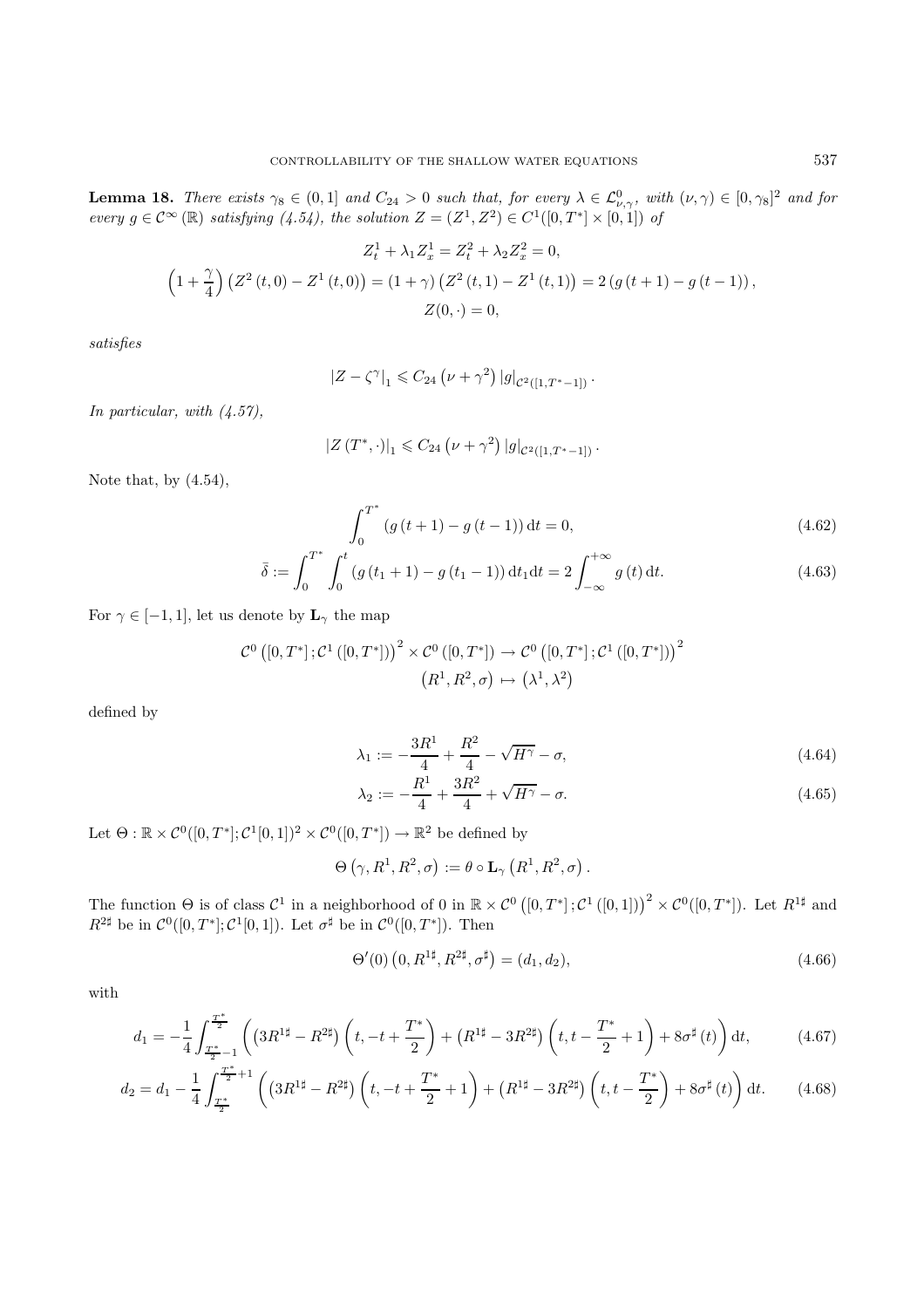Let  $g \in \mathcal{C}^{\infty}(\mathbb{R})$  and  $\epsilon \in \mathbb{R}$ . Consider  $\zeta^{\gamma,\epsilon}$  as defined by (4.55) and (4.56) with  $\epsilon g$  instead of g in these equations. Thanks to Lemma 16, one can associate to  $\zeta^{\gamma,\epsilon}$  a unique pair of continuous maps  $(R^{\gamma,\epsilon}, \sigma^{\gamma,\epsilon})$  with  $R^{\gamma,\epsilon} = (R^{1,\gamma,\epsilon}, R^{2,\gamma,\epsilon}) : [0,T^*] \times [0,1] \to \mathbb{R}^2$ ,  $\sigma^{\gamma,\epsilon} : [0,T^*] \to \mathbb{R}$  such that

$$
\left(\zeta^{\gamma,\epsilon}\right)^{\mathrm{tr}} = M_3 \left(R_x^{\gamma,\epsilon}\right)^{\mathrm{tr}} - M_4 \left(R^{\gamma,\epsilon}\right)^{\mathrm{tr}},\tag{4.69}
$$

$$
R^{2,\gamma,\epsilon}(0) - R^{1,\gamma,\epsilon}(0) = R^{2,\gamma,\epsilon}(1) - R^{1,\gamma,\epsilon}(1) = 2\sigma^{\gamma,\epsilon},\tag{4.70}
$$

$$
\int_0^1 \frac{R^{1,\gamma,\epsilon} + R^{2,\gamma,\epsilon}}{2} \sqrt{H^{\gamma}} + \frac{\left(R^{1,\gamma,\epsilon} + R^{2,\gamma,\epsilon}\right)^2}{16} \mathrm{d}x = 0,\tag{4.71}
$$

at least if  $\gamma \in [-\gamma_5, \gamma_5] \setminus \{0\}$  and  $|\epsilon|$  are small enough. It turns out that, in this special case, such a  $(R^{\gamma,\epsilon}, \sigma^{\gamma,\epsilon})$ can be extended by continuity for  $\gamma = 0$  and  $|\epsilon|$  small enough. Straightforward computations give the following lemma, whose proof is omitted:

**Lemma 19.** *There exists*  $\epsilon_g > 0$  *such that there exists one and only one map of class*  $C^2$ 

$$
(-\epsilon_g, -\epsilon_g)^2 \to \mathcal{C}^2([0, T^*] \times [0, 1])^2 \times \mathcal{C}^2([0, T^*])
$$

$$
(\gamma, \epsilon) \mapsto (R^{\gamma, \epsilon}, \sigma^{\gamma, \epsilon})
$$

such that, with  $R^{\gamma,\epsilon} = (R^{1,\gamma,\epsilon}, R^{2,\gamma,\epsilon})$ , one has  $(4.69, 4.70)$  and  $(4.71)$ . Moreover

$$
R^{1,\sharp}(t,x) := \left(\frac{\partial R^{1,0,\epsilon}}{\partial \epsilon}\right)_{\epsilon=0}(t,x) = 2G(t-1+x) - 2G(t+x),\tag{4.72}
$$

$$
R^{2,\sharp}(t,x) := \left(\frac{\partial R^{2,0,\epsilon}}{\partial \epsilon}\right)_{\epsilon=0}(t,x) = 2G(t+1-x) - 2G(t-x),\tag{4.73}
$$

$$
\sigma^{\sharp}\left(t\right) := \left(\frac{\partial \sigma^{0,\epsilon}}{\partial \epsilon}\right)_{\epsilon=0} \left(t\right) = G\left(t+1\right) - G\left(t-1\right),\tag{4.74}
$$

*with*

$$
G(t) := \int_{-\infty}^{t} g(t_1) dt_1.
$$
 (4.75)

From (4.67) and (4.68), one gets

$$
d_1 = 3\left(G\left(\frac{T^*}{2}\right) - G\left(\frac{T^*}{2} - 1\right)\right) + \frac{3}{2}\int_{\frac{T^*}{2} - 2}^{\frac{T^*}{2} - 1} G\left(t\right) dt - \frac{3}{2}\int_{\frac{T^*}{2}}^{\frac{T^*}{2} + 1} G\left(t\right) dt,\tag{4.76}
$$

$$
d_2 = -3\left(G\left(\frac{T^*}{2} + 1\right) - 2G\left(\frac{T^*}{2}\right) + G\left(\frac{T^*}{2} - 1\right)\right) + \frac{3}{2}\int_{\frac{T^*}{2} - 2}^{\frac{T^*}{2} - 1} G\left(t\right) dt - \frac{3}{2}\int_{\frac{T^*}{2} - 1}^{\frac{T^*}{2} + 1} G\left(t\right) dt + \frac{3}{2}\int_{\frac{T^*}{2} + 1}^{\frac{T^*}{2} + 2} G\left(t\right) dt.
$$
 (4.77)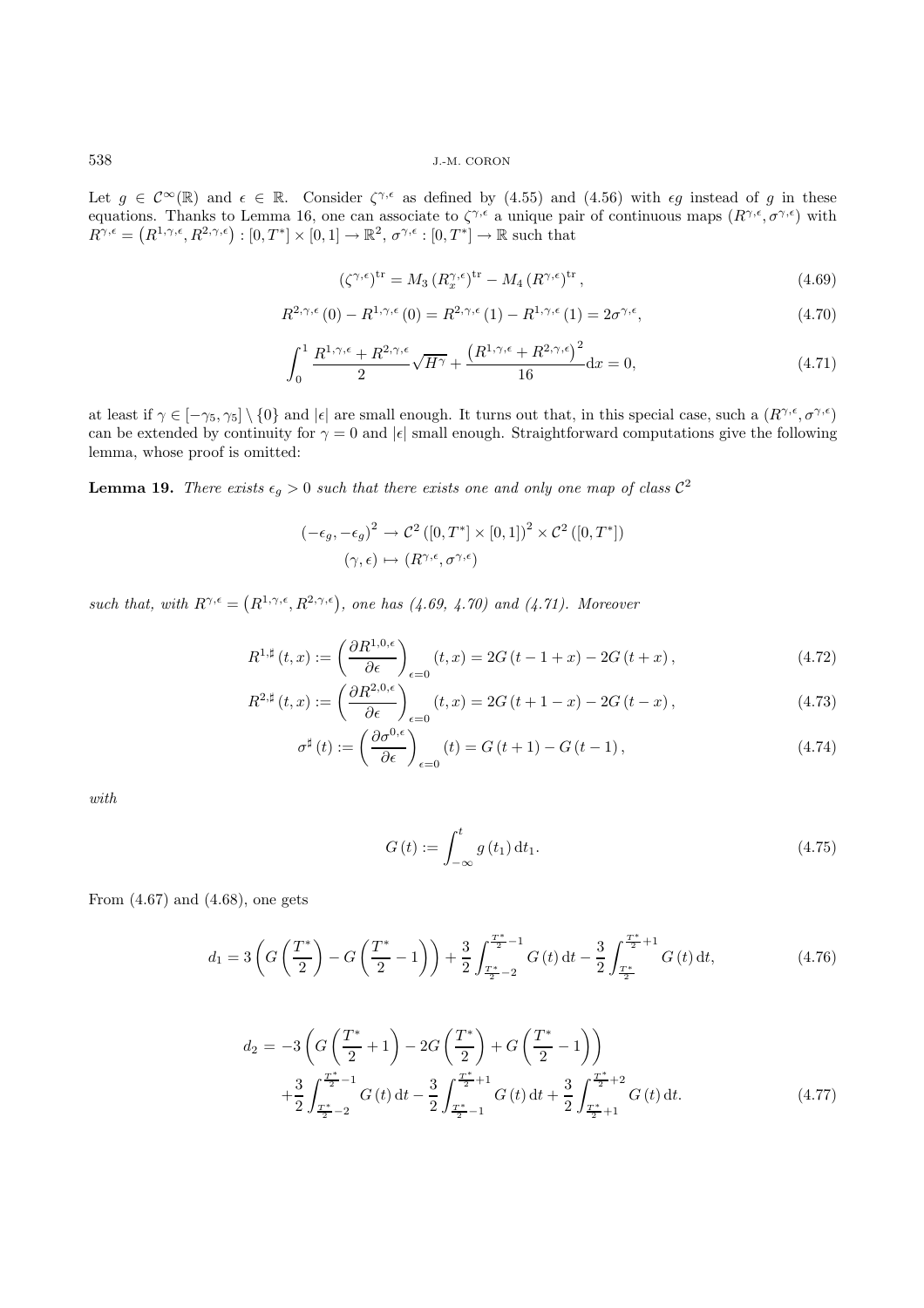Let us now fix three functions  $g^0$ ,  $g^1$ ,  $g^2$  in  $\mathcal{C}^\infty(\mathbb{R})$  of support included in  $[-1, T^* + 1]$  such that, with  $\overline{\delta}$ ,  $d_1$  and  $d_2$  defined by  $(4.63, 4.76)$  and  $(4.77)$ , one has

for 
$$
g = g^0
$$
,  $(\bar{\delta}, d_1, d_2) = (1, 0, 0)$ , 
$$
(4.78)
$$

for 
$$
g = g^1
$$
,  $(\bar{\delta}, d_1, d_2) = (0, 1, 0)$ , 
$$
(4.79)
$$

for 
$$
g = g^2
$$
,  $(\bar{\delta}, d_1, d_2) = (0, 0, 1)$ . (4.80)

Let  $w^0, w^1, w^2$  in  $\mathcal{C}^{\infty}([0,T^*])$  be defined by

$$
w^{0}(t) := (g^{0}(t+1) - g^{0}(t-1)),
$$
\n(4.81)

$$
w^{1}(t) := (g^{1}(t+1) - g^{1}(t-1)),
$$
\n(4.82)

$$
w^{2}(t) := (g^{2}(t+1) - g^{2}(t-1)).
$$
\n(4.83)

For  $i \in \{0, 1, 2\}, \lambda \in \mathcal{L}_{\nu, \gamma}$  with  $\nu > 0$  and  $\gamma$  both small enough, let us define  $Z_{i, \lambda, \gamma} = \left( Z_{i, \lambda, \gamma}^1, Z_{i, \lambda, \gamma}^2 \right)$  $\in C^1([0,T^*] \times [0,1])$  and  $\beta_{i,\lambda,\gamma} \in C^1([0,1])^2$  by requiring

$$
\left(Z_{i,\lambda,\gamma}^{1}\right)_{t} + \lambda_{1} \left(Z_{i,\lambda,\gamma}^{1}\right)_{x} = \left(Z_{i,\lambda,\gamma}^{2}\right)_{t} + \lambda_{2} \left(Z_{i,\lambda,\gamma}^{2}\right)_{x} = 0,
$$
\n
$$
\left(1 + \frac{\gamma}{4}\right) \left(Z_{i,\lambda,\gamma}^{2}\left(t,0\right) - Z_{i,\lambda,\gamma}^{1}\left(t,0\right)\right) = \left(1 + \gamma\right) \left(Z_{i,\lambda,\gamma}^{2}\left(t,1\right) - Z_{i,\lambda,\gamma}^{1}\left(t,1\right)\right) = 2w^{i}\left(t\right),
$$
\n
$$
Z_{i,\lambda,\gamma}(0,\cdot) = 0,
$$
\n
$$
\beta_{i,\lambda,\gamma} = Z_{i,\lambda,\gamma}(T^{*},\cdot).
$$

For  $Y_0 = (H_0, v_0, s_0, D_0) \in \mathcal{Y}$  and  $\gamma \in (-1, 1)$ , let us define  $(R^1_{0\gamma}, R^2_{0\gamma}) \in C^1([0, 1])^2$ ,  $\sigma_0 \in \mathbb{R}$ ,  $\delta_0 \in \mathbb{R}$  and  $\alpha_0 = (\alpha_0^1, \alpha_0^2) \in C^0([0, 1])^2$  $\alpha_{\gamma} = (\alpha_{\gamma}^1, \alpha_{\gamma}^2) \in C^0([0, 1])^2$  by (see (4.1, 4.2, 4.5) and (4.14))

$$
\delta_0 := D_0,\tag{4.84}
$$

$$
\sigma_0 := s_0,\tag{4.85}
$$

$$
R_{0\gamma}^1 := -v_0 + 2\sqrt{H_0} - 2\sqrt{H^{\gamma}} - \sigma_0,
$$
\n(4.86)

$$
R_{0\gamma}^2 := v_0 + 2\sqrt{H_0} - 2\sqrt{H^{\gamma}} + \sigma_0,
$$
\n
$$
\begin{array}{c} 5\gamma \qquad \qquad (4.87) \\ 5\gamma \qquad \qquad (5 \quad 1) \qquad (51 \quad 5 \end{array}
$$

$$
\begin{pmatrix} \alpha_{\gamma}^{1} \\ \alpha_{\gamma}^{2} \end{pmatrix} := \begin{pmatrix} 1 - \frac{5\gamma}{4}x & 0 \\ 0 & -1 + \frac{5\gamma}{4}x \end{pmatrix} \begin{pmatrix} R_{0\gamma x}^{1} \\ R_{0\gamma x}^{2} \end{pmatrix} - \gamma \begin{pmatrix} \frac{5}{8} & -\frac{1}{8} \\ \frac{1}{8} & -\frac{5}{8} \end{pmatrix} \begin{pmatrix} R_{0\gamma}^{1} \\ R_{0\gamma}^{2} \end{pmatrix}.
$$
 (4.88)

Let us point out that, by (1.8–1.10, 4.19, 4.20) and (4.84) to (4.88), one has

$$
\left(1+\frac{\gamma}{4}\right)\left(\alpha_{\gamma}^{2}(0)-\alpha_{\gamma}^{1}(0)\right)+B_{0}(\gamma,R_{0\gamma}(0),R_{0\gamma x}(0))=(1+\gamma)\left(\alpha_{\gamma}^{2}(1)-\alpha_{\gamma}^{1}(1)\right) +B_{1}(\gamma,R_{0\gamma}(1),R_{0\gamma x}(1)),
$$
\n(4.89)

$$
R_{0\gamma}^2(0) - R_{0\gamma}^1(0) = R_{0\gamma}^2(1) - R_{0\gamma}^1(1) = 2\sigma_0,
$$
\n(4.90)

$$
\int_0^1 \left( R_{0\gamma}^1 + R_{0\gamma}^2 \right) \sqrt{H^{\gamma}} + \frac{\left( R_{0\gamma}^1 + R_{0\gamma}^2 \right)^2}{8} dx = 0. \tag{4.91}
$$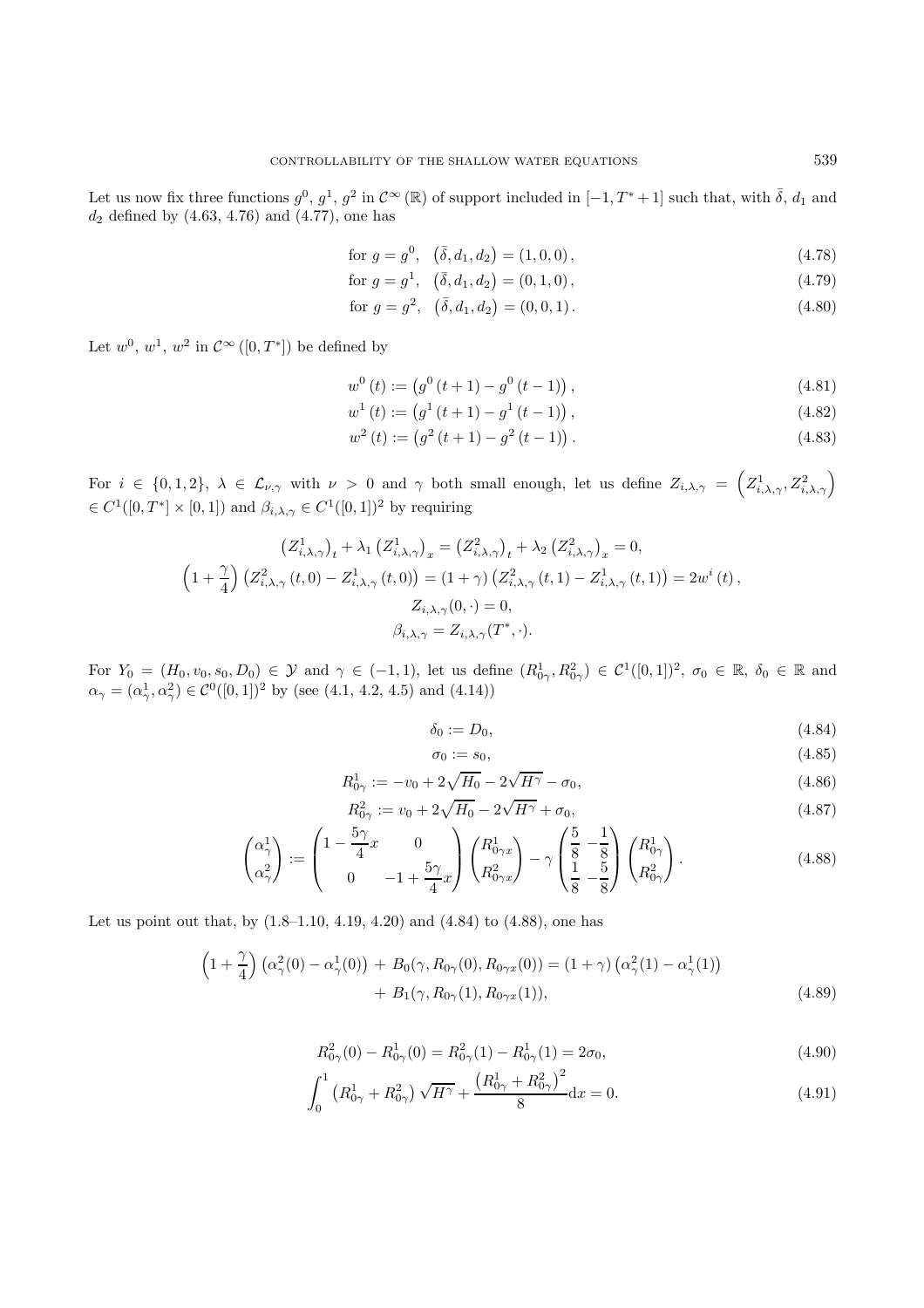Similarly, for  $Y_1 = (H_1, v_1, s_1, D_1) \in \mathcal{Y}$ , we define  $(R_{1\gamma}^1, R_{1\gamma}^2) \in C^1([0, 1])^2$ ,  $\sigma_{1\gamma} \in \mathbb{R}$ ,  $\delta_{1\gamma} \in \mathbb{R}$  and  $\beta_{\gamma} = (\beta_{\gamma}^1, \beta_{\gamma}^2) \in C^0([0, 1])^2$  by (see (4.1, 4.2, 4.5) and (4.14))

$$
\delta_{1\gamma} := D_1 - \frac{\gamma T^{*2}}{2},\tag{4.92}
$$

$$
\sigma_{1\gamma} := s_1 - \gamma T^*,\tag{4.93}
$$

$$
R_{1\gamma}^{1} := -v_1 + 2\sqrt{H_1} - 2\sqrt{H^{\gamma}} - \sigma_{1\gamma},
$$
\n
$$
R_{1\gamma}^{2} := v_1 + 2\sqrt{H_1} - 2\sqrt{H^{\gamma}} + \sigma_{1\gamma},
$$
\n(4.95)

$$
R_{1\gamma}^{2} := v_{1} + 2\sqrt{H_{1}} - 2\sqrt{H^{\gamma}} + \sigma_{1\gamma},
$$
\n
$$
\left(1 - \frac{5\gamma}{4}x - 0\right)\left(R_{1\gamma x}^{1}\right) - \gamma\left(\frac{5}{8} - \frac{1}{8}\right)\left(R_{1\gamma}^{1}\right)
$$
\n(4.95)

$$
\begin{pmatrix} \beta_{\gamma}^{1} \\ \beta_{\gamma}^{2} \end{pmatrix} := \begin{pmatrix} 1 - \frac{\sigma_{\gamma}}{4}x & 0 \\ 0 & -1 + \frac{5\gamma}{4}x \end{pmatrix} \begin{pmatrix} R_{1\gamma x}^{1} \\ R_{1\gamma x}^{2} \end{pmatrix} - \gamma \begin{pmatrix} \frac{\sigma}{8} - \frac{1}{8} \\ \frac{1}{8} - \frac{5}{8} \end{pmatrix} \begin{pmatrix} R_{1\gamma}^{1} \\ R_{1\gamma}^{2} \end{pmatrix}.
$$
 (4.96)

Again, by (1.8–1.10, 4.19, 4.20) and (4.92) to (4.96), one has

$$
\left(1+\frac{\gamma}{4}\right)\left(\beta_{\gamma}^{2}(0)-\beta_{\gamma}^{1}(0)\right)+B_{0}(\gamma,R_{1\gamma}(0),R_{1\gamma x}(0))=(1+\gamma)\left(\beta_{\gamma}^{2}(1)-\beta_{\gamma}^{1}(1)\right)
$$
\n
$$
B_{0}(\gamma,R_{1\gamma}(0),R_{1\gamma x}(0))=(1+\gamma)\left(\beta_{\gamma}^{2}(1)-\beta_{\gamma}^{1}(1)\right)
$$
\n
$$
(4.97)
$$

+ 
$$
B_1(\gamma, R_{1\gamma}(1), R_{1\gamma x}(1)),
$$
 (4.97)  
 $R_{1\gamma}^2(0) - R_{1\gamma}^1(0) = R_{1\gamma}^2(1) - R_{1\gamma}^1(1) = 2\sigma_{1\gamma},$  (4.98)

$$
\int_0^1 (R_{1\gamma}^1 + R_{1\gamma}^2) \sqrt{H^{\gamma}} + \frac{(R_{1\gamma}^1 + R_{1\gamma}^2)^2}{8} dx = 0.
$$
 (4.99)

We let

$$
\chi_{\gamma} := \delta_{1\gamma} - \delta_0 - \sigma_0 T^*.
$$
\n(4.100)

For  $\nu \in (0, \gamma_5]$  and  $\gamma \in (0, \gamma_5]$ , let  $\mathcal{E}_{\nu, \gamma}(Y_0, Y_1)$  be the set of  $(Z^1, Z^2)$  in  $\mathcal{C}^0([0, T^*] \times [0, 1])^2$  satisfying

$$
\frac{1}{\gamma} \left| \int_0^1 (Z^1 + Z^2) (\cdot, x) dx \right|_0^1 + |Z^1|_0 + |Z^2|_0 + |\delta|_0 \le \nu,
$$
  

$$
Z(0, \cdot) = \alpha_\gamma, \ Z(T^*, \cdot) = \beta_\gamma.
$$

For  $\nu > 0$ , let

$$
\mathcal{B}_{\nu} := \left\{ q = \left( q^{0}, q^{1}, q^{2} \right) \in \mathbb{R}^{3}; \ \left| q^{0} \right| + \left| q^{1} \right| + \left| q^{2} \right| \leq \nu \right\}.
$$

Let us define a map

$$
\mathbf{F}: \mathcal{E}_{\nu,\gamma} (Y_0, Y_1) \times \mathcal{B}_{\nu} \to \mathcal{C}^0 ([0, T^*] \times [0, 1])^2 \times \mathbb{R}^3
$$
  

$$
(Z, q) = (Z^1, Z^2, q^0, q^1, q^2) \mapsto (\bar{Z}, \bar{q}) = (\bar{Z}^1, \bar{Z}^2, \bar{q}^0, \bar{q}^1, \bar{q}^2),
$$

by the following five-steps procedure: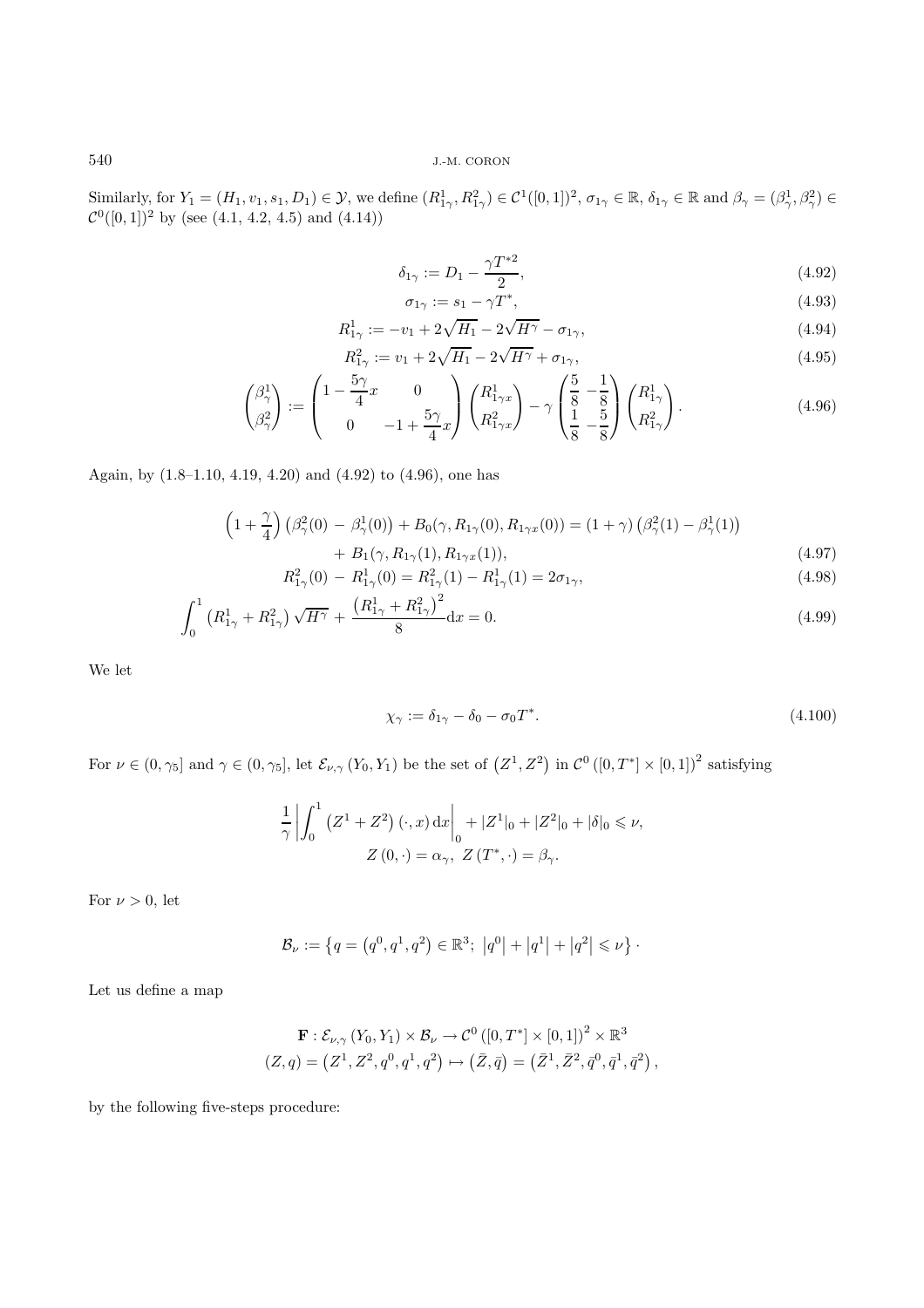**Step 1.** One first define  $R = (R^1, R^2) \in C^0([0, T^*]; C^1([0, 1]))^2$ ,  $\sigma \in C^0([0, T^*])$ ,  $f = (f^1, f^2) \in C^0([0, T^*])$  $\times$  [0, 1])<sup>2</sup>,  $b = (b_0, b_1) \in C^0 ([0, T^*])^2$  by

$$
(R,\sigma) := \left(\mathbf{R}^{\gamma}\left(Z^1,Z^2\right),\mathbf{S}^{\gamma}\left(Z^1,Z^2\right)\right),\tag{4.101}
$$

$$
b_0 := B_0(\gamma, R(\cdot, 0), R_x(\cdot, 0)), \tag{4.102}
$$

$$
b_1 := B_1(\gamma, R(\cdot, 0), R_x(\cdot, 0)), \tag{4.103}
$$

$$
f_1 := F_1(x, \gamma, \sigma, R, R_x), \tag{4.104}
$$

$$
f_2 := F_2(x, \gamma, \sigma, R, R_x).
$$
\n(4.105)

**Step 2.** We define  $\lambda = (\lambda_1, \lambda_2) \in C^0([0, T^*]; C^1([0, 1]))^2$  by

$$
\lambda := \Pi\left(\mathbf{L}_{\gamma}\left(R,\sigma\right)\right). \tag{4.106}
$$

**Step 3.** With these  $\lambda$ ,  $b_0$ ,  $b_1$ ,  $f_1$ ,  $f_2$ , we define  $w \in C^0([0, T^*])$  by

$$
w := \mathbf{W}_{\gamma} \left( \lambda, \alpha_{\gamma}, \beta_{\gamma} - q^{0} \beta_{0, \lambda, \gamma} - q^{1} \beta_{1, \lambda, \gamma} - q^{2} \beta_{2, \lambda, \gamma}, b, f \right) + q^{0} w^{0} + q^{1} w^{1} + q^{2} w^{2}.
$$
 (4.107)

**Step 4.** Then  $\bar{Z} = (\bar{Z}^1, \bar{Z}^2)$  is the unique continuous solution of

$$
\bar{Z}_t^1 + \lambda_1 \bar{Z}_x^1 = f_1, \ \bar{Z}_t^2 + \lambda_2 \bar{Z}_x^2 = f_2,\tag{4.108}
$$

$$
\left(1+\frac{\gamma}{4}\right)\left(\bar{Z}^2(t,0)-\bar{Z}^1(t,0)\right)+b_0\left(t\right)=(1+\gamma)\left(\bar{Z}^2(t,1)-\bar{Z}^1(t,1)\right)+b_1\left(t\right)=2w\left(t\right),\tag{4.109}
$$

$$
Z(0,\cdot) = \alpha_{\gamma},\tag{4.110}
$$

**Step 5.** Finally,  $(\bar{q}^0, \bar{q}^1, \bar{q}^2)$  is defined by

$$
\bar{q}^{0} := \chi_{\gamma} + q^{0} - \int_{0}^{T^{*}} \int_{0}^{t_{1}} w(t_{1}) dt_{1} dt,
$$
\n(4.111)

$$
(\bar{q}^1, \bar{q}^2) := (q^1, q^2) - \Theta\left(\gamma, \mathbf{R}^\gamma\left(\bar{Z}\right), \mathbf{S}^\gamma\left(\bar{Z}\right)\right). \tag{4.112}
$$

From Lemma 16 and straightforward estimates, one gets the following lemma, whose proof is omitted:

**Lemma 20.** *There exists*  $C_{25} > 0$  *such that, for every*  $\gamma \in [-\gamma_5, \gamma_5] \setminus \{0\}$ *, for every*  $Z = (Z^1, Z^2) \in C^0([0, 1])^2$ *with*

$$
\frac{1}{\gamma} \left| \int_0^1 Z^1 + Z^2 dx \right| + |Z|_0 \le \gamma_5,
$$

*one has*

$$
\omega_\rho\left(\mathbf{R}^\gamma, \mathbf{S}^\gamma\right) \leqslant C_{25} \left( \frac{1}{\gamma} \omega_\rho\left( \int_0^1 \left( Z^1 + Z^2 \right) (\cdot, x) \, \mathrm{d}x \right) + \omega_\rho(Z) + \rho \left| Z \right|_0 \right).
$$

From (4.21) to (4.27, 4.61, 4.78) to (4.80, 4.89, 4.97), Lemma 16 to Lemma 20 and straightforward estimates, one gets the following lemma, whose proof is omitted: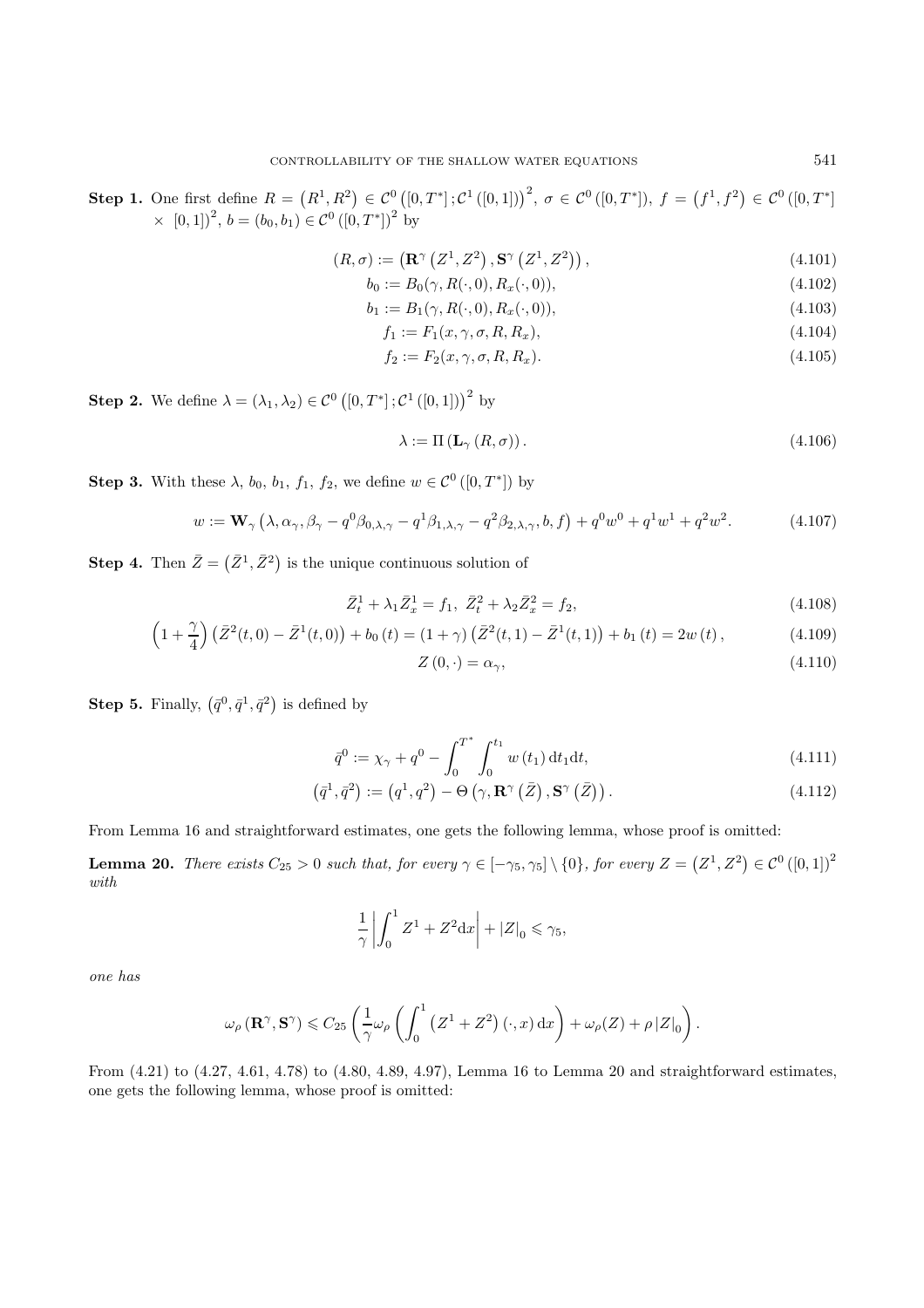**Lemma 21.** *There exists*  $\gamma_9 \in (0,1]$ *, and*  $C_{26} > 0$  *such that, for every*  $\nu \in (0,\gamma_9]$ *, for every*  $\gamma \in (0,\nu]$  *and for*  $every (Y_0, Y_1) \in \mathcal{Y}$  *with*  $|Y_0 - Y^{\gamma}(0)| + |Y_1 - Y^{\gamma}(T^*)| \leq \nu^2 \gamma^2$ ,

$$
\mathcal{E}_{\nu\gamma,\gamma}(Y_0,Y_1) \ \text{is not empty},\tag{4.113}
$$

**F** is well-defined and continuous on 
$$
\mathcal{E}_{\nu\gamma,\gamma}(Y_0,Y_1) \times \mathcal{B}_{\nu^{3/2}\gamma}
$$
, 
$$
(4.114)
$$

$$
\mathbf{F}\left(\mathcal{E}_{\nu\gamma,\gamma}(Y_0,Y_1)\times\mathcal{B}_{\nu^{3/2}\gamma}\right)\subset\mathcal{E}_{C_{26}\nu^{3/2}\gamma,\gamma}\times\mathcal{B}_{C_{26}\nu^{2}\gamma}\tag{4.115}
$$

*and, for every*  $(Z, q) \in \mathcal{E}_{\nu\gamma, \gamma}(Y_0, Y_1) \times \mathcal{B}_{\nu\gamma}$  *and for every*  $\rho \in [0, +\infty)$ *,* 

$$
\frac{1}{\gamma}\omega_{\rho}\left(\int_{0}^{1} \left(\bar{Z}^{1}+\bar{Z}^{2}\right)(\cdot,x) dx\right)+\omega_{\rho}\left(\bar{Z}^{1},\bar{Z}^{2}\right) \n\leq C_{26}\left(\nu\left(\frac{1}{\gamma}\omega_{\rho}\left(\int_{0}^{1} \left(Z^{1}+Z^{2}\right)(\cdot,x) dx\right)+\omega_{\rho}\left(Z^{1},Z^{2}\right)+\rho\right)+\frac{1}{\gamma}\omega_{\rho}\left(\alpha_{\gamma},\beta_{\gamma}\right)\right), \quad (4.116)
$$

*where*

$$
(\bar{Z}, \bar{q}) = \mathbf{F}(Z, q).
$$

Let

$$
\gamma_{10} \in \left(0, \text{Min}\left(\gamma_9, \frac{1}{2C_{26}}, \frac{1}{C_{26}^2}\right)\right].
$$
\n(4.117)

Let  $\gamma \in (0, \gamma_{10}]$ , and  $(Y_0, Y_1) \in \mathcal{Y}$  with  $|Y_0 - Y^{\gamma}(0)| + |Y_1 - Y^{\gamma}(T^*)| \leq \gamma_{10}^2 \gamma^2$ . We claim that **F** has a fixed point in  $\mathcal{E}_{\gamma_{10}\gamma,\gamma}\times\mathcal{B}_{\gamma_{10}^{3/2}\gamma}$ . Let  $\Omega \in C^0([0,1]; [0,+\infty))$  be such that

$$
\Omega(0) = 0,\tag{4.118}
$$

$$
\Omega(\rho) \geqslant \frac{2C_{26}}{\gamma} \omega_{\rho} \left( \alpha_{\gamma}, \beta_{\gamma} \right) + \rho \ \forall \rho \in [0, +\infty)
$$
\n
$$
(4.119)
$$

and such that the set K of  $(Z^1, Z^2, q) \in \mathcal{E}_{\gamma_{10}\gamma,\gamma} \times \mathcal{B}_{\gamma_{10}^{3/2}\gamma}$  satisfying

$$
\frac{1}{\gamma}\omega_{\rho}\left(\int_0^1 (Z^1 + Z^2)(\cdot, x) dx\right) + \omega_{\rho}(Z^1, Z^2) \le \Omega(\rho) \,\forall \rho \in [0, +\infty)
$$

is not empty. Then, K is a nonempty convex compact subset of  $\mathcal{C}^0([0,T^*] \times [0,1])^2 \times \mathbb{R}^3$ , and, by (4.115–4.117) and (4.119),

 $\mathbf{F}(\mathcal{K}) \subset \mathcal{K}.$ 

Hence, by the Leray–Schauder fixed point theorem,  $\bf{F}$  has a fixed point in  $K$ .

Let us now check that the existence of a fixed point to **F** in  $\mathcal{E}_{\gamma_{10}\gamma,\gamma} \times \mathcal{B}_{\gamma_{3/2}\gamma}$  implies Proposition 5. Let  $\mathcal{E}_{\gamma_{10}\gamma}$  $(Z^1, Z^2, q)$  be a fixed point of **F** in  $\mathcal{E}_{\gamma_{10}\gamma,\gamma} \times \mathcal{B}_{\gamma_{10}^{3/2}\gamma}$ . Let  $R = (R^1, R^2) \in C^0([0, T^*]; C^1[0, 1])^2$  and  $\sigma \in C^0([0, T^*])$ be defined by

$$
(R,\sigma) := \left(\mathbf{R}^{\gamma}\left(Z^1,Z^2\right),\mathbf{S}^{\gamma}\left(Z^1,Z^2\right)\right). \tag{4.120}
$$

Using the fact that one has  $\bar{q} = q$  in (4.112), one gets that

$$
\Theta\left(\gamma, R, \sigma\right) = 0.\tag{4.121}
$$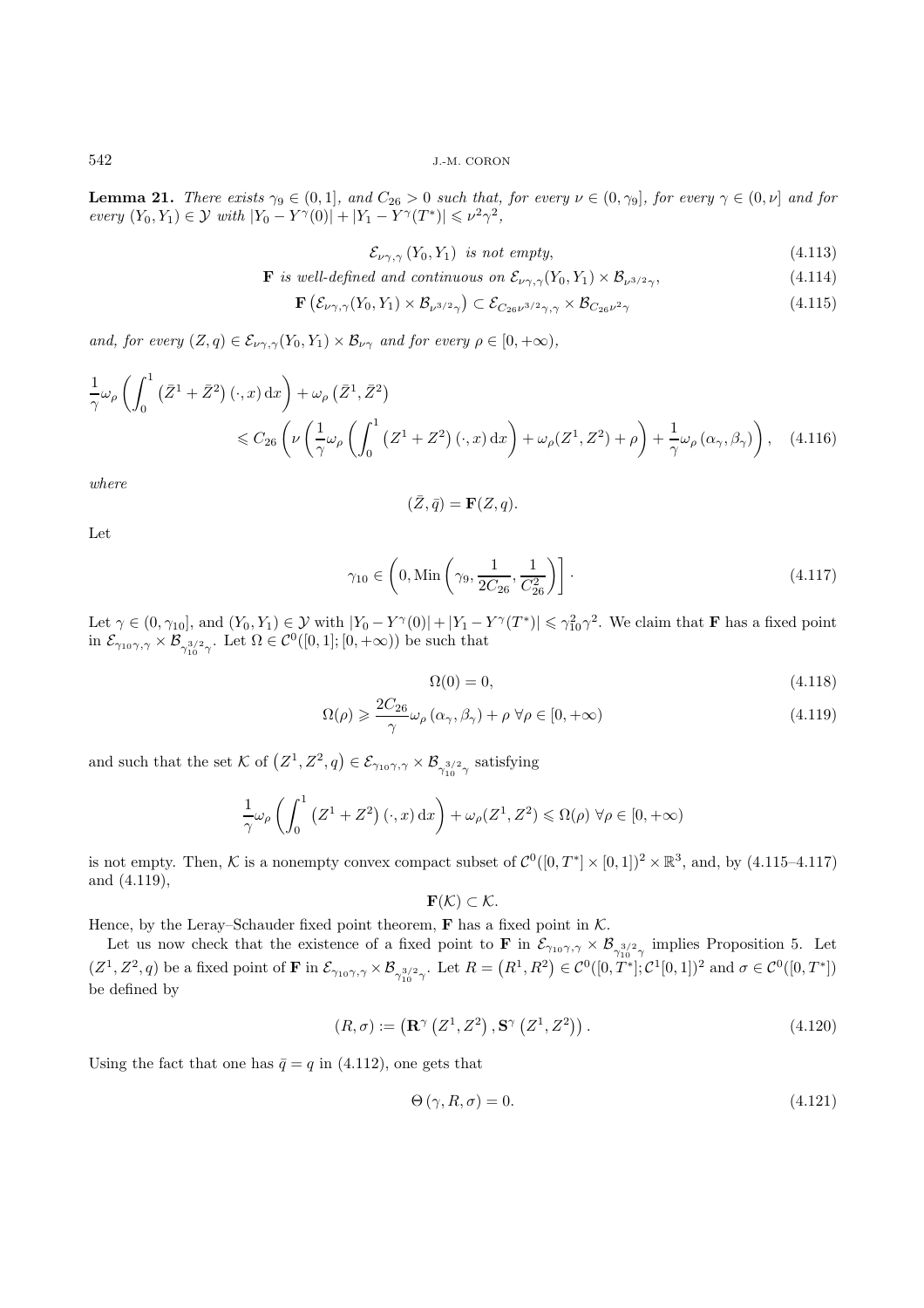In particular  $\lambda$  defined by (4.106) satisfies

$$
\lambda = \mathbf{L}_{\gamma} (R, \sigma). \tag{4.122}
$$

Let w be defined by (4.107). Note that, by (4.111) with  $\bar{q}^0 = q^0$ , one has

$$
\chi_{\lambda,\gamma} = \int_0^{T^*} \int_0^{t_1} w(t_1) dt_1 dt.
$$
\n(4.123)

Moreover (4.107), together with (4.108) to (4.110) (with  $\bar{Z}=Z$ ), implies that

$$
Z(0,\cdot) = \alpha_{\gamma}, \ Z(T^*,\cdot) = \beta_{\gamma}.
$$
\n(4.124)

Let  $\phi = (\phi^1, \phi^2) \in C^0([0, T^*] \times [0, 1])^2$  be defined by

$$
\phi^{\text{tr}}(t,x) := R^{\text{tr}}(t,x) - R^{\text{tr}}(0,x) + \int_0^t \left(\Lambda R_x^{\text{tr}} - M_1 R^{\text{tr}} - \sigma M_2\right)(t_1,x) dt_1.
$$
 (4.125)

Proposition 5 is proved if one checks that

$$
\phi^1 = \phi^2 = 0,\tag{4.126}
$$

$$
\dot{\sigma} = w.\tag{4.127}
$$

(Indeed the estimate (2.15), with  $C_1$  large enough, follows from Lem. 16 if  $\gamma_{10} > 0$  is small enough.) From (4.11, 4.12, 4.14–4.17) and (4.125), one gets

$$
\begin{pmatrix} 1 - \frac{5\gamma}{4}x & 0\\ 0 & -1 + \frac{5\gamma}{4}x \end{pmatrix} \begin{pmatrix} \phi_x^1\\ \phi_x^2 \end{pmatrix} - \gamma \begin{pmatrix} \frac{5}{8} - \frac{1}{8} \\ \frac{1}{8} - \frac{5}{8} \end{pmatrix} \begin{pmatrix} \phi^1\\ \phi^2 \end{pmatrix} = 0.
$$
 (4.128)

By (4.120), one has (4.7). From (4.3, 4.4, 4.7, 4.11, 4.12, 4.14, 4.15, 4.18–4.20) and (4.125), one gets

$$
\phi^{2}(t,0) - \phi^{1}(t,0) = \phi^{2}(t,1) - \phi^{1}(t,1) = 2\left(\sigma(t) - \sigma_{0} - \int_{0}^{t} w(t_{1}) dt_{1}\right).
$$
\n(4.129)

Define (see  $(4.1)$  and  $(4.2)$ )

$$
v := \frac{R^2 - R^1}{2} - \sigma,\tag{4.130}
$$

$$
H := \frac{\left(R^1 + R^2\right)^2}{16} + \sqrt{H^{\gamma}} \frac{R^1 + R^2}{2} + H^{\gamma}.
$$
\n(4.131)

Using (4.3, 4.4, 4.11, 4.12, 4.125, 4.130) and (4.131), one gets

$$
H(t, \cdot) - H(0, \cdot) + \int_0^t (Hv)_x dt_1 = \left(\frac{\sqrt{H^{\gamma}}}{2} + \frac{R^1 + R^2}{8} - \frac{\phi^1 + \phi^2}{16}\right) (\phi^1 + \phi^2) + \int_0^t \left(\lambda_1 R_{1x} + \lambda_2 R_{2x} - \frac{\gamma}{\sqrt{H^{\gamma}}} R^2 + \frac{\gamma}{\sqrt{H^{\gamma}}} R^1 + \frac{2\gamma\sigma}{\sqrt{H^{\gamma}}}\right) \frac{\phi^1 + \phi^2}{8} dt_1.
$$
 (4.132)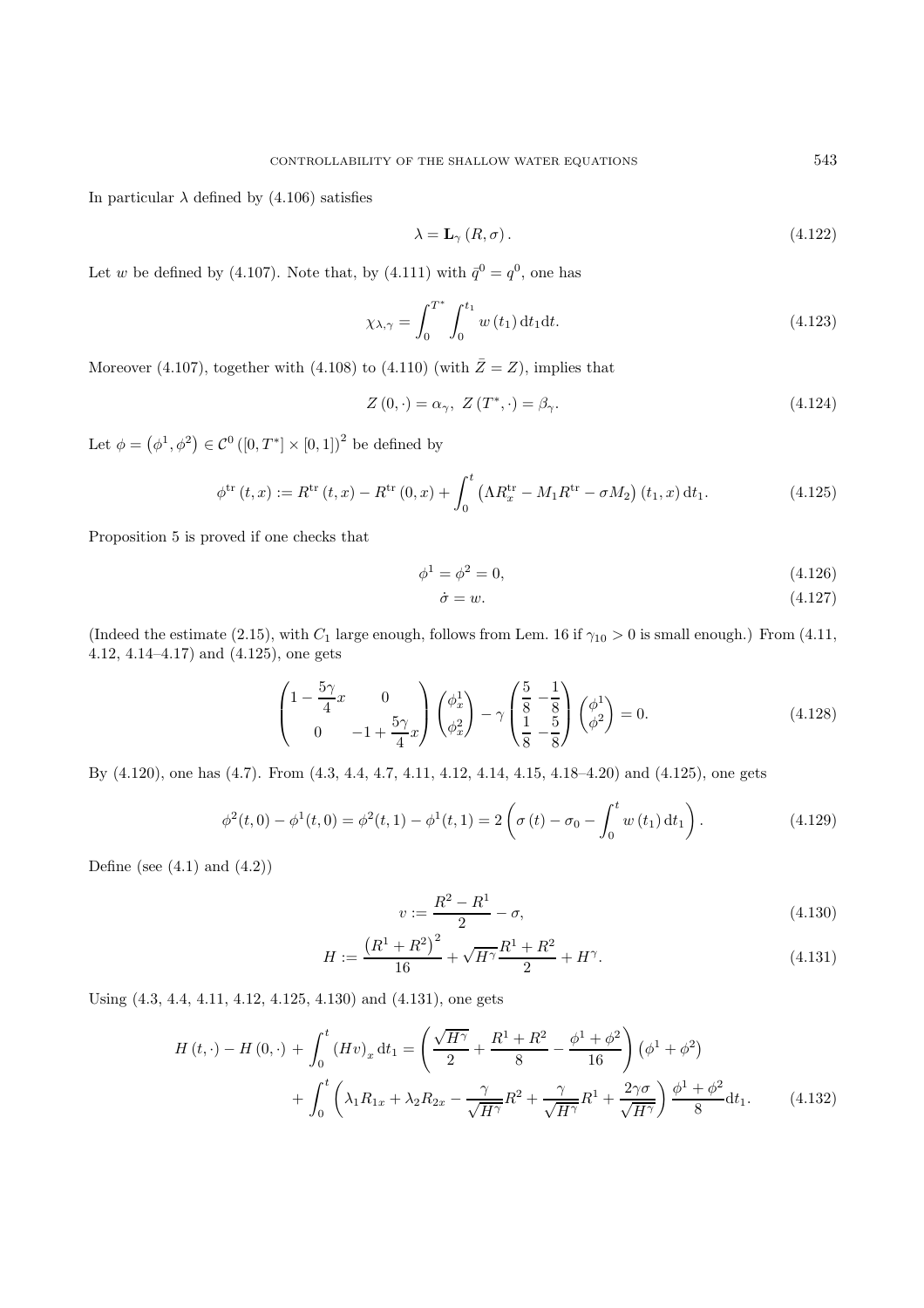By (4.120) and (4.131),

$$
\int_{0}^{1} \left( H\left(t, x\right) - H\left(0, x\right) \right) \mathrm{d}x = 0. \tag{4.133}
$$

By (4.7) and (4.130),

$$
v(\cdot,0) = v(\cdot,1) = 0.\t\t(4.134)
$$

Using (4.132–4.134) and an integration by parts, one gets

$$
\int_0^1 ((\phi^1 + \phi^2) M) (x, t) dx = \int_0^t \int_0^1 ((\phi^1 + \phi^2) N) (x, t_1) dx dt_1,
$$
\n(4.135)

with

$$
M := \sqrt{H^{\gamma}} + \frac{R^1 + R^2}{4} - \frac{\phi^1 + \phi^2}{8}, \tag{4.136}
$$

$$
N := -\frac{1}{4} \left( \lambda_1 R_{1x} + \lambda_2 R_{2x} \right) + \frac{2\gamma}{\sqrt{H^{\gamma}}} R^2 - \frac{2\gamma}{\sqrt{H^{\gamma}}} R^1 - \frac{4\gamma\sigma}{\sqrt{H^{\gamma}}} \,. \tag{4.137}
$$

Straightforward estimates give the following lemma:

**Lemma 22.** There exists  $\gamma_{11} > 0$  such that, for every  $\gamma \in (0, \gamma_{11}]$ , there exists  $C_{\gamma} > 0$  such that for every  $k \in C^0([0,1])$  satisfying  $|k-1|_0 \leq \gamma_{11}$  and for every  $(\psi^1, \psi^2) \in C^1([0,1])^2$  satisfying

$$
\begin{pmatrix} 1 - \frac{5\gamma}{4}x & 0 \\ 0 & -1 + \frac{5\gamma}{4}x \end{pmatrix} \begin{pmatrix} \psi_x^1 \\ \psi_x^2 \end{pmatrix} - \gamma \begin{pmatrix} \frac{5}{8} - \frac{1}{8} \\ \frac{1}{8} - \frac{5}{8} \end{pmatrix} \begin{pmatrix} \psi^1 \\ \psi^2 \end{pmatrix} = 0,
$$
  

$$
\psi^2 (1) - \psi^1 (1) = \psi^2 (0) - \psi^1 (0),
$$

*one has*

$$
|\psi^{1}|_{0} + |\psi^{2}|_{0} \le C_{\gamma} \left| \int_{0}^{1} (\psi^{1} + \psi^{2}) k \right|.
$$

Let  $e \in \mathcal{C}^0([0,T^*])$  be defined by

$$
e(t):=\left|\phi^{1}\left(t,\cdot\right)\right|_{0}+\left|\phi^{2}\left(t,\cdot\right)\right|_{0}.
$$

Note that (4.125)

$$
e(0) = 0.\t\t(4.138)
$$

Let us apply (see also (4.128)) Lemma 22 with

$$
\psi^{1} := \phi^{1}(t, \cdot), \ \psi^{2} := \phi^{2}(t, \cdot), \nk := M(t, \cdot).
$$

One gets the existence of  $C'_{\gamma} > 0$  such that at least for  $\gamma_{10}$  small enough,

$$
e(t) \leq C'_{\gamma} \int_0^t e(t_1) dt_1.
$$
\n(4.139)

From  $(4.138, 4.139)$  and Gronwall's lemma, one gets  $e = 0$ , which, with  $(4.129)$ , gives  $(4.126)$  and  $(4.127)$ .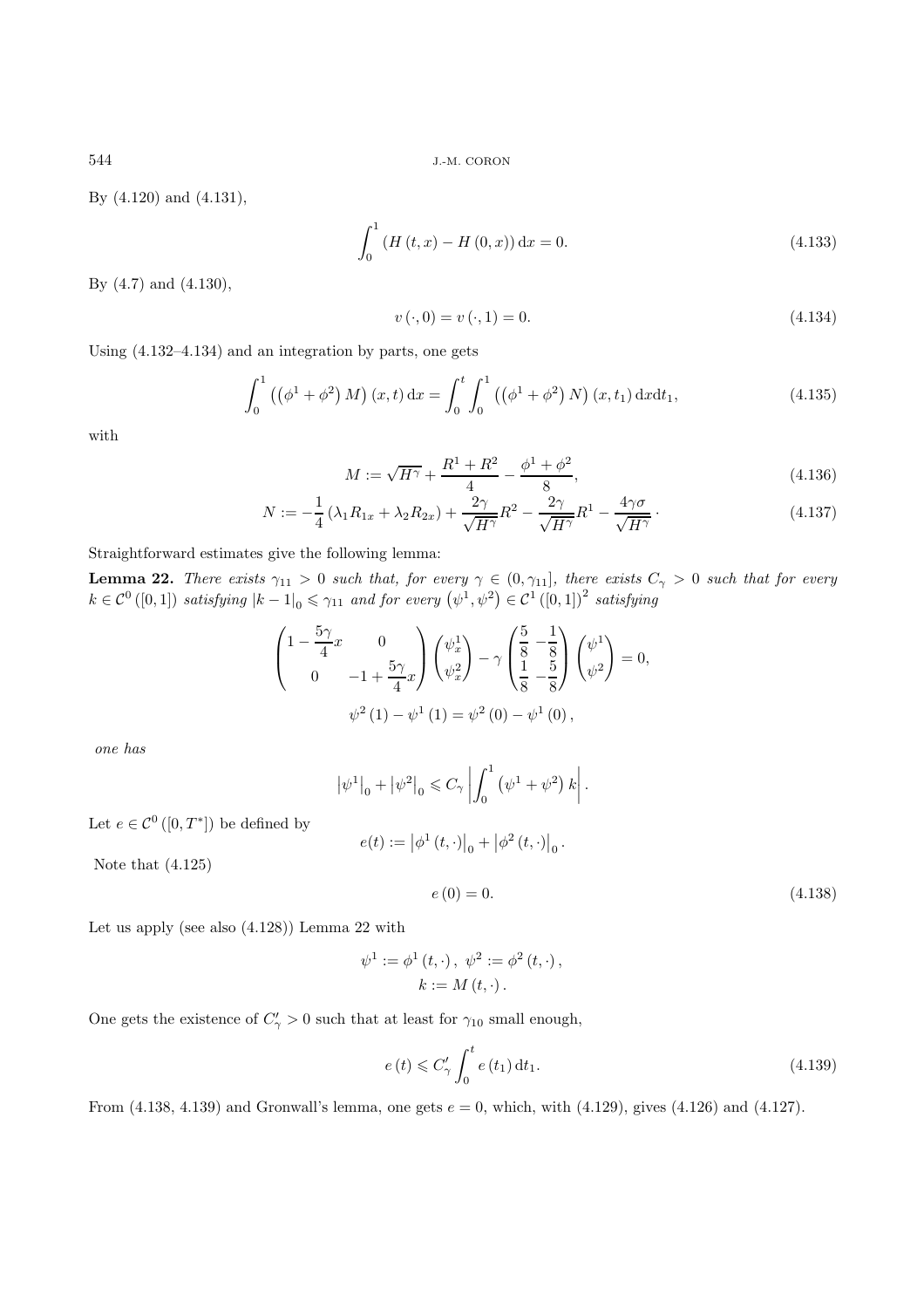**Remark 23.** It is in fact reasonable to conjecture that, at least for large enough n,  $\mathbf{F}^n$  is a contracting map for the  $\mathcal{C}^0([0,T^*];W^{-1,\infty}(0,1))\times\mathbb{R}^3$ -norm. Indeed such a phenomenon appears in the proof of the existence of the solution to the Cauchy problem when there is no control; see for example [12] (pp. 54-55) or [19] (pp. 71-72). If this is the case, **F** has a unique fixed point, which can be obtained as the limit of the iterative scheme  $(Z_{n+1}, q_{n+1}) = \mathbf{F}^n (Z_n, q_n)$ . Compare also, for the control of the Euler incompressible inviscid fluids [3], where the Leray–Schauder fixed point theorem was also used, with [11] where a contraction argument was used.

Appendix A. Proof of Lemma 17

For  $\gamma \in (0, 1/2]$ , let  $\mathcal{A}_{\gamma}^{-}$  be the set of  $\alpha = (\alpha^{1}, \alpha^{2}) \in \mathcal{C}^{0}([0, 1])^{2}$  satisfying

$$
\alpha^{2}(0) = 0, \ -\left(1 + \frac{\gamma}{4}\right)\alpha^{1}(0) = (1 + \gamma)(\alpha^{2}(1) - (\alpha^{1}(1)).
$$

The set  $\mathcal{A}_{\gamma}^-$  is a closed linear subset of  $\mathcal{C}^0([0,1])^2$ .<br>Let us first prove the following lemma:

Let us first prove the following lemma:

**Lemma 24.** *There exists*  $\gamma_{12} \in (0, 1/2]$  *and*  $C_{27}$  *such that, for every*  $\gamma \in (0, \gamma_{12}]$ *, there exists a continuous map*  $\mathbf{W}_{\infty}^0$ γ

$$
\mathcal{L}_{\gamma_{12}\gamma,\gamma}^{0} \times \mathcal{A}_{\gamma}^{-} \to C^{0}([\tau_{0},T^{*}])
$$
  

$$
(\lambda, \alpha) = ((\lambda_{1}, \lambda_{2}), (\alpha^{1}, \alpha^{2})) \mapsto w = \mathbf{W}_{\gamma}^{0}(\lambda, \alpha),
$$

*such that the following three properties hold.*

*(i) One has*

$$
2w\left(\tau_0\right) = -\left(1 + \frac{\gamma}{4}\right)\alpha^1\left(0\right),\tag{A.1}
$$

and the solution  $z = (z^1, z^2) \in C([\tau_0, T^*] \times [0, 1])^2$  *(which exists by the compatibility condition (A.1)) of* 

$$
z_t^1 + \lambda_1 z_x^1 = z_t^2 + \lambda_2 z_x^2 = 0,
$$
\n(A.2)

$$
\left(1+\frac{\gamma}{4}\right)\left(z^2(t,0)-z^1(t,0)\right)=(1+\gamma)\left(z^2(t,1)-z^1(t,1)\right)=2w(t),\tag{A.3}
$$

$$
z^{1}(\tau_{0}, \cdot) = \alpha^{1}, \ z^{2}(\tau_{0}, \cdot) = \alpha^{2}, \tag{A.4}
$$

*satisfies*

$$
z^{1}(T^{*}, \cdot) = 0, \ z^{2}(T^{*}, \cdot) = 0.
$$
\n(A.5)

$$
\left| \int_0^1 \left( z^1 + z^2 \right) (\cdot, x) \, \mathrm{d}x \right|_0 \leqslant C_{27} |\alpha|_0,
$$
\n(A.6)

$$
\omega_{\rho}\left(\int_0^1 \left(Z^1 + Z^2\right)(\cdot, x) \, \mathrm{d}x\right) \leq C_{27}\rho|\alpha|_0 \; \forall \rho \in [0, +\infty). \tag{A.7}
$$

(*ii*) The following inequalities hold for every  $\alpha = (\alpha^1, \alpha^2) \in \mathcal{A}_{\gamma}^$ γ

$$
|w|_0 \leqslant \frac{C_{27}}{\gamma} |\alpha|_0,\tag{A.8}
$$

$$
\omega_{\rho}(w) \leq \frac{C_{27}}{\gamma} \left( \omega_{\rho}(\alpha) + |\alpha|_{0}\rho \right) \ \forall \rho \in [0, +\infty). \tag{A.9}
$$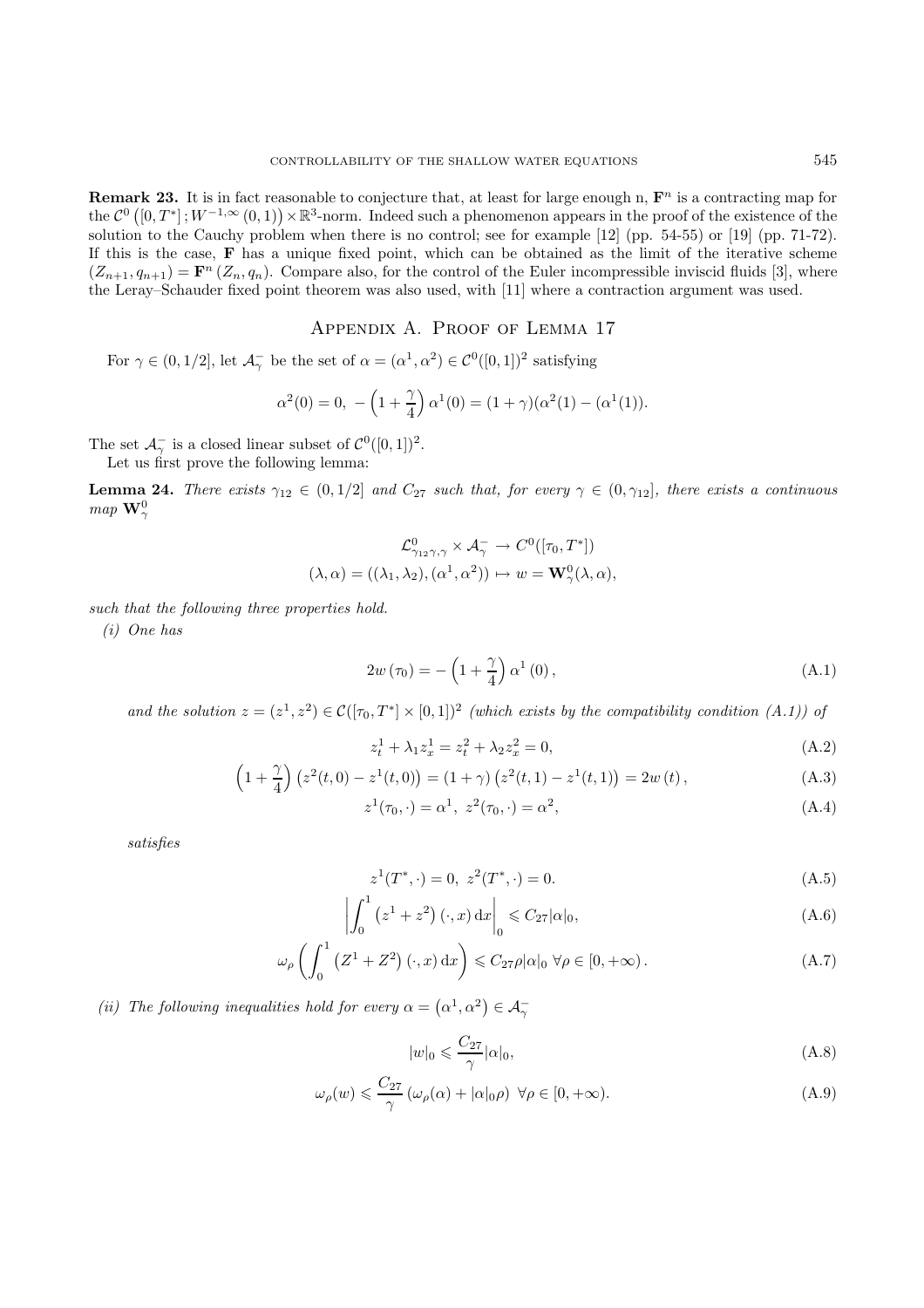*(iii)* The map  $\mathbf{W}_{\gamma}^0(\lambda, \cdot)$  *is linear.* 

Let  $\tau' \in (0, \text{Min } (1/2, (T^*/2) - 1))$ . Let  $\mathcal{A}^+$  be the set of  $\alpha = (\alpha^1, \alpha^2) \in C^0([0, 1])^2$  satisfying

$$
\alpha^{2}(0) - \alpha^{1}(0) = \alpha^{1}(0) - \alpha^{1}(1) = 0.
$$

Let  $\kappa \in C^1(\mathbb{R})$  be such that

$$
\kappa = 1 \text{ on } (-\infty, 0], \ \kappa = 0 \text{ on } [\tau', +\infty). \tag{A.10}
$$

For  $\nu > 0$  and  $\gamma \in (0, 1/2]$  and  $\lambda = (\lambda_1, \lambda_2) \in \mathcal{L}^0_{\nu, \gamma}$ , let  $\tau^{\lambda}_4$  be defined by (4.35, 4.36) and let

$$
\begin{aligned} &\mathbf{P}^+_{\lambda,\gamma}:\mathcal A^-_\gamma\to\mathcal A^+\\ &(\alpha^1_-,\alpha^2_-)\mapsto(\alpha^1_+,\alpha^2_+), \end{aligned}
$$

and

$$
\mathbf{W}^+_{\lambda,\gamma}: \mathcal{A}^-_{\gamma} \to \mathcal{C}^0([\tau_0, \tau_4^{\lambda} + \tau'])
$$

$$
(\alpha_-^1, \alpha_-^2) \mapsto w^+,
$$

be the linear mappings defined as follows. Let  $(z^1, z^2) \in C([\tau_0, \tau_4^{\lambda} + \tau'] \times [0, 1])^2$  be the solution of

$$
z_t^1 + \lambda_1 z_x^1 = z_t^2 + \lambda_2 z_x^2 = 0,
$$
\n(A.11)

$$
\left(1+\frac{\gamma}{4}\right)\left(z^2(t,0)-z^1(t,0)\right)=(1+\gamma)\left(z^2(t,1)-z^1(t,1)\right),\tag{A.12}
$$

$$
z^{2}(t,0) = 0 \,\,\forall t \in [\tau_{0}, \tau_{4}^{\lambda}], \tag{A.13}
$$

$$
z^{2}(t,0) - z^{1}(t,0) = -\kappa(t - \tau_{4}^{\lambda})z^{1}(\tau_{4}^{\lambda},0) \ \forall t \in [\tau_{4}^{\lambda}, \tau_{4}^{\lambda} + \tau'], \tag{A.14}
$$

$$
z^{1}(\tau_{0}, \cdot) = \alpha_{-}^{1}, \ z^{2}(\tau_{0}, \cdot) = \alpha_{-}^{2}.
$$
\n(A.15)

It is not hard to see that there exists one and only one such a  $(z^1, z^2)$ , at least if  $\nu$  and  $\gamma$  are small enough. Let  $(\alpha_{+}^{1}, \alpha_{+}^{2}) \in C^{0}([0, 1])^{2}$  and  $w^{+} \in C^{0}([0, T^{*}])$  be defined by

$$
\left(\alpha_{+}^{1}(x), \alpha_{+}^{2}(x)\right) := \left(z^{1}\left(\tau_{4}^{\lambda} + \tau', x\right), z^{2}\left(\tau_{4}^{\lambda} + \tau', x\right)\right),\tag{A.16}
$$

$$
2w^{+}(t) := \left(1 + \frac{\gamma}{4}\right)\left(z^{2}(t,0) - z^{1}(t,0)\right) \quad \left(=(1+\gamma)\left(z^{2}(t,1) - z^{1}(t,1)\right)\right). \tag{A.17}
$$

Note that, by (A.10, A.12, A.14, A.16) and (A.17),

$$
w^{+}(\tau_4^{\lambda} + \tau') = 0, \ (\alpha_+^1, \alpha_+^2) \in \mathcal{A}^+.
$$
 (A.18)

Similarly, let

$$
\begin{aligned} \mathbf{P}^{-}_{\lambda,\gamma}: \mathcal{A}^{+}\rightarrow \mathcal{C}^{0}([0,1])^{2}\\ (\beta_{+}^{1},\beta_{+}^{2})&\mapsto(\beta_{-}^{1},\beta_{-}^{2}), \end{aligned}
$$

and

$$
\mathbf{W}_{\lambda,\gamma}^- : \mathcal{A}^+ \to \mathcal{C}^0([\tau_0, \tau_4^\lambda + \tau'])
$$
  

$$
(\beta_+^1, \beta_+^2) \mapsto w^-,
$$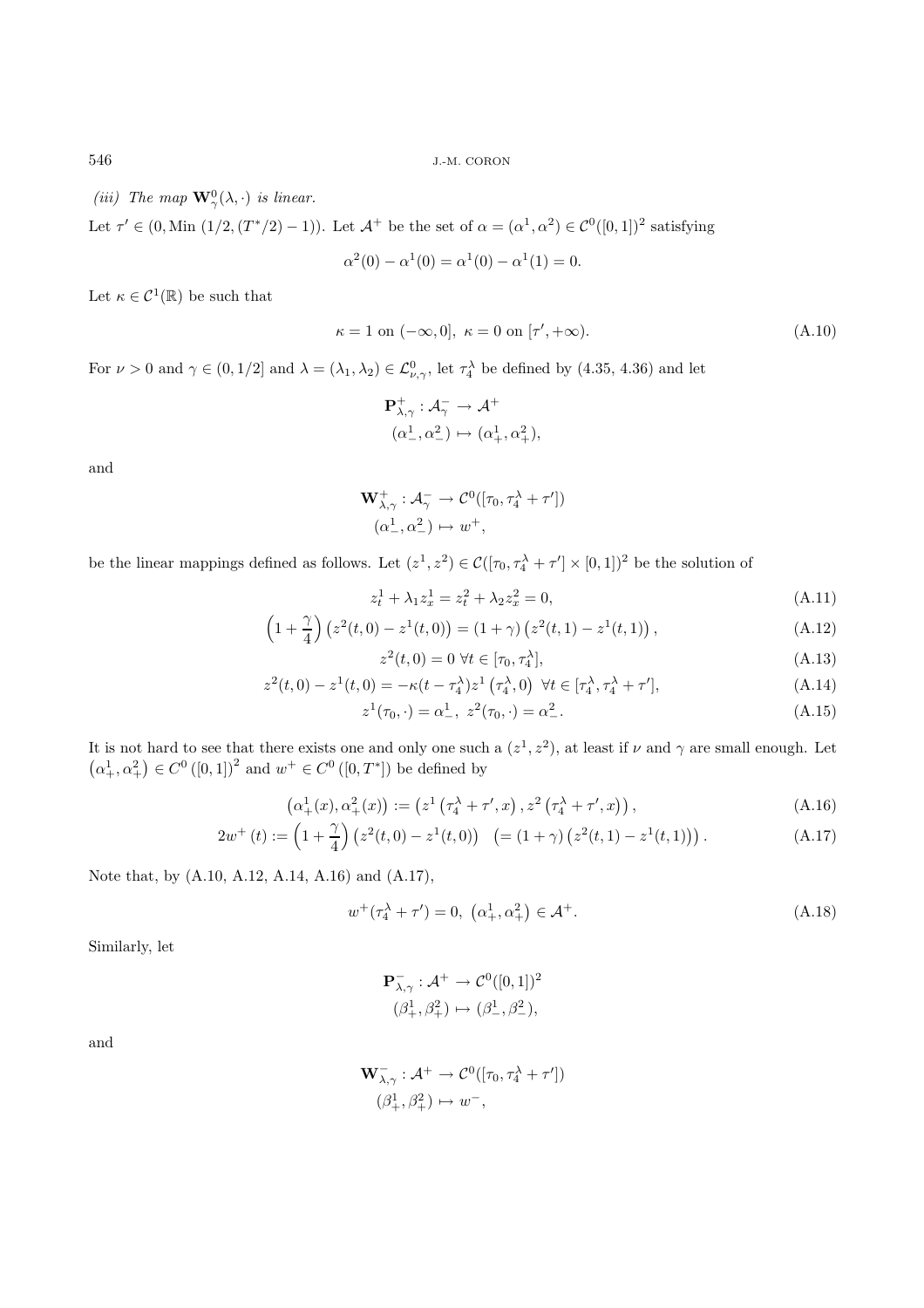be the linear mappings defined as follows. Let  $(y^1, y^2) \in C([\tau_0, \tau_4^{\lambda} + \tau'] \times [0, 1])^2$  be such that

$$
y_t^1 + \lambda_1 y_x^1 = y_t^2 + \lambda_2 y_x^2 = 0,
$$
\n(A.19)

$$
\left(1+\frac{\gamma}{4}\right)\left(y^2(t,0)-y^1(t,0)\right)=(1+\gamma)\left(y^2(t,1)-y^1(t,1)\right),\tag{A.20}
$$

$$
y^{2}(t,0) - y^{1}(t,0) = 0 \,\forall t \in [\tau_{0} + \tau', \tau_{4}^{\lambda} + \tau'], \tag{A.21}
$$

$$
\left(1+\frac{\gamma}{4}\right)\left(y^2(t,0)-y^1(t,0)\right) = -(1+\gamma)\,\kappa(t-\tau_0)y^1\left(\tau_4^{\lambda},1\right)\,\,\forall t\in[\tau_0,\tau_0+\tau'],\tag{A.22}
$$

$$
y^{1}(\tau_{4}^{\lambda} + \tau', \cdot) = \alpha_{+}^{1}, \ y^{2}(\tau_{4}^{\lambda} + \tau', \cdot) = \alpha_{+}^{2}.
$$
 (A.23)

It is not hard to see that there exists one and only one such a  $(y^1, y^2)$ , at least if  $\nu > 0$  and  $\gamma > 0$  are small enough – which is always assumed. We let

$$
\left(\beta^1_-(x),\beta^2_-(x)\right) := (y^1(\tau_0,x),y^2(\tau_0,x)),
$$
  

$$
2w^-(t) := \left(1+\frac{\gamma}{4}\right)\left(y^2(t,0) - y^1(t,0)\right) \ \left(=(1+\gamma)\left(y^2(t,1) - y^1(t,1)\right)\right).
$$

Let us point out that

$$
\mathbf{P}_{\lambda,\gamma}^{-} \mathbf{P}_{\lambda,\gamma}^{+} (\mathcal{A}_{\gamma}^{-}) \subset \mathcal{A}_{\gamma}^{-}.
$$
 (A.24)

Indeed, if with the above notations we have  $(\beta_+^1, \beta_+^2) = (\alpha_+^1, \alpha_+^2)$ , then one has, following the characteristic curves and using the boundary conditions for  $(y^1, y^2)$  and  $(z^1, z^2)$ ,

$$
y^{2}(\tau_{0},0) = y^{2}(\tau_{1}^{\lambda},1) = y^{1}(\tau_{1}^{\lambda},1) = y^{1}(\tau_{4}^{\lambda},0) = y^{2}(\tau_{4}^{\lambda},0) = \beta_{+}^{2}(a_{\lambda}) = \alpha_{+}^{2}(a_{\lambda}) = z^{2}(\tau_{4}^{\lambda},0) = 0,
$$

where  $a_\lambda$  is defined by

$$
(\dot{\xi} = \lambda_2(t,\xi) \text{ and } \xi(\tau_4^{\lambda}) = 0) \Rightarrow (\xi(\tau_4^{\lambda} + \tau') = a_{\lambda}).
$$

Let us assume for the moment being that the following lemma holds:

**Lemma 25.** There exists  $C_{28} > 1$ ,  $\nu_0 > 0$  and  $\gamma_{13} \in (0, 1/2]$  such that, for every  $\nu \in (0, \nu_0]$ , for every  $\lambda \in \mathcal{L}^0_{\nu, \gamma}$ , for every  $\gamma \in (0, \gamma_{13}]$ , for every  $\alpha \in \mathcal{A}^-_{\gamma}$ , for every  $\beta \in \mathcal{A}^+$ ,

$$
|\mathbf{P}_{\lambda,\gamma}^+\alpha|_0 \leqslant C_{28}|\alpha|_0,\tag{A.25}
$$

$$
\omega_{\rho}(\mathbf{P}_{\lambda,\gamma}^{+}\alpha) \leqslant C_{28} \left(\omega_{\rho}\left(\alpha\right) + \nu\rho|\alpha|_{0}\right),\tag{A.26}
$$

$$
|\mathbf{P}_{\lambda,\gamma}^{-}\mathbf{P}_{\lambda,\gamma}^{+}\alpha|_{0} \leqslant \left(1 - \frac{11\gamma}{16} + C_{28}\nu\right)|\alpha|_{0},\tag{A.27}
$$

$$
\omega_{\rho} \left( \mathbf{P}_{\lambda,\gamma}^{-} \mathbf{P}_{\lambda,\gamma}^{+} \alpha \right) \leqslant \left( 1 - \frac{11\gamma}{16} + C_{28} \nu \right) \omega_{\left( 1 + \frac{5\gamma}{8} + C_{28} \nu \right) \rho} \omega_{\rho}(\alpha) + C_{28} \nu \rho |\alpha|_{0},\tag{A.28}
$$

$$
|\mathbf{W}_{\lambda,\gamma}^{+}(\alpha)|_{0} \leqslant C_{28}|\alpha|_{0},\tag{A.29}
$$

$$
\omega_{\rho}(\mathbf{W}^+_{\lambda,\gamma}(\alpha)) \leqslant C_{28} \left( \omega_{\rho}(\alpha) + \nu \rho |\alpha|_0 \right), \tag{A.30}
$$

$$
|\mathbf{W}_{\lambda,\gamma}^{-}(\alpha)|_{0} \leq C_{28}|\alpha|_{0},\tag{A.31}
$$

$$
\omega_{\rho}(\mathbf{W}_{\lambda,\gamma}^{-}(\beta)) \leq C_{28} \left( \omega_{\rho}(\beta) + \nu \rho |\beta|_{0} \right). \tag{A.32}
$$

Let

$$
\gamma_{12} := \text{Min}\left(\frac{1}{64C_{28}}, \sqrt{\nu_0}, \gamma_{13}\right). \tag{A.33}
$$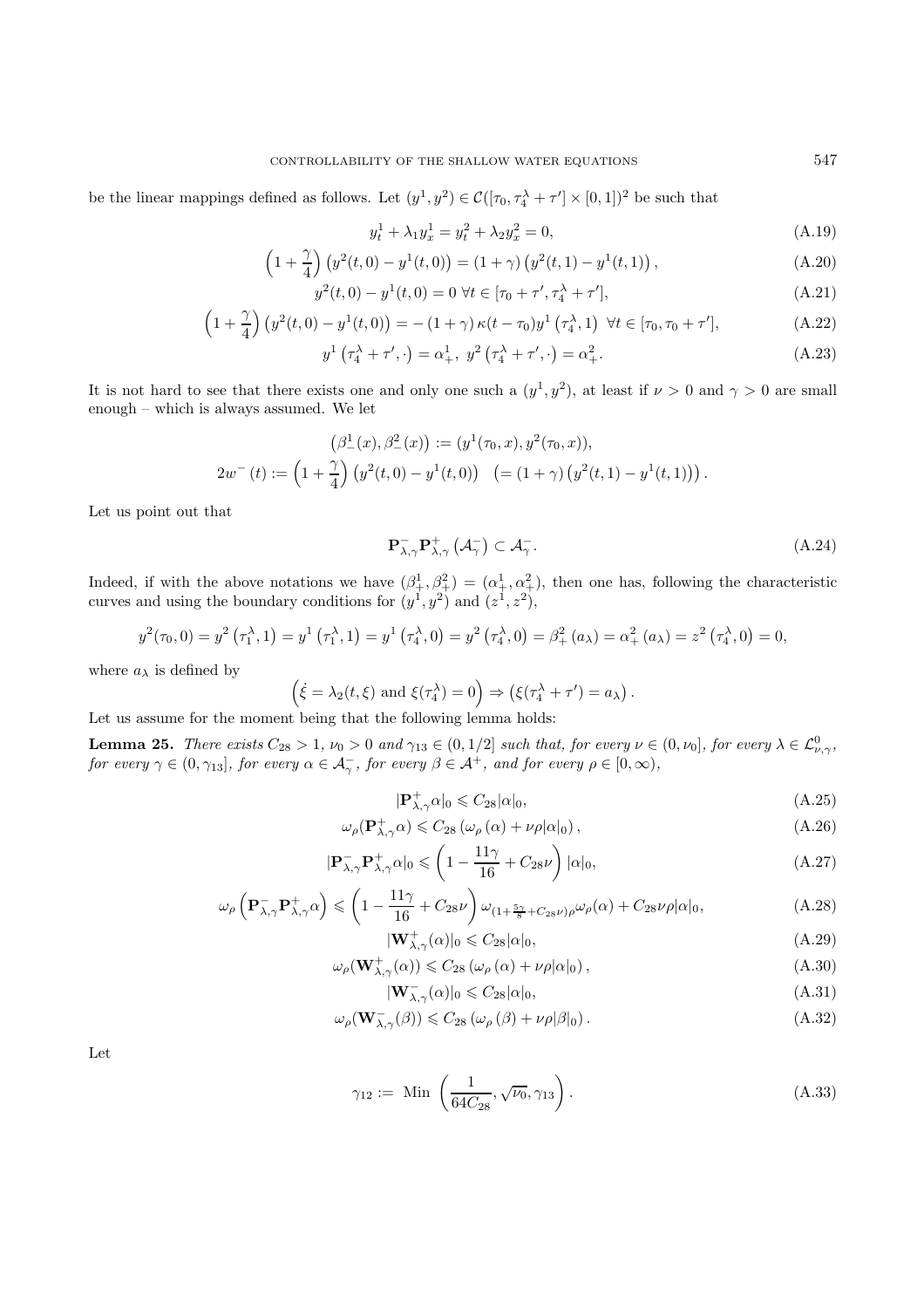Let us then prove that Lemma 24 holds with  $C_{27}$  large enough and

$$
\mathbf{W}_{\gamma}^{0}(\lambda,\alpha) = \left(\sum_{i=0}^{+\infty} \mathbf{W}_{\lambda,\gamma}^{+} (\mathbf{P}_{\lambda,\gamma}^{-} \mathbf{P}_{\lambda,\gamma}^{+})^{i} - \mathbf{W}_{\lambda,\gamma}^{-} \mathbf{P}_{\lambda,\gamma}^{+} (\mathbf{P}_{\lambda,\gamma}^{-} \mathbf{P}_{\lambda,\gamma}^{+})^{i}\right) \alpha \text{ on } [\tau_{0}, \tau_{4}^{\lambda} + \tau'],
$$
\n(A.34)

$$
\mathbf{W}^0_{\gamma}(\lambda,\alpha) = 0 \text{ on } \left[\tau_4^{\lambda} + \tau', T^*\right].\tag{A.35}
$$

Indeed, let  $\gamma \in (0, \gamma_{12}]$ ,  $\lambda = (\lambda^1, \lambda^2) \in \mathcal{L}^0_{\gamma_{12}\gamma, \gamma}$  and  $\alpha \in \mathcal{A}_{\gamma}$ . From (A.25) and (A.33), one gets, for every  $i \in \mathbb{N}$ ,

$$
\left| \left( \mathbf{P}_{\lambda,\gamma}^{-} \mathbf{P}_{\lambda,\gamma}^{+} \right)^{i} \alpha \right| \leqslant \left( 1 - \frac{43\gamma}{64} \right)^{i} |\alpha|_{0} . \tag{A.36}
$$

From (A.18, A.25, A.29, A.31, A.34) and (A.35), one gets the existence and the continuity of  $\mathbf{W}_{\gamma}^{0}(\lambda,\alpha)$ , as well as (A.8) provided that

$$
C_{27} \geqslant \frac{64 C_{28}}{43} \left(1 + C_{28}\right).
$$

Moreover  $\mathbf{W}_{\gamma}^0$  is also continuous from  $\mathcal{L}_{\gamma_{12}\gamma,\gamma}^0 \times \mathcal{A}_{\gamma}^-$  into  $C^0([\tau_0, T^*])$  and  $\mathbf{W}_{\gamma}^0(\lambda, \cdot)$  is linear. Let us check<br>that (A.9) holds for  $C_{27}$  large enough. Let again  $\gamma \in (0, \gamma_{12}], \lambda = (\lambda^$ A.28) and (A.33), one gets, for every  $\rho \in [0, +\infty)$  and for every  $i \in \mathbb{N} \setminus \{0\},$ 

$$
\omega_{\rho}\left(\left(\mathbf{P}_{\lambda,\gamma}^{-}\mathbf{P}_{\lambda,\gamma}^{+}\right)^{i}\alpha\right) \leq \left(1 - \frac{43\gamma}{64}\right)^{i}\omega_{(1+\frac{41\gamma}{64})^{i}\rho}(\alpha) + \frac{\gamma}{64}\left(1 - \frac{43\gamma}{64}\right)^{i-1}\sum_{j=0}^{i-1}\left(1 + \frac{41\gamma}{64}\right)^{j}\rho|\alpha|_{0}
$$

$$
\leq \left(1 - \frac{43\gamma}{64}\right)^{i}\omega_{(1+\frac{41\gamma}{64})^{i}\rho}(\alpha) + \frac{1}{41}\left(1 + \frac{41\gamma}{64}\right)\left(1 - \frac{\gamma}{32}\right)^{i-1}\rho|\alpha|_{0}.\tag{A.37}
$$

Let us point out that, for every compact convex subset K of  $\mathbb{R}^n$ , for every continuous map  $f: K \to \mathbb{R}^m$  and for every real numbers  $C \geq 1$  and  $\rho \geq 0$ ,

$$
\omega_{C\rho}(f) \leq ( [C] + 1) \omega_{\rho}(f) \leq 2C \omega_{\rho}(f),
$$

where [C] denotes the integer part of C. Hence, from (A.37), one gets (let us recall that  $C_{28} > 1$  and that  $\gamma \in (0,1])$ 

$$
\omega_{\rho}\left(\left(\mathbf{P}_{\lambda,\gamma}^{-}\mathbf{P}_{\lambda,\gamma}^{+}\right)^{i}\alpha\right) \leq 2C_{28}\left(1-\frac{\gamma}{32}\right)^{i}\left(\omega_{\rho}\left(\alpha\right)+\rho|\alpha|_{0}\right) \ \forall \rho \in [0,+\infty), \ \forall i \in \mathbb{N}.\tag{A.38}
$$

From  $(A.25, A.26, A.30, A.32, A.34, A.36)$  and  $(A.38)$ , one gets  $(A.9)$  provided that  $C_{27}$  is large enough.

Finally it remains to check that (i) of Lemma 24 holds. Let  $\gamma \in (0, \gamma_{12}]$ ,  $\lambda = (\lambda^1, \lambda^2) \in \mathcal{L}^0_{\gamma_{12}\gamma, \gamma}$  and  $\alpha \in \mathcal{A}_{\gamma}$ .<br>For  $\bar{\alpha} \in \mathcal{A}_{\gamma}$  and  $\bar{w} \in \mathcal{C}^0([\tau_0, \tau_4^{\lambda} + \tau']$  satisfying

$$
2\bar{w}(0) = \left(1 + \frac{\gamma}{4}\right)\left(\bar{\alpha}^2(0) - \bar{\alpha}^1(0)\right) = \left(1 + \gamma\right)\left(\bar{\alpha}^2(1) - \bar{\alpha}^1(1)\right),
$$

let us define

$$
\Phi_{\lambda,\gamma}(\bar w,\bar \alpha):=\left(\bar z^1\left(\tau_4^\lambda+\tau',\cdot\right),\bar z^2\left(\tau_4^\lambda+\tau',\cdot\right)\right)\in \mathcal{C}^0([0,1])^2
$$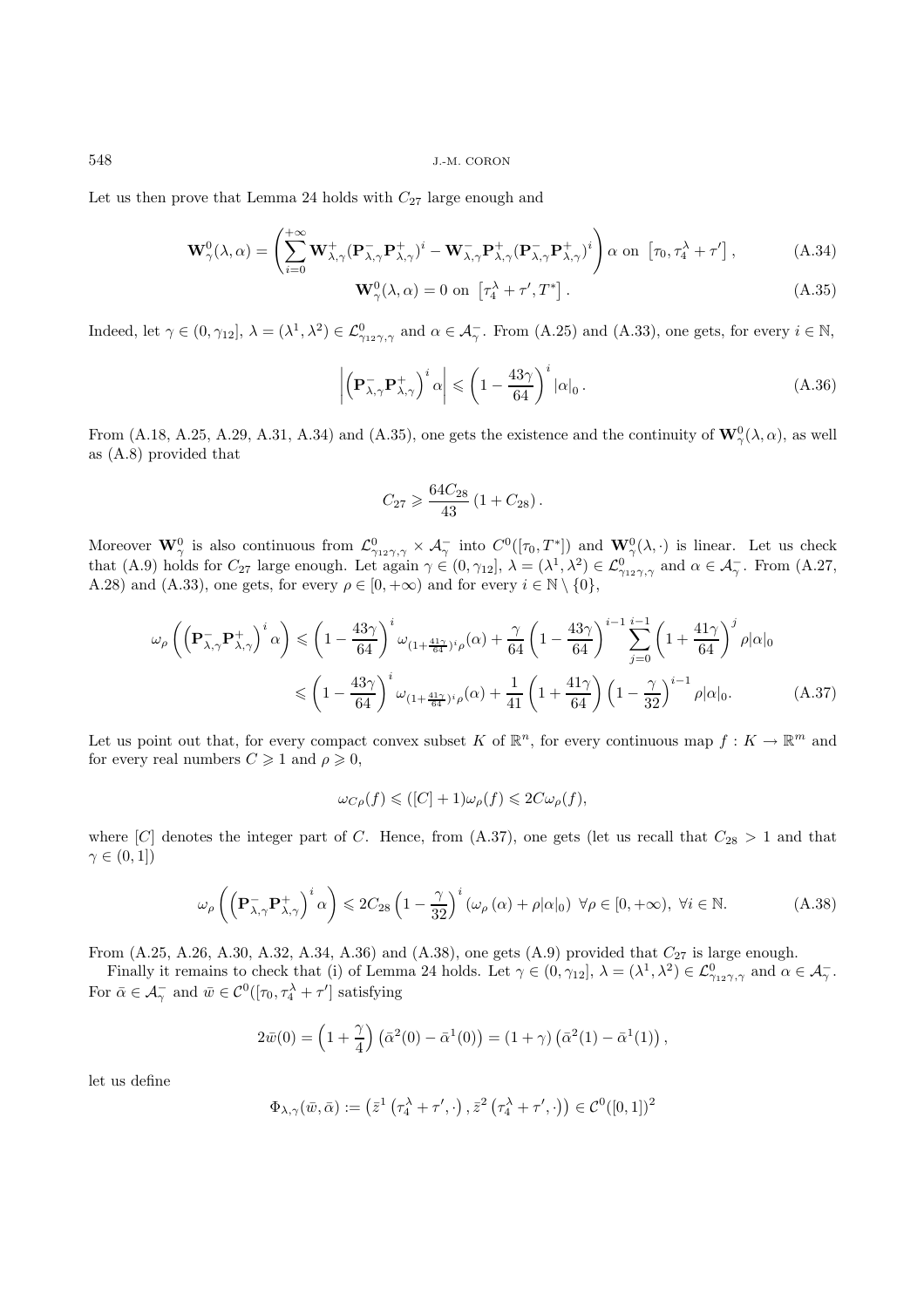where  $(\bar{z}^1, \bar{z}^2) \in C^0 \left( \left[ \tau_0, \tau_4^{\lambda} + \tau' \right] \times [0, 1] \right)^2$  are such that

$$
\bar{z}_t^1 + \lambda_1 \bar{z}_x^1 = \bar{z}_t^2 + \lambda_2 \bar{z}_x^2 = 0,
$$
  
\n
$$
\left(1 + \frac{\gamma}{4}\right) \left(\bar{z}^2(t,0) - \bar{z}^1(t,0)\right) = (1+\gamma) \left(\bar{z}^2(t,1) - \bar{z}^1(t,1)\right) = 2\bar{w}(t),
$$
  
\n
$$
\bar{z}^1(\tau_0, \cdot) = \alpha^1, \ \bar{z}^2(\tau_0, \cdot) = \alpha^2.
$$

Then, for every  $\beta \in \mathbf{P}^+_{\lambda,\gamma}(\mathcal{A}^-_{\gamma})$ 

 $\Phi_{\lambda,\gamma}(\mathbf{W}_{\lambda,\gamma}^+\mathbf{P}_{\lambda,\gamma}^-\beta-\mathbf{W}_{\lambda,\gamma}^-\beta,0) = \Phi_{\lambda,\gamma}(\mathbf{W}_{\lambda,\gamma}^+\mathbf{P}_{\lambda,\gamma}^-\beta,\mathbf{P}_{\lambda,\gamma}^-\beta)-\Phi_{\lambda,\gamma}(\mathbf{W}_{\lambda,\gamma}^-\beta,\mathbf{P}_{\lambda,\gamma}^-\beta)=\mathbf{P}_{\lambda,\gamma}^+\mathbf{P}_{\lambda,\gamma}^-\beta-\beta.$ 

Hence, for every 
$$
i\in\mathbb{N}\setminus\{0\},
$$

$$
\Phi_{\lambda,\gamma} \left( \mathbf{W}_{\lambda,\gamma}^+ \left( \mathbf{P}_{\lambda,\gamma}^- \mathbf{P}_{\lambda,\gamma}^+ \right)^i \alpha - \mathbf{W}_{\lambda,\gamma}^- \mathbf{P}_{\lambda,\gamma}^+ \left( \mathbf{P}_{\lambda,\gamma}^- \mathbf{P}_{\lambda,\gamma}^+ \right)^{i-1} \alpha, 0 \right) \n= \mathbf{P}_{\lambda,\gamma}^+ \left( \mathbf{P}_{\lambda,\gamma}^- \mathbf{P}_{\lambda,\gamma}^+ \right)^i \alpha - \mathbf{P}_{\lambda,\gamma}^+ \left( \mathbf{P}_{\lambda,\gamma}^- \mathbf{P}_{\lambda,\gamma}^+ \right)^{i-1} \alpha. \quad (A.39)
$$

Since

$$
\Phi_{\lambda,\gamma}\left(\mathbf{W}_{\lambda,\gamma}^{\mathbf{+}}\alpha,\alpha\right)=\mathbf{P}_{\lambda,\gamma}^{+}\alpha,
$$

we get, with  $(A.34)$  and  $(A.39)$ ,

$$
\Phi_{\lambda,\gamma}(\mathbf{W}_{\gamma}(\lambda,\alpha),\alpha) = 0.
$$
\n(A.40)

Let  $z = (z^1, z^2) \in C^0([\tau_0, T^*] \times [0, 1])^2$  be such that (A.2, A.3) and (A.4) hold with  $w = \mathbf{W}^0(\lambda, \alpha)$ . It follows from  $(A.40)$  that  $(A.6)$  holds. Let

$$
e(t) = \int_0^1 (z^1 + z^2) (t, x) dx.
$$
 (A.41)

Note that by (A.5)

$$
e(T^*) = 0.\tag{A.42}
$$

Moreover, by (A.8), there exists  $C_{29} > 0$ , independent of  $\gamma \in (0, \gamma_{12}]$  and of  $(\lambda, \alpha) \in \mathcal{L}^0_{\gamma_{12}\gamma, \gamma}$  such that

$$
|z^1|_0 + |z^2|_0 \leqslant \frac{C_{29}}{\gamma} |\alpha|_0.
$$
 (A.43)

Taking the derivative with respect to time of (A.41), one gets, with (A.2, A.3) and an integration by parts,

$$
\dot{e}(t) = (1 + \gamma - \lambda_2(t, 1)) z^2(t, 1) - (1 + \gamma + \lambda_1(t, 1)) z^1(t, 1) - \left(1 + \frac{\gamma}{4} - \lambda_2(t, 0)\right) z^2(t, 0) + \left(1 + \frac{\gamma}{4} + \lambda_1(t, 0)\right) z^1(t, 0) + \int_0^1 \left(\lambda_{1x} z^1 + \lambda_{2x} z^2\right)(t, x) dx.
$$
\n(A.44)

Increasing if necessary  $C_{27}$ , one gets  $(A.6)$  and  $(A.7)$  from  $(A.41-A.44)$  and Gronwall's lemma.

Let us now prove Lemma 25. The estimates (A.25) to (A.32) are obtained by giving explicit expressions of the linear operators  $\mathbf{P}^+_{\lambda,\gamma}$ ,  $\mathbf{P}^-_{\lambda,\gamma}$ ,  $\mathbf{W}^+_{\lambda,\gamma}$  and  $\mathbf{W}^-_{\lambda,\gamma}$ . For simplicity we shall give only the proofs of the two more complicate estimates, which are (A.27) and (A.28). Let  $\nu > 0$ ,  $\$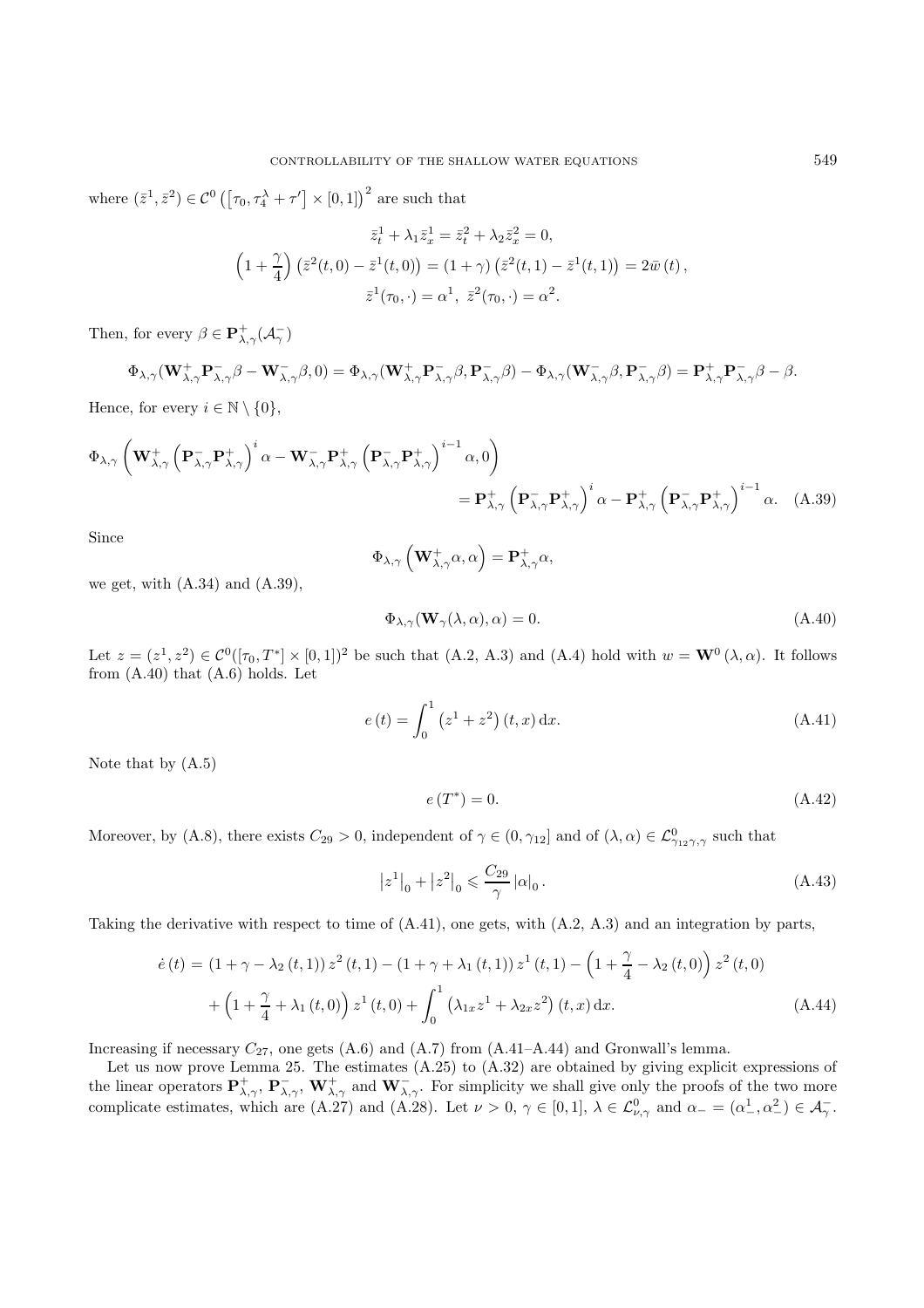Let  $(z^1, z^2) \in C^0([\tau_0, \tau_4^{\lambda} + \tau'] \times [0, 1])^2$  and  $(y^1, y^2) \in C^0([\tau_0, \tau_4^{\lambda} + \tau'] \times [0, 1])^2$  be such that  $(A.11)$  to  $(A.15,$ A.19) to (A.22) hold and

$$
y\left(\tau_4^{\lambda} + \tau', \cdot\right) = z\left(\tau_4^{\lambda} + \tau', \cdot\right). \tag{A.45}
$$

Let us first an explicit expression for  $z(\tau_4^{\lambda}, \cdot)$ . One has

$$
z^2\left(\tau_4^{\lambda},x\right) = 0,\tag{A.46}
$$

$$
z^{1} \left(\tau_{4}^{\lambda}, x\right) = \left(\frac{1+\frac{\gamma}{4}}{1+\gamma}\right)^{2} \alpha_{-}^{1} \left(p_{1} \left(x\right)\right) + \frac{1+\frac{\gamma}{4}}{1+\gamma} \alpha_{-}^{2} \left(p_{2} \left(x\right)\right), \tag{A.47}
$$

where  $p_1(x)$  and  $p_2(x)$  are the real numbers in [0,1] such that there exist  $t_2^-(x) \in [\tau_3^{\lambda}, \tau_4^{\lambda}]$  and  $t_1^-(x) \in [\tau_0, \tau_3^{\lambda}]$ satisfying

$$
\left(\dot{\xi} = \lambda_1(t,\xi) \text{ and } \xi(\tau_4^{\lambda}) = x\right) \Rightarrow \left(\xi(t_2^-(x)) = 1\right),
$$
  

$$
\left(\dot{\xi} = \lambda_1(t,\xi) \text{ and } \xi(t_2^-(x)) = 0\right) \Rightarrow \left(\xi(t_1^-(x)) = 1\right),
$$
  

$$
\left(\dot{\xi} = \lambda_1(t,\xi) \text{ and } \xi(t_1^-(x)) = 0\right) \Rightarrow \left(\xi(\tau_0) = p_1(x)\right),
$$
  

$$
\left(\dot{\xi} = \lambda_2(t,\xi) \text{ and } \xi(t_1^-(x)) = 1\right) \Rightarrow \left(\xi(\tau_0) = p_2(x)\right).
$$

Of course,  $p_1, p_2, t_1^-$  and  $t_2^-$  depend on  $\lambda$  so we should write for example  $p_1^{\lambda}, p_2^{\lambda}, t_1^{\lambda,-}$  and  $t_2^{\lambda,-}$ . For simplicity we omit the index  $\lambda$ 

Let us also define  $\psi = (\psi^1, \psi^2) \in C^0([\tau_4^{\lambda}, \tau_4^{\lambda} + \tau'] \times [0, 1])^2$  by requiring

$$
\psi_t^1 + \lambda_1 \psi_x^1 = \psi_t^2 + \lambda_2 \psi_x^2 = 0,
$$
\n(A.48)

$$
\psi^1(\tau_4^{\lambda} + \tau', \cdot) = 0, \ \psi^2(\tau_4^{\lambda} + \tau', \cdot) = 0,
$$
\n(A.49)

$$
\left(1+\frac{\gamma}{4}\right)\left(\psi^2(t,0)-\psi^1(t,0)\right)=(1+\gamma)\left(\psi^2(t,1)-\psi^1(t,1)\right)=\kappa(t-\tau_4^{\lambda}).
$$
\n(A.50)

Of course,  $\psi$  depends on  $\lambda$  and  $\gamma$ . So we should write, for example,  $\psi^{\lambda,\gamma}$ . Again for simplicity we omit the indices  $\lambda$  and  $\gamma$ . We use this simplification until the end of the proof of Lemma 25. So we write, for example,  $\tau_i$  for  $\tau_i^{\lambda}$ . It follows from (A.10–A.12, A.14, A.19–A.21, A.45, A.48, A.49) and (A.50) that

$$
y(t,x) = z(t,x) + \left(1 + \frac{\gamma}{4}\right) z^{1} (\tau_4, 0) \psi(t,x) \ \forall (t,x) \in [\tau_4, \tau_4 + \tau'] \times [0,1].
$$

In particular,

$$
y(\tau_4, \cdot) = z(\tau_4, \cdot) + \left(1 + \frac{\gamma}{4}\right) z^1(\tau_4, 0) \psi(\tau_4, \cdot).
$$
 (A.51)

Let  $(\bar{y}^1, \bar{y}^2) \in C^0([\tau_0, \tau_4] \times [0, 1])^2$  be such that

$$
\bar{y}_t^1 + \lambda_1 \bar{y}_x^1 = \bar{y}_t^2 + \lambda_2 \bar{y}_x^2 = 0,
$$
\n(A.52)

$$
\left(\bar{y}^{2}\left(t,0\right)-\bar{y}^{1}\left(t,0\right)\right)=\left(\bar{y}^{2}\left(t,1\right)-\bar{y}^{1}\left(t,1\right)\right)=0,
$$
\n(A.53)

$$
\bar{y}^{1}(\tau_{4}, \cdot) = y^{1}(\tau_{4}, \cdot), \ \bar{y}^{2}(\tau_{4}, \cdot) = y^{2}(\tau_{4}, \cdot). \tag{A.54}
$$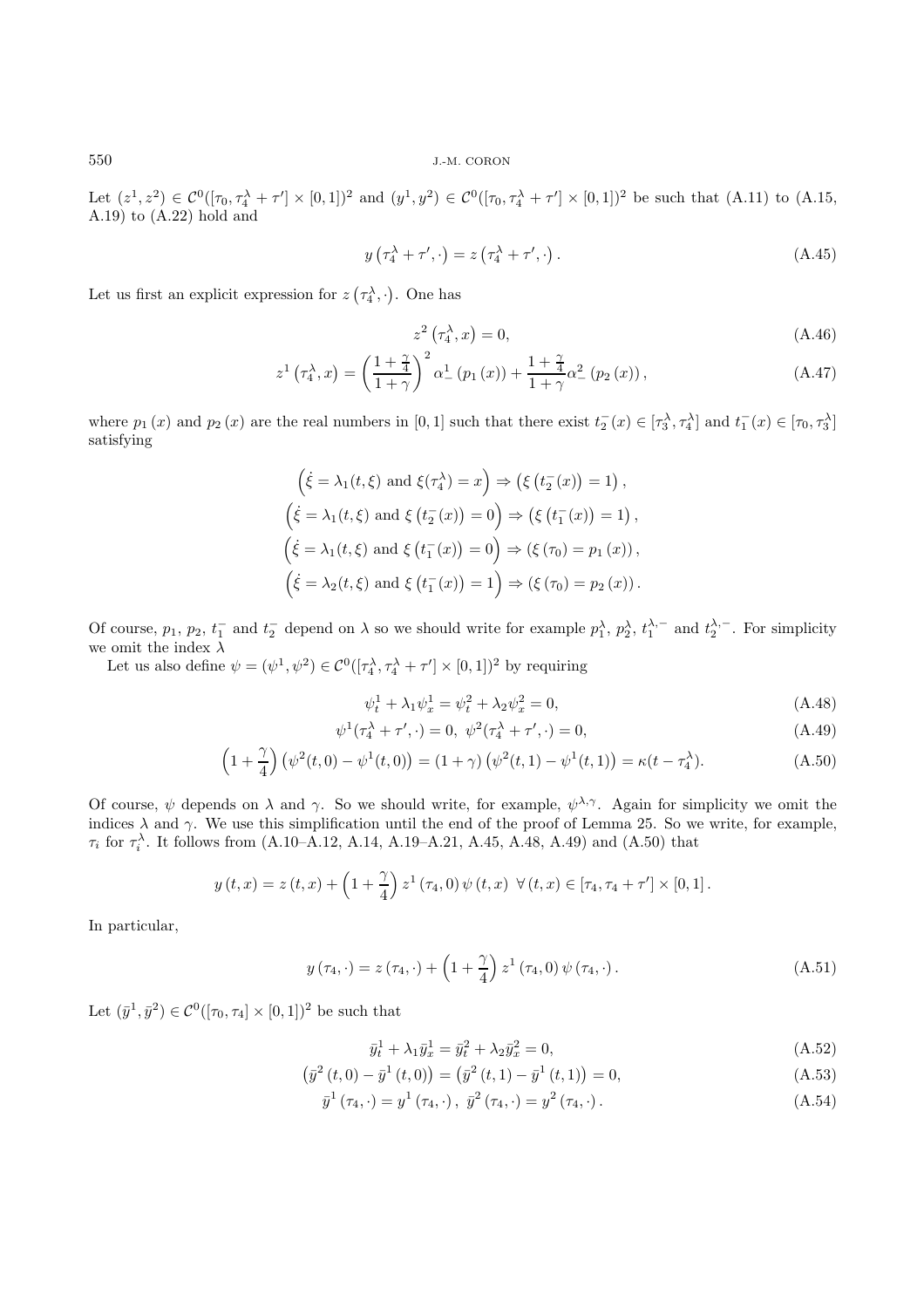Note that, by  $(A.19)$  to  $(A.21)$  and  $(A.52)$  to  $(A.54)$ ,

$$
\bar{y} = y \text{ on } [\tau_0 + \tau', \tau_4] \times [0, 1]. \tag{A.55}
$$

Following the characteristic curves  $\dot{\xi} = \lambda_1(t,\xi), \dot{\xi} = \lambda_2(t,\xi)$  and using the boundary conditions (A.53, A.54), one gets

$$
\bar{y}^{1}(\tau_{0}, x) = y^{1}(\tau_{4}, q_{1}(x)), \ \bar{y}^{2}(\tau_{0}, x) = y^{2}(\tau_{4}, q_{2}(x)), \tag{A.56}
$$

where  $q_1(x)$  and  $q_2(x)$  are the real numbers in [0,1] such that there exist  $(t_1(x), t_3(x)) \in [\tau_0, \tau_1]^2$  and  $(t_2(x), t_4(x)) \in [\tau_1, \tau_4]^2$  satisfying

$$
\left(\dot{\xi} = \lambda_2(t,\xi) \text{ and } \xi(\tau_0) = x\right) \Rightarrow \left(\xi(t_1(x)) = 1\right),
$$
  

$$
\left(\dot{\xi} = \lambda_1(t,\xi) \text{ and } \xi(t_1(x)) = 1\right) \Rightarrow \left(\xi(t_2(x)) = 0\right),
$$
  

$$
\left(\dot{\xi} = \lambda_1(t,\xi) \text{ and } \xi(\tau_0) = x\right) \Rightarrow \left(\xi(t_3(x)) = 0\right),
$$
  

$$
\left(\dot{\xi} = \lambda_2(t,\xi) \text{ and } \xi(t_3(x)) = 0\right) \Rightarrow \left(\xi(t_4(x)) = 1\right),
$$
  

$$
\left(\dot{\xi} = \lambda_2(t,\xi) \text{ and } \xi(t_2(x)) = 0\right) \Rightarrow \left(q_2(x) = \xi(\tau_4)\right),
$$
  

$$
\left(\dot{\xi} = \lambda_1(t,\xi) \text{ and } \xi(t_4(x)) = 1\right) \Rightarrow \left(q_1(x) = \xi(\tau_4)\right).
$$

Let us now define  $\phi = (\phi^1, \phi^2) \in C^0([\tau_0, \tau_0 + \tau'] \times [0, 1])^2$  by requiring

$$
\phi_t^1 + \lambda_1 \phi_x^1 = \phi_t^2 + \lambda_2 \phi_x^2 = 0,
$$
\n(A.57)

$$
\phi^1(\tau_0 + \tau', \cdot) = 0, \ \phi^2(\tau_0 + \tau', \cdot) = 0,
$$
\n(A.58)

$$
\left(1+\frac{\gamma}{4}\right)\left(\phi^2(t,0)-\phi^1(t,0)\right) = \left(1+\gamma\right)\left(\phi^2(t,1)-\phi^1(t,1)\right) = \kappa(t-\tau_0) \,\,\forall t \in [\tau_0, \tau_0+\tau'].
$$
\n(A.59)

It follows from (A.19, A.20, A.22, A.52, A.53, A.55, A.57, A.58) and (A.59) that

$$
y(\tau_0, \cdot) = \bar{y}(\tau_0, \cdot) - (1 + \gamma) y^1(\tau_4, 1) \phi(\tau_0, \cdot).
$$
 (A.60)

Note that, by (A.48) and (A.49), one has, at least if  $\gamma$  and  $\nu$  are small enough

$$
\psi^1(\tau_4, 1) = 0,
$$

which, with (A.51), gives

$$
y^{1}(\tau_{4}, 1) = z^{1}(\tau_{4}, 1). \tag{A.61}
$$

From (A.47), one gets

$$
z^{1}(\tau_{4}, 1) = \left(\frac{1+\frac{\gamma}{4}}{1+\gamma}\right)^{2} \alpha_{-}^{1} (p_{1}(1)) + \frac{1+\frac{\gamma}{4}}{1+\gamma} \alpha_{-}^{2} (p_{2}(1)) = \left(\frac{1+\frac{\gamma}{4}}{1+\gamma}\right)^{2} \alpha_{-}^{1}(1) + \frac{1+\frac{\gamma}{4}}{1+\gamma} \alpha_{-}^{2}(0)
$$

$$
= \left(\frac{1+\frac{\gamma}{4}}{1+\gamma}\right)^{2} \alpha_{-}^{1}(1), \qquad (A.62)
$$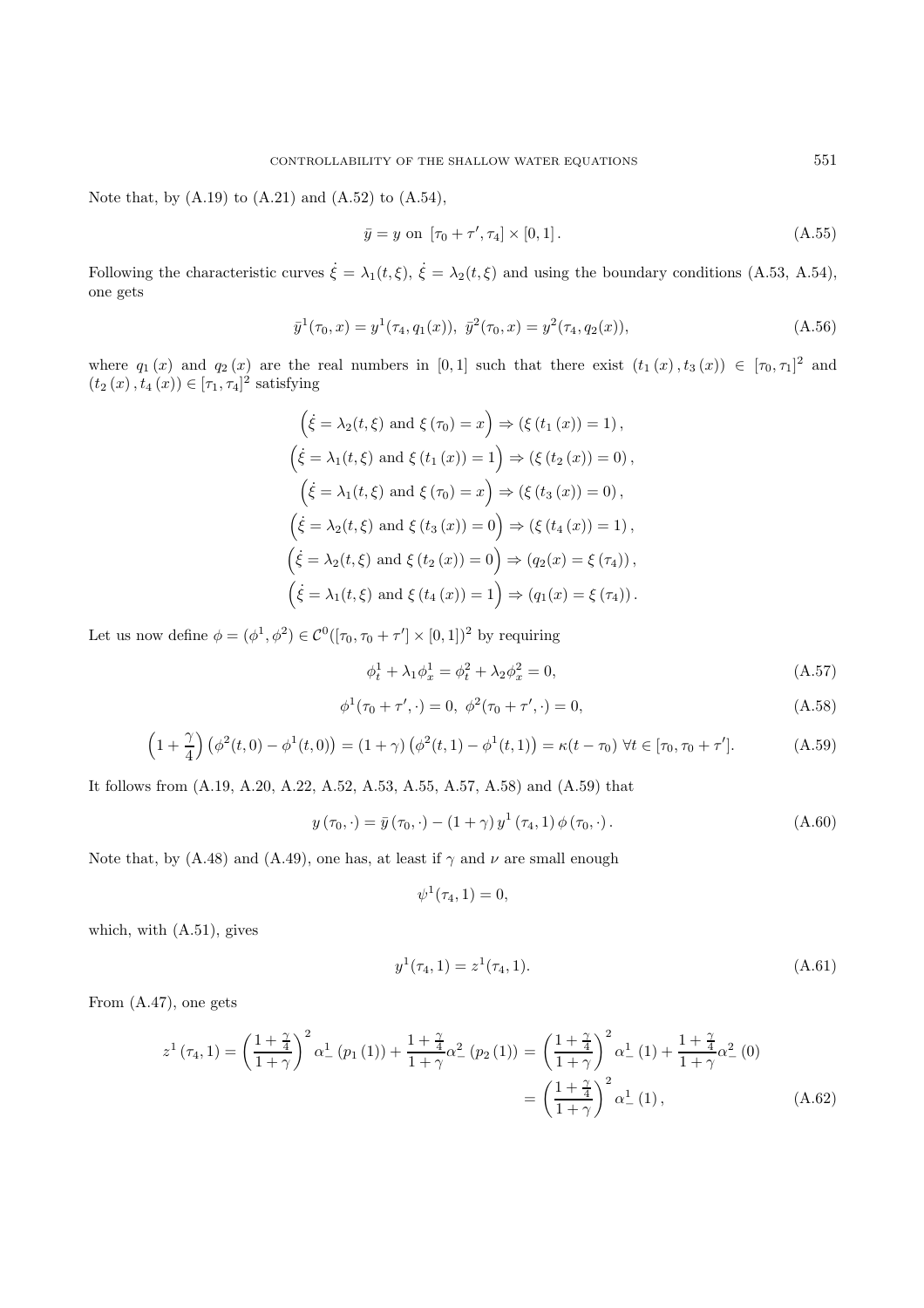which, with  $(A.60)$  and  $(A.61)$ , gives

$$
y(\tau_0, \cdot) = \bar{y}(\tau_0, \cdot) - \frac{\left(1 + \frac{\gamma}{4}\right)^2}{1 + \gamma} \alpha_-^1(1) \phi(\tau_0, \cdot).
$$
 (A.63)

From  $(A.12, A.46)$  and  $(A.62)$ , one gets

$$
z^{1}(\tau_{4},0) = \frac{1+\frac{\gamma}{4}}{1+\gamma}\alpha_{-}^{1}(1).
$$
 (A.64)

From (A.46, A.47, A.51, A.56, A.60, A.63) and (A.64) one gets

$$
y^{1}(\tau_{0}, x) = \left(\frac{1+\frac{\gamma}{4}}{1+\gamma}\right)^{2} \alpha_{-}^{1} (p_{1} \circ q_{1}(x)) + \frac{1+\frac{\gamma}{4}}{1+\gamma} \alpha_{-}^{2} (p_{2} \circ q_{1}(x)) + \frac{\left(1+\frac{\gamma}{4}\right)^{2}}{1+\gamma} \alpha_{-}^{1} (1) \left(\psi^{1} (\tau_{4}, q_{1}(x)) - \phi^{1} (\tau_{0}, x)\right), \tag{A.65}
$$

$$
y^{2}(\tau_{0}, x) = \frac{\left(1 + \frac{\gamma}{4}\right)^{2}}{1 + \gamma} \alpha_{-}^{1}(1) \left(\psi^{2}(\tau_{4}, q_{2}(x)) - \phi^{2}(\tau_{0}, x)\right).
$$
 (A.66)

Let us assume for the moment being that  $\lambda =$  (-√  $H^{\gamma},$  $\sqrt{H^{\gamma}}$ ) with  $\lambda$  small enough so that  $\lambda \in \mathcal{L}^0$ . Then, clearly,

$$
\phi\left(\tau_{0}+t,\cdot\right)=\psi\left(\tau_{4}+t,\cdot\right)\,\,\forall t\in[0,\tau'],\tag{A.67}
$$

and straightforward computations lead to

$$
q_1(x) = q_2(x) = p_1(x) = x \,\forall x \in [0, 1],\tag{A.68}
$$

$$
\sqrt{1+\gamma\left(\frac{1}{2}-p_2\circ q_1\left(x\right)\right)} = \sqrt{1+\frac{\gamma}{2}} + \sqrt{1-\frac{\gamma}{2}} - \sqrt{1+\gamma\left(\frac{1}{2}-x\right)} \,\forall x \in [0,1].\tag{A.69}
$$

Differentiating  $(A.69)$  with respect to x one gets

$$
|(p_2 \circ q_1)'|_0 = \sqrt{\frac{1+\frac{\gamma}{2}}{1-\frac{\gamma}{2}}}.
$$
\n(A.70)

From (A.67, A.68, A.70) and straightforward estimates, one gets the existence of  $C_{30} > 1$ ,  $\nu_1 > 0$  and  $\gamma_{14}$  $\in (0,1/2]$  such that, for every  $\nu \in (0,\nu_1]$ , for every  $\gamma \in (0,\gamma_{14}]$  and for every  $\lambda \in \mathcal{L}^0_{\nu,\gamma}$ 

 $\begin{array}{c} \hline \end{array}$ 

$$
\left|\psi\left(\tau_{4}, q_{1}\left(\cdot\right)\right)-\phi\left(\tau_{0}, \cdot\right)\right|_{1}+\left|\psi\left(\tau_{4}, q_{2}\left(\cdot\right)\right)-\phi\left(\tau_{0}, \cdot\right)\right|_{1} \leq C_{30}\nu, \tag{A.71}
$$

$$
|(p_1 \circ q_1)'|_0 \leq 1 + C_{30}\nu,
$$
\n(A.72)

$$
|(p_2 \circ q_1)'|_0 \leq 1 + \frac{5\gamma}{8} + C_{30}\nu.
$$
 (A.73)

These inequalities, together with  $(A.65)$  and  $(A.66)$ , give  $(A.27)$  and  $(A.28)$  provided that  $C_{28}$  is large enough and  $\gamma_{13} > 0$  is small enough (let us recall that  $|\alpha|_0 = |\alpha^1|_0 + |\alpha^2|_0$  and that  $\omega_\rho(\alpha) = \omega_\rho(\alpha^1) + \omega_\rho(\alpha^2)$  (see (3.8) and (4.49))).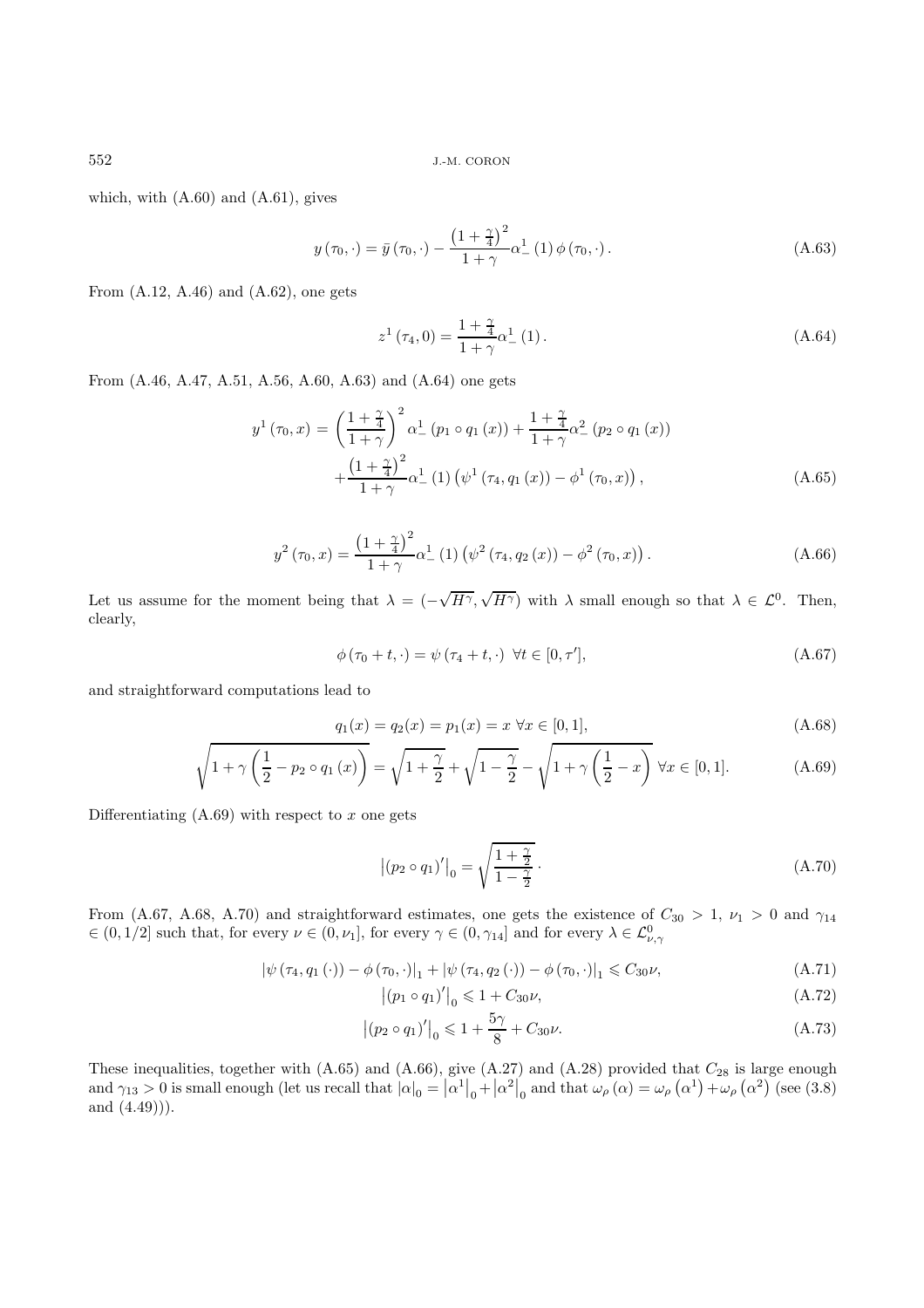**Remark 26.** The proof of Lemma 25 relies heavily on the fact that  $\theta(\lambda) = 0$ . Indeed, let us for example study the case where  $\tau_3^{\lambda} < \tau_1^{\lambda}$ . Let  $t_0 \in (\tau_3^{\lambda}, \tau_1^{\lambda})$ . Let us define  $(x_0, x_1, x_2, x_3) \in (0, 1)^4$ ,  $t_1 \in (T^*/2, \tau_3^{\lambda})$ ,  $t_2 \in (0, \tau_1^{\lambda})$ by requiring

$$
\left(\dot{\xi} = \lambda_1(t,\xi) \text{ and } \xi(t_0) = 1\right) \Rightarrow (\xi(t_1) = 0),
$$
  

$$
\left(\dot{\xi} = \lambda_1(t,\xi) \text{ and } \xi(t_1) = 1\right) \Rightarrow (\xi(\tau_4^{\lambda}) = x_0),
$$
  

$$
\left(\dot{\xi} = \lambda_1(t,\xi) \text{ and } \xi(t_0) = 0\right) \Rightarrow (\xi(t_2) = 1),
$$
  

$$
\left(\dot{\xi} = \lambda_1(t,\xi) \text{ and } \xi(t_2) = 0\right) \Rightarrow (\xi(\tau_0) = x_1),
$$
  

$$
\left(\dot{\xi} = \lambda_2(t,\xi) \text{ and } \xi(t_0) = 1\right) \Rightarrow (\xi(\tau_0) = x_2),
$$
  

$$
\left(\dot{\xi} = \lambda_2(t,\xi) \text{ and } \xi(t_2) = 1\right) \Rightarrow (\xi(\tau_0) = x_3).
$$

For  $\nu > 0$  and  $\gamma > 0$  small enough such  $(x_0, x_1, x_2, x_3)$ ,  $t_1$ ,  $t_2$  and  $t_3$  exist and are unique. Then, following the characteristic curves and using (A.11, A.12) and (A.13) one gets

$$
z_1\left(\tau_4^{\lambda},x\right) = \left(\frac{1+\frac{\gamma}{4}}{1+\gamma}\right)\alpha_{-}^2\left(x_2\right) + \left(\frac{1+\frac{\gamma}{4}}{1+\gamma}\right)^2\alpha_{-}^2\left(x_3\right) + \left(\frac{1+\frac{\gamma}{4}}{1+\gamma}\right)^3\alpha_{-}^1\left(x_1\right),\tag{A.74}
$$

which is quite different from (A.47). In particular, (A.74) implies that the norm of the linear map  $\alpha_-\mapsto z(\tau_4^{\lambda})$ is at least  $3/2$  for  $\gamma$  small enough. By (A.47) and (A.46) the norm of this linear map is  $(1 + (\gamma/4)) / (1 + \gamma) < 1$ when  $\theta(\lambda) = 0$ .

Finally, let us deduce Lemma 17 from Lemma 24. Let  $(\lambda, \alpha, \beta, b, f) \in \mathcal{H}_{\gamma_7, \gamma_7}$  with  $\gamma \in (0, \gamma_7]$ , where  $\gamma_7 > 0$ is small and will be specified later on. Let

$$
\tilde{w} = \frac{1}{2} ((1 + \gamma) (\beta^2 (1) - \beta^1 (1)) + b_1 (T^*))
$$
\n(A.75)

and let  $\tilde{Z} = (\tilde{Z}^1, \tilde{Z}^2) \in \mathcal{C}^0([0, T^*] \times [0, 1])^2$  be defined by requiring

$$
\tilde{Z}(T^*, \cdot) = \beta,\tag{A.76}
$$

$$
\tilde{Z}_t^1 + \lambda_1 \tilde{Z}_x^1 = f^1, \ \tilde{Z}_t^2 + \lambda_2 \tilde{Z}_x^2 = f^2,
$$
\n(A.77)

$$
\left(1+\frac{\gamma}{4}\right)\left(\tilde{Z}^{2}\left(t,0\right)-\tilde{Z}^{1}\left(t,0\right)\right)+b_{0}\left(t\right)=\left(1+\gamma\right)\left(\tilde{Z}^{2}\left(t,1\right)-\tilde{Z}^{1}\left(t,1\right)\right)+b_{1}\left(t\right)=2\tilde{w}.\tag{A.78}
$$

The existence of such a  $\tilde{Z}$  follows from the compatibility condition (4.47) and (A.75). Let  $\bar{Z} = (\bar{Z}^1, \bar{Z}^2)$  $\in \mathcal{C}^0([0,\tau_0] \times [0,1])^2$  be defined by requiring

$$
\bar{Z}(0, \cdot) = \alpha - \tilde{Z}(0, \cdot),
$$

$$
\bar{Z}_t^1 + \lambda_1 \bar{Z}_x^1 = 0, \ \bar{Z}_t^2 + \lambda_2 \bar{Z}_x^2 = 0,
$$

$$
\left(1 + \frac{\gamma}{4}\right) \left(\bar{Z}^2(t, 0) - \bar{Z}^1(t, 0)\right) = \left(1 + \gamma\right) \left(\bar{Z}^2(t, 1) - \bar{Z}^1(t, 1)\right),
$$

$$
\bar{Z}^2(t, 0) = \frac{\tau_0 - t}{\tau_0} \left(\alpha^2(0) - \tilde{Z}^2(0, 0)\right).
$$